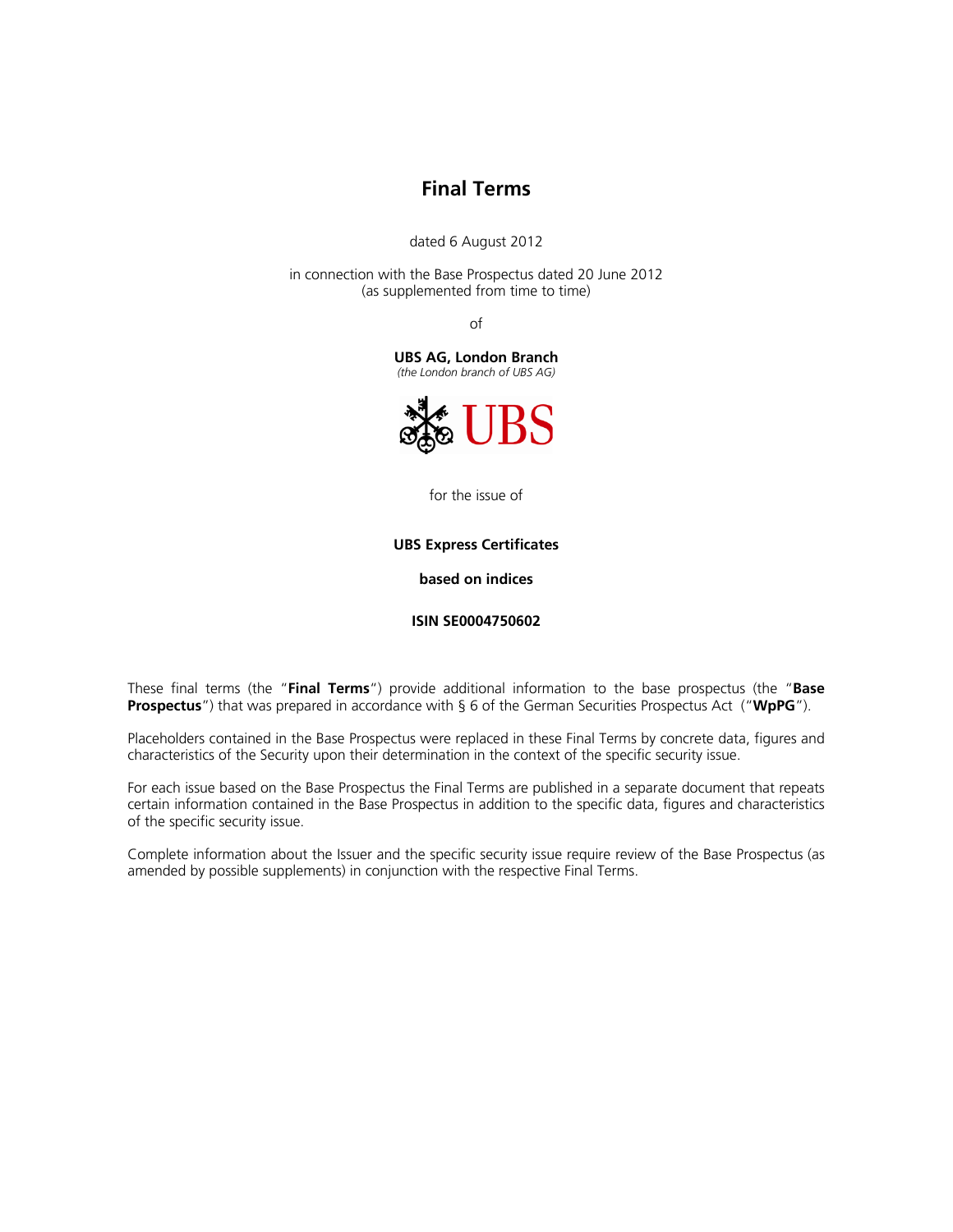# **TABLE OF CONTENTS**

| $\mathbf{H}$<br>III.                  |  |
|---------------------------------------|--|
|                                       |  |
| $\mathbb{I}$<br>Ш                     |  |
|                                       |  |
|                                       |  |
| $\mathbf{L}$<br>$\parallel$ .<br>III. |  |
| Ш.<br>Ш<br>IV.<br>V.<br>VI.<br>VII.   |  |
|                                       |  |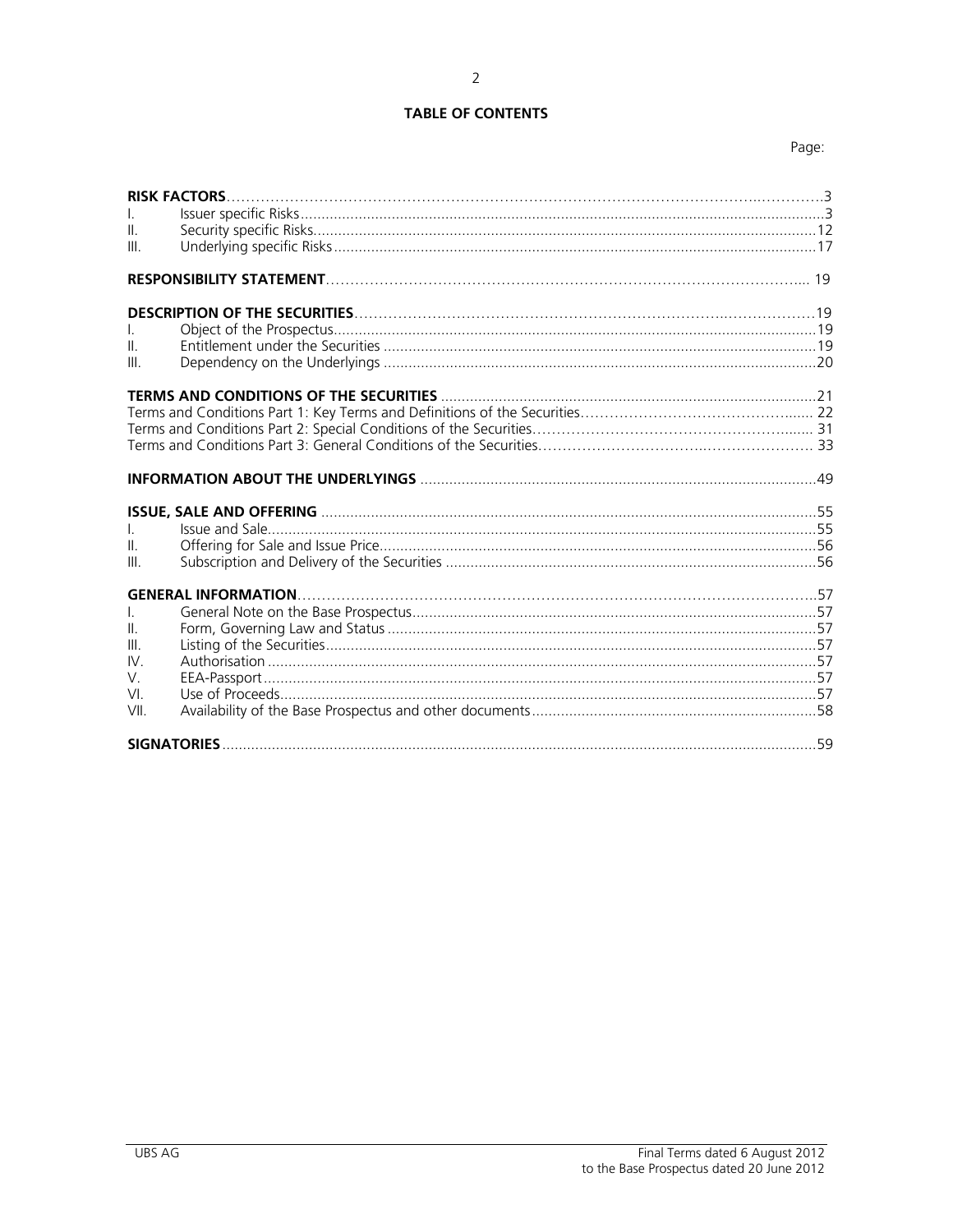# **RISK FACTORS**

The different risk factors associated with an investment in the Securities are outlined below. Which of these are relevant to the Securities issued under the Base Prospectus depends upon a number of interrelated factors, especially the type of Securities and of the Underlyings. Investments in the Securities should not be made until all the factors relevant to the Securities have been acknowledged and carefully considered. When making decisions relating to investments in the Securities, potential investors should consider all information contained in the Prospectus and, **if necessary, consult their legal, tax, financial or other advisor**.

# **I. Issuer specific Risks**

As a global financial services provider, the business activities of UBS are affected by the prevailing market situation. Different risk factors can impair the company's ability to implement business strategies and may have a direct, negative impact on earnings. Accordingly, UBS AG's revenues and earnings are and have been subject to fluctuations. The revenues and earnings figures from a specific period, thus, are not evidence of sustainable results. They can change from one year to the next and affect UBS AG's ability to achieve its strategic objectives.

# **General insolvency risk**

Each investor bears the general risk that the financial situation of the Issuer could deteriorate. The Securities constitute immediate, unsecured and unsubordinated obligations of the Issuer, which, in particular in the case of insolvency of the Issuer, rank *pari passu* with each other and all other current and future unsecured and unsubordinated obligations of the Issuer, with the exception of those that have priority due to mandatory statutory provisions. The obligations of the Issuer created by the Securities are not secured by a system of deposit guarantees or a compensation scheme. In case of an insolvency of the Issuer, Securityholders may, consequently, suffer a **total loss** of their investment in the Securities.

# **Effect of downgrading of the Issuer's rating**

The general assessment of the Issuer's creditworthiness may affect the value of the Securities. This assessment generally depends on the ratings assigned to the Issuer or its affiliated companies by rating agencies such as Standard & Poor's, Fitch and Moody's. As a result, any downgrading of the Issuer's rating by a rating agency may have a negative impact on the value of the Securities.

#### **Regulatory and legislative changes may adversely affect UBS's business and ability to execute its strategic plans**

Fundamental changes in the laws and regulations affecting financial institutions could have a material and adverse effect on UBS's business. In the wake of the recent financial crisis, and in light of the current instability in global financial markets, regulators and legislators have proposed, adopted, or are actively considering, a wide range of changes to these laws and regulations. The measures are generally designed to address the perceived causes of the crisis and to limit the systemic risks posed by major financial institutions. These measures include the following:

- significantly higher regulatory capital requirements;
- changes in the definition and calculation of regulatory capital, including the capital treatment of certain capital instruments issued by UBS and other banks;
- changes in the calculation of risk-weighted assets ("**RWA**");
- new or significantly enhanced liquidity requirements;
- requirements to maintain liquidity and capital in multiple jurisdictions where activities are conducted and booked;
- limitations on principal trading and other activities;
- new licensing, registration and compliance regimes;
- limitations on risk concentrations and maximum levels of risk:
- taxes and government levies that would effectively limit balance sheet growth;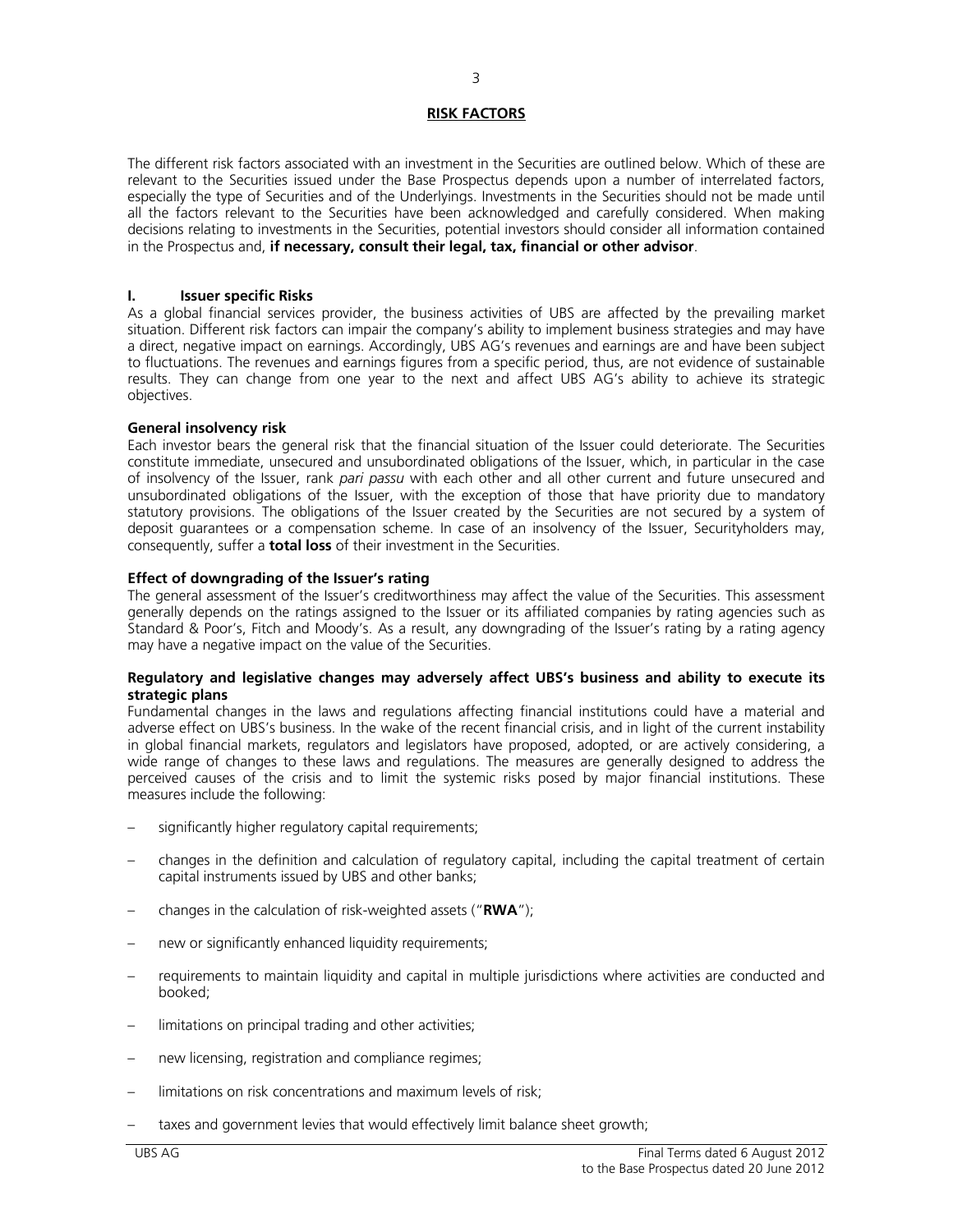- a variety of measures constraining, taxing or imposing additional requirements relating to compensation;
- requirements to adopt structural and other changes designed to reduce systemic risk and to make major financial institutions easier to wind down or disassemble.

A number of measures have been adopted and will be implemented in the next several years; some are subject to legislative action or to further rulemaking by regulatory authorities before final implementation. As a result, there is a high level of uncertainty regarding a number of the measures referred to above, including the timing of their implementation.

Notwithstanding attempts by regulators to coordinate their efforts, the proposals differ by jurisdiction and therefore enhanced regulation may be imposed in a manner that makes it more difficult to manage a global institution. The absence of a coordinated approach is also likely to disadvantage certain banks, such as UBS, as they attempt to compete with less strictly regulated financial institutions and unregulated non-bank competitors.

In September 2011, the Swiss parliament adopted the "too-big-to-fail" law to address the issues posed by large banks. The law became effective on 1 March 2012. Accordingly, Swiss regulatory change efforts are generally proceeding more quickly than those in other major jurisdictions, and the Swiss Financial Market Supervisory Authority ("**FINMA**"), the Swiss National Bank ("**SNB**") and the Swiss Federal Council are implementing requirements that are significantly more onerous and restrictive for major Swiss banks, such as UBS, than those adopted, proposed or publicly espoused by regulatory authorities in other major global banking centers.

The Swiss Federal Department of Finance has consulted on proposed changes to the banking ordinance and capital adequacy ordinance. These ordinances, when final, could in effect result in higher capital adequacy requirements than the 19 % of RWA that has been publicly discussed. In particular, de facto higher capital requirements (to be fulfilled at the level of the Group and the parent holding systemically relevant functions) may be the result of the leverage ratio if implemented as currently proposed, or of the planned early implementation in Switzerland of the anticyclical buffer requirement recommended by the Basel Committee on Banking Supervision. In addition, the Swiss Government's proposed changes to the risk weighting of residential mortgages would significantly increase the capital requirements for UBS's Swiss mortgage book.

The new ordinances will, among other things, contain provisions regarding emergency plans for systemically important functions, recovery and resolution planning and intervention measures that may be triggered when certain capital thresholds are breached. Those intervention levels may be set at higher capital levels than under current law, and may depend upon the capital structure and type of buffer capital the bank will have to issue to meet the specific Swiss requirements (6 % to cover systemic risk in addition to the 13 % to be required due to the combination of Basel III and the "Swiss finish"). The Swiss Federal Council will have to present the revised ordinances to the Swiss parliament for approval; the ordinances are expected to come into force on 1 January 2013.

If UBS is not able to demonstrate that its systemically relevant functions in Switzerland can be maintained even in case of a threatened insolvency, FINMA may impose more onerous requirements on UBS. Although the actions that FINMA may take in such circumstances are not yet defined, UBS could be required directly or indirectly, for example, to alter its legal structure (e.g., separate lines of business into dedicated entities, possibly with limitations on intra-group funding and guarantees), or in some manner to reduce business risk levels.

Regulatory changes in other locations in which UBS operates may subject it to requirements to move activities from UBS AG branches into subsidiaries, which in turn creates operational, risk control, capital and tax inefficiencies, as well as higher local capital requirements and potentially client and counterparty concerns about the credit quality of the subsidiary. Such changes could also negatively impact UBS's funding model and severely limit UBS's booking flexibility. For example, UBS has significant operations in the UK and uses London as a global booking center for many types of products. The UK Independent Commission on Banking ("**ICB**") has recommended structural and non-structural reform of the banking sector to promote financial stability and competition. Key measures proposed include the ring-fencing of retail activities in the UK, additional common equity tier 1 capital requirements of up to 3 % of RWA for retail banks, and the issuance of debt subject to "bail-in" provisions. Such measures could have a material effect on UBS's businesses located or booked in the UK, although the applicability and implications of such changes to offices and subsidiaries of foreign banks are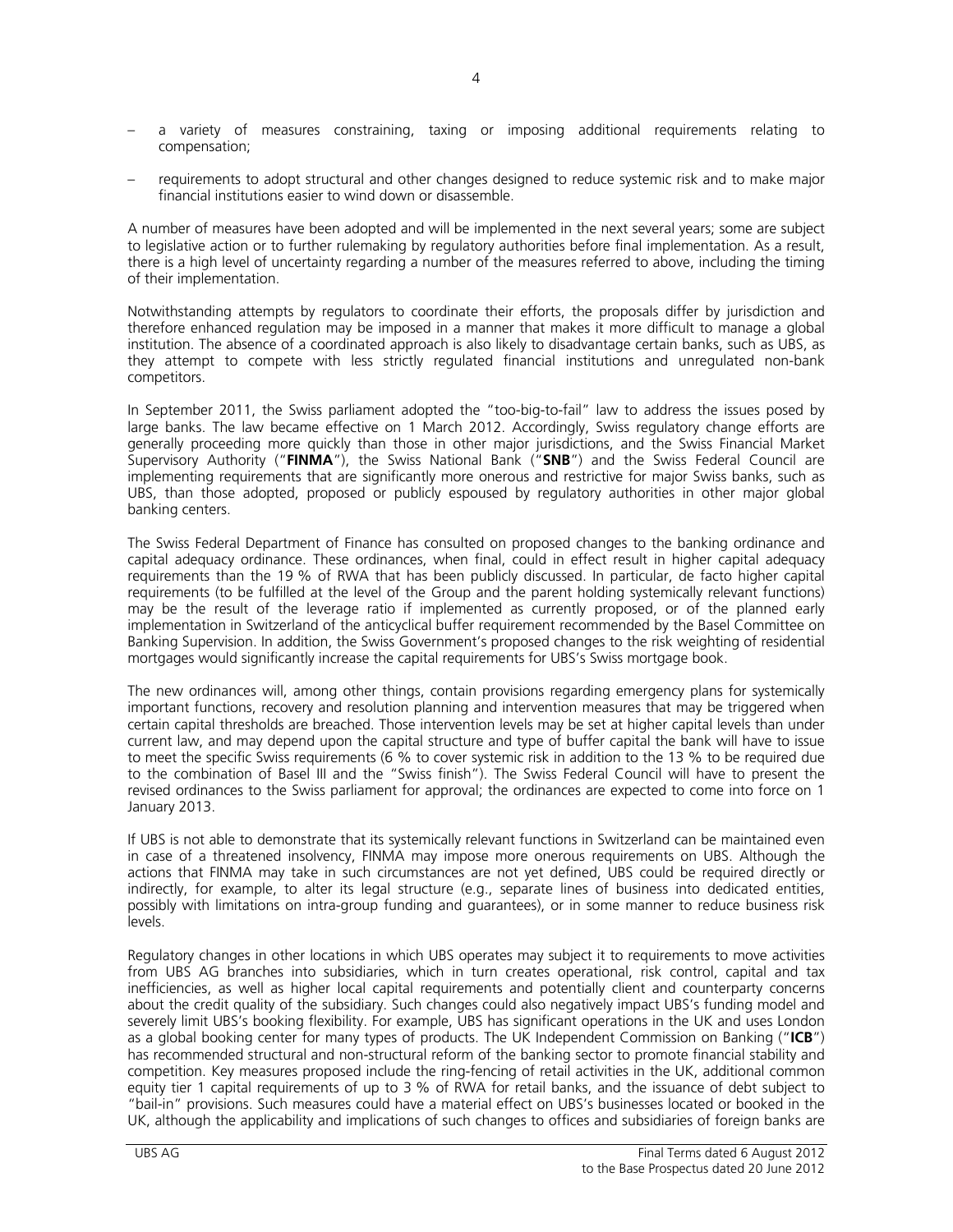not yet entirely clear. Already, UBS is being required by regulatory authorities to increase the capitalization of its UK bank subsidiary, UBS Limited, and expects to be required to change its booking practices to reduce or even eliminate its utilization of UBS AG London branch as a global booking center for the Investment Bank.

The adoption of the Dodd-Frank Act in the US will also affect a number of UBS's activities as well as those of other banks. The implementation of the Volcker Rule as of July 2012, for example, is one reason for UBS's announced decision to exit equities proprietary trading business segments within the Investment Bank. For other trading activity, UBS will be required to implement a compliance regime, including the calculation of detailed metrics for each trading book, and may be required to implement a compliance plan globally. Depending on the nature of the final rules, as well as the manner in which they are implemented, the Volcker Rule could have a substantial impact on market liquidity and the economics of market-making activities. The Volcker Rule broadly limits investments and other transactional activities between banks and covered funds. The proposed implementing regulations both expand the scope of covered funds and provide only a very limited exclusion for activities of UBS outside the US. If adopted as proposed, the regulations could limit certain of UBS's activities in relation to funds, particularly outside the US.

Because many of the regulations that must be adopted to implement the Dodd-Frank Act have not yet been finalized, the effect on business booked or conducted by UBS in whole or in part outside the US cannot yet be determined fully.

In addition, in 2009 the G20 countries committed to move all standardized over-the-counter ("**OTC**") derivative contracts on exchange and clear them through central counterparties by the end of 2012. This commitment is being implemented through the Dodd-Frank Act in the US and corresponding legislation in the European Union and other jurisdictions, and will have a significant impact on UBS's OTC derivatives business, primarily in the Investment Bank. For example, most OTC derivatives trading will move toward a central clearing model, increasing transparency through trading on exchanges or swap execution facilities.

Although UBS is preparing for these thematic market changes, they are likely to reduce the revenue potential of certain lines of business for market participants generally, and UBS may be adversely affected.

In connection with the rules being adopted on swaps and derivative markets in the US as part of the Dodd-Frank Act, UBS AG could be required to register as a swap dealer in the US during 2012. The new regulations will impose substantial new requirements on registered swap dealers, but no guidance has been issued yet on their application to the activities of swap dealers outside the US. The potential extra-territorial application of the new rules could create a significant operational and compliance burden and potential for duplicative and conflicting regulation.

UBS is currently required to produce recovery and resolution plans in the US, UK and Switzerland. Resolution plans may increase the pressure for structural change if UBS's analysis identifies impediments that are not acceptable to regulators. Such structural changes may negatively impact UBS's ability to benefit from synergies between business units.

The planned and potential regulatory and legislative developments in Switzerland and in other jurisdictions in which UBS has operations may have a material adverse effect on UBS's ability to execute its strategic plans, on the profitability or viability of certain business lines globally or in particular locations, and in some cases on UBS's ability to compete with other financial institutions. They are likely to be costly to implement and could also have a negative impact on UBS's legal structure or business model. Finally, the uncertainty related to legislative and regulatory changes may have a negative impact on UBS relationships with clients and its success in attracting client business.

Due to recent changes in Swiss regulatory requirements, and due to liquidity requirements imposed by certain jurisdictions in which UBS operates, UBS has been required to maintain substantially higher levels of liquidity overall than had been its usual practice in the past. Like increased capital requirements, higher liquidity requirements make certain lines of business, particularly in the Investment Bank, less attractive and may reduce UBS's overall ability to generate profits.

# **UBS's reputation is critical to the success of its business**

Damage to UBS's reputation can have fundamental negative effects on its business and prospects. UBS's reputation is critical to the success of its strategic plans. Reputational damage is difficult to reverse, and improvements tend to be slow and difficult to measure. This was demonstrated in recent years as UBS's very large losses during the financial crisis, the US cross-border matter and other events seriously damaged its reputation. Reputational damage was an important factor in UBS's loss of clients and client assets across its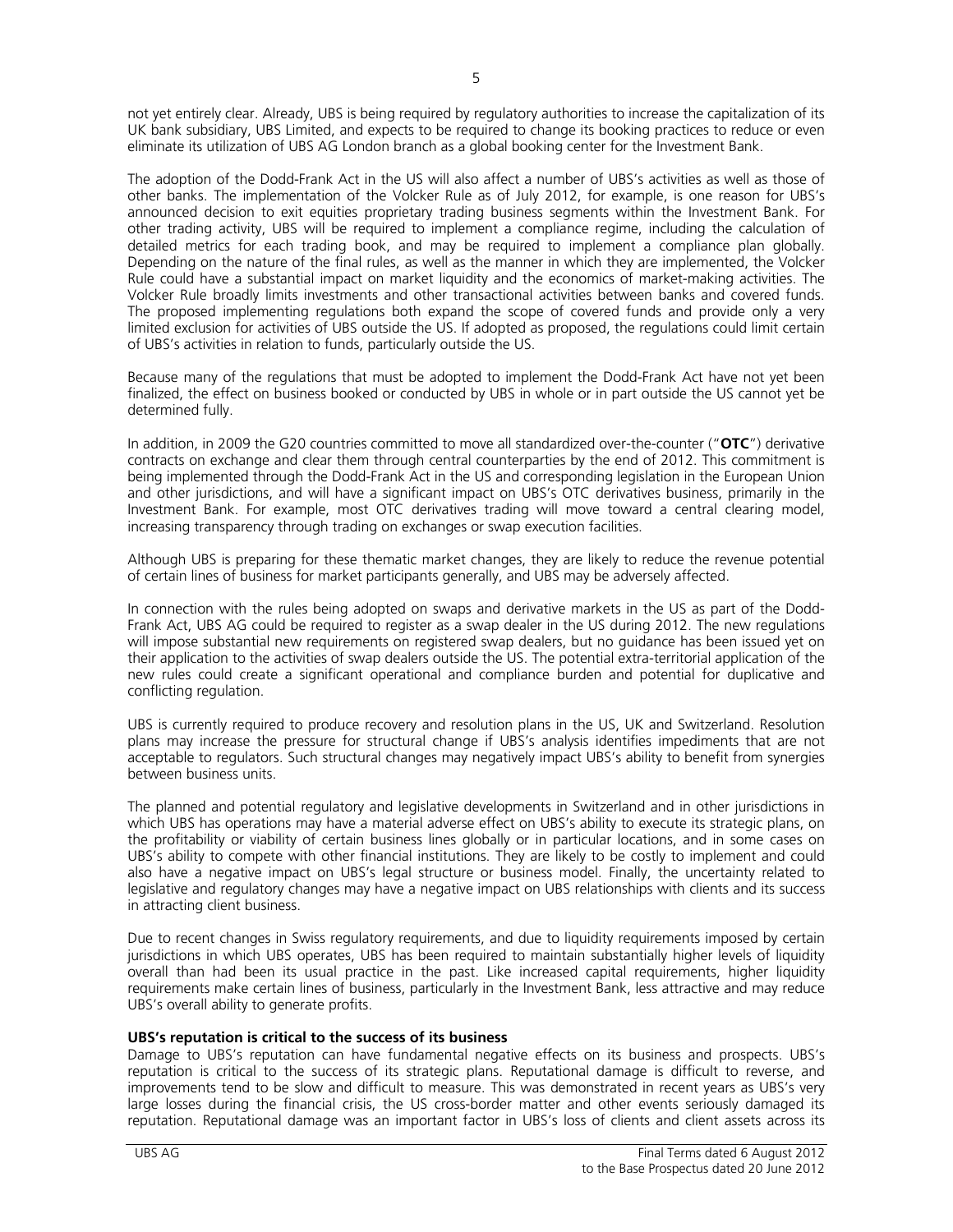asset-gathering businesses, and contributed to its loss of and difficulty in attracting staff, in 2008 and 2009. These developments had short-term and also more lasting adverse effects on UBS's financial performance. UBS recognized that restoring its reputation would be essential to maintaining its relationships with clients, investors, regulators and the general public, as well as with its employees. The unauthorized trading incident that UBS announced in September 2011 also adversely affected its reputation. Any further reputational damage could have a material adverse effect on UBS's operational results and financial condition and on its ability to achieve its strategic goals and financial targets.

### **UBS's capital strength is important in supporting its strategy, client franchise and competitive position**

UBS's capital position, as measured by the BIS tier 1 and total capital ratios, is determined by (i) RWA (credit, non-counterparty related, market and operational risk positions, measured and risk-weighted according to regulatory criteria) and (ii) eligible capital. Both RWA and eligible capital are subject to change. Eligible capital would be reduced if UBS experiences net losses, as determined for the purpose of the regulatory capital calculation. Eligible capital can also be reduced for a number of other reasons, including certain reductions in the ratings of securitization exposures, adverse currency movements directly affecting the value of equity and prudential adjustments that may be required due to the valuation uncertainty associated with certain types of positions. RWA, on the other hand, are driven by UBS's business activities and by changes in the risk profile of UBS's exposures. For instance, substantial market volatility, a widening of credit spreads (the major driver of UBS's value-at-risk), a change in regulatory treatment of certain positions (such as the application of market stresses in accordance with Basel 2.5 adopted in the last quarter of 2011), adverse currency movements, increased counterparty risk or a deterioration in the economic environment could result in a rise in RWA. Any such reduction in eligible capital or increase in RWA could materially reduce UBS's capital ratios.

The required levels and calculation of UBS's regulatory capital and the calculation of UBS's RWA are also subject to changes in regulatory requirements or their interpretation. UBS is subject to regulatory capital requirements imposed by FINMA, under which UBS has higher RWA than would be the case under BIS guidelines. Forthcoming changes in the calculation of RWA under Basel III and FINMA requirements will significantly increase the level of UBS's RWA and, therefore, have an adverse effect on UBS's capital ratios. UBS has announced plans to reduce RWA very substantially and to mitigate the effects of the changes in the RWA calculation. However, there is a risk that UBS will not be successful in pursuing its plans, either because it is unable to carry out fully the actions it has planned or because other business or regulatory developments to some degree counteract the benefit of its actions.

In addition to the risk-based capital requirements, FINMA has introduced a minimum leverage ratio, which must be achieved by 1 January 2013. The leverage ratio operates separately from the risk-based capital requirements, and, accordingly, under certain circumstances could constrain UBS's business activities even if UBS is able to satisfy the risk-based capital requirements.

Changes in the Swiss requirements for risk-based capital or leverage ratios, whether pertaining to the minimum levels required for large Swiss banks or to the calculation thereof (including changes of the banking law under the "too-big-to-fail" measures), could have a material adverse effect on UBS's business and could affect its competitive position internationally compared with institutions that are regulated under different regimes. Moreover, although UBS has recently identified certain businesses that it plans to exit in response to regulatory and business changes, changes in the calculation and level of capital requirements or other regulatory changes may render uneconomic certain other businesses conducted in UBS's Investment Bank or in other business divisions, or may undermine their viability in other ways. The reduction or elimination of lines of business could adversely affect UBS's competitive position, particularly if competitors are subject to different requirements under which those activities continue to be sustainable.

#### **Performance in the financial services industry is affected by market conditions and the economic climate**

The financial services industry prospers in conditions of economic growth; stable geopolitical conditions; transparent, liquid and buoyant capital markets and positive investor sentiment. An economic downturn, inflation or a severe financial crisis can negatively affect UBS's revenues and ultimately its capital base.

A market downturn can be precipitated by a number of factors, including geopolitical events, changes in monetary or fiscal policy, trade imbalances, natural disasters, pandemics, civil unrest, war or terrorism. Because financial markets are global and highly interconnected, even local and regional events can have widespread impacts well beyond the countries in which they occur. A crisis could develop, regionally or globally, as a result of disruptions in emerging markets which are susceptible to macroeconomic and political developments, or as a result of the failure of a major market participant. UBS has material exposures to certain emerging market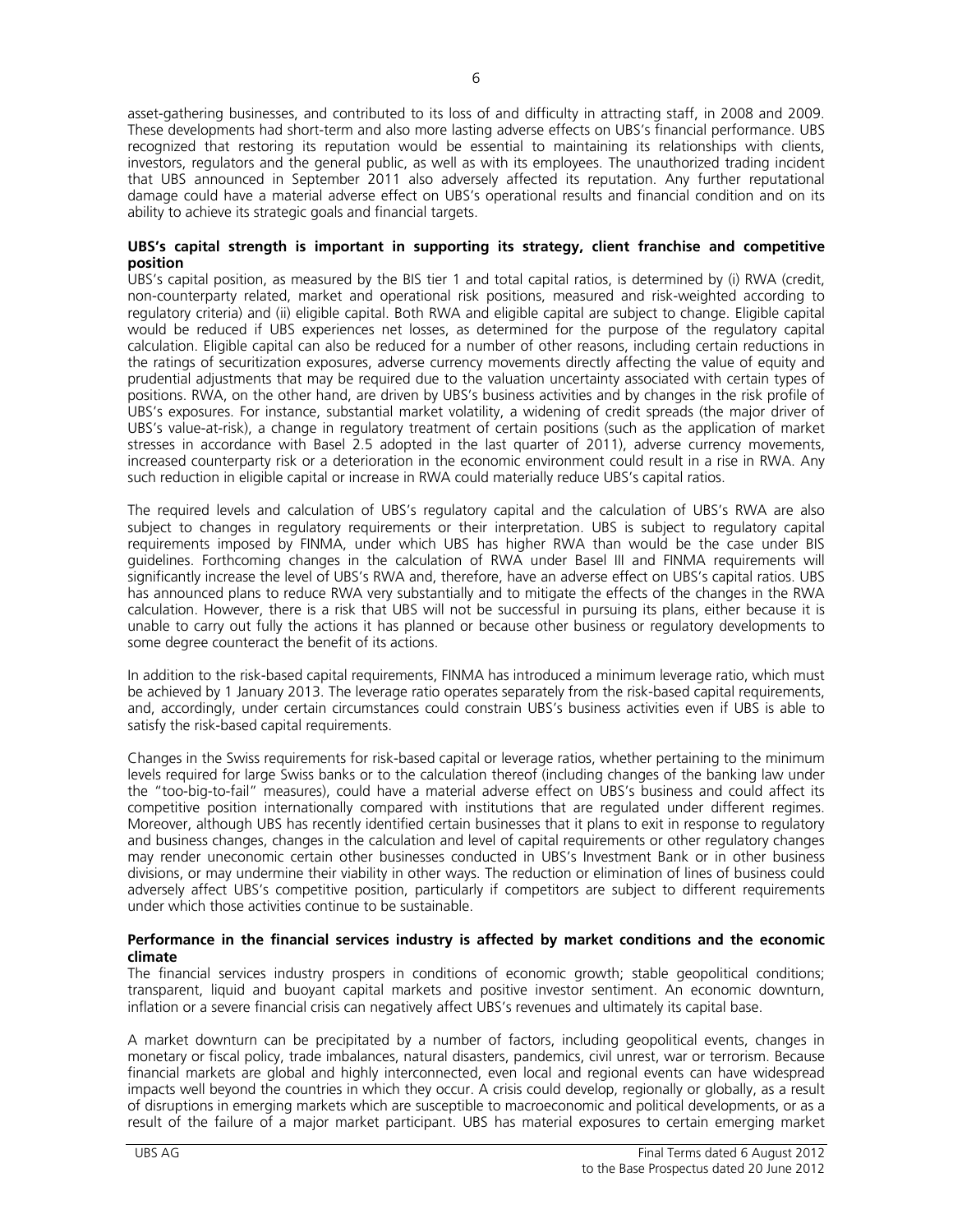economies, both as a wealth manager and as an investment bank. As UBS's presence and business in emerging markets increases, and as its strategic plans depend more heavily upon its ability to generate growth and revenue in the emerging markets, UBS becomes more exposed to these risks. The ongoing eurozone crisis demonstrates that such developments, even in more developed markets, can have similarly unpredictable and destabilizing effects. Adverse developments of these kinds have affected UBS's businesses in a number of ways, and may continue to have further adverse effects on UBS's businesses as follows:

- a general reduction in business activity and market volumes, as UBS has experienced in recent quarters, affects fees, commissions and margins from market-making and client-driven transactions and activities; local or regional economic factors, such as the ongoing eurozone sovereign debt and banking industry concerns, could also have an effect on UBS;
- a market downturn is likely to reduce the volume and valuations of assets UBS manages on behalf of clients, reducing UBS's asset- and performance-based fees;
- reduced market liquidity limits trading and arbitrage opportunities and impedes UBS's ability to manage risks, impacting both trading income and performance-based fees;
- assets UBS owns and accounts for as investments or trading positions could fall in value;
- impairments and defaults on credit exposures and on trading and investment positions could increase, and losses may be exacerbated by falling collateral values; and
- if individual countries impose restrictions on cross-border payments or other exchange or capital controls, or change their currency (for example, if one or more countries should leave the euro), UBS could suffer losses from enforced default by counterparties, be unable to access its own assets, or be impeded in – or prevented from – managing its risks.

Because UBS has very substantial exposures to other major financial institutions, the failure of one or more of such institutions could have a material effect on UBS.

The developments mentioned above can materially affect the performance of UBS's business units and of UBS as a whole, and ultimately UBS's financial condition. There is also a somewhat related risk that the carrying value of goodwill of a business unit might suffer impairments and deferred tax assets levels may need to be adjusted.

#### **UBS holds legacy and other risk positions that may be adversely affected by conditions in the financial markets; legacy risk positions may be difficult to liquidate**

UBS, like other financial market participants, was severely affected by the financial crisis that began in 2007. The deterioration of financial markets since the beginning of the crisis was extremely severe by historical standards, and UBS recorded substantial losses on fixed income trading positions, particularly in 2008 and to a lesser extent in 2009. Although UBS has significantly reduced its risk exposures starting in 2008, in part through transfers in 2008 and 2009 to a fund controlled by the SNB, UBS continues to hold substantial legacy risk positions, the value of which was reduced significantly by the financial crisis. In many cases these risk positions continue to be illiquid and have not recovered much of their lost value. In the fourth quarter of 2008 and the first quarter of 2009, certain of these positions were reclassified for accounting purposes from fair value to amortized cost; these assets are subject to possible impairment due to changes in market interest rates and other factors.

UBS has announced and begun to carry out plans to reduce drastically the risk-weighted assets associated with the legacy risk positions, but the continued illiquidity and complexity of many of these legacy risk positions could make it difficult to sell or otherwise liquidate these exposures. At the same time, UBS's strategy rests heavily on its ability to reduce sharply the risk-weighted assets associated with these exposures in order to meet its future capital targets and requirements without incurring unacceptable losses.

UBS holds positions related to real estate in various countries, including a very substantial Swiss mortgage portfolio, and UBS could suffer losses on these positions. In addition, UBS is exposed to risk in its prime brokerage, reverse repo and Lombard lending activities, as the value or liquidity of the assets against which UBS provides financing may decline rapidly.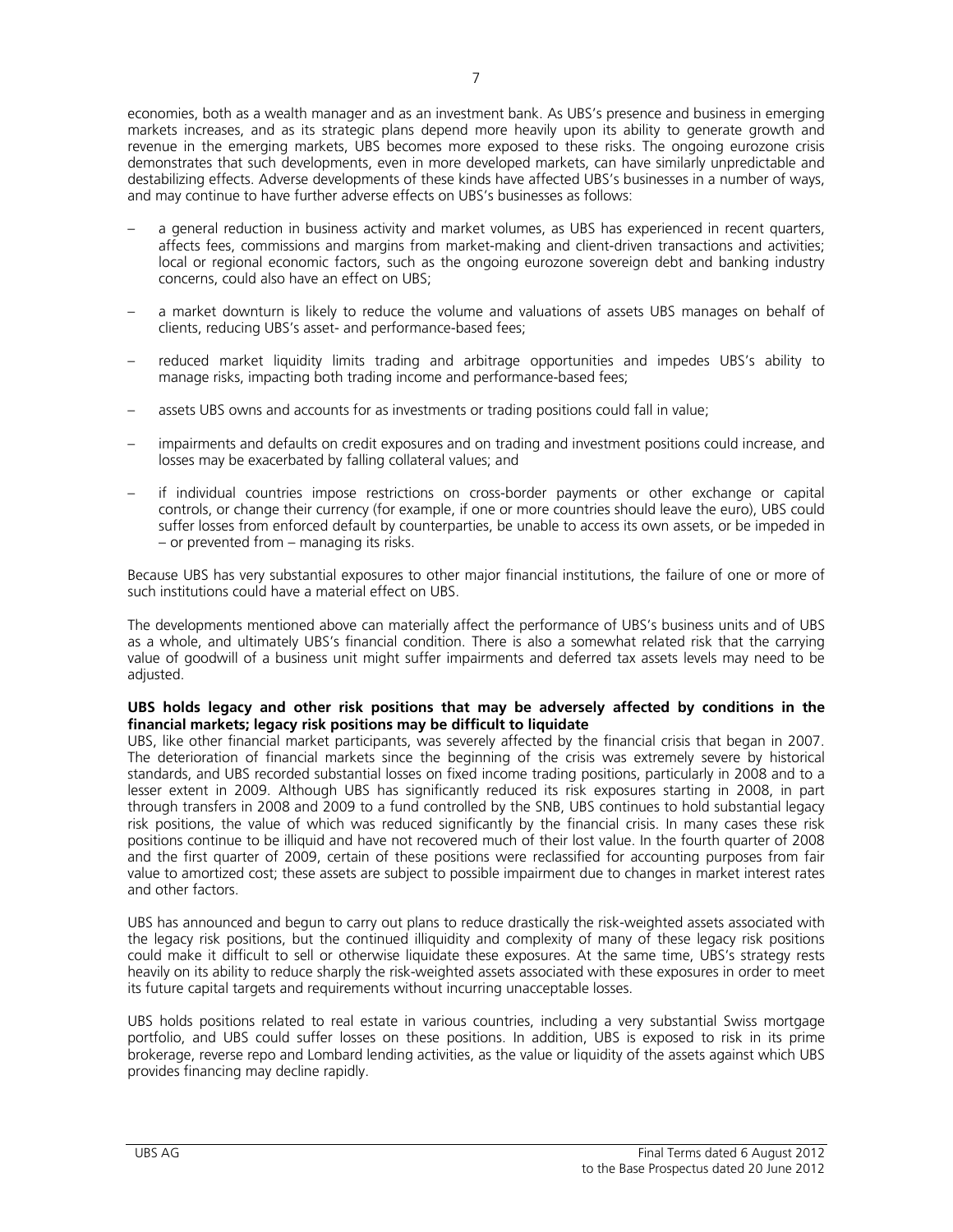# **UBS's global presence subjects it to risk from currency fluctuations**

UBS prepares its consolidated financial statements in Swiss francs. However, a substantial portion of UBS's assets, liabilities, invested assets, revenues and expenses are denominated in other currencies, particularly the US dollar, the euro and the British pound. Accordingly, changes in foreign exchange rates, particularly between the Swiss franc and the US dollar (US dollar revenue accounts for the largest portion of UBS's non-Swiss franc revenue) have an effect on UBS's reported income and expenses, and on other reported figures such as invested assets, balance sheet assets, RWA and tier 1 capital. For example, the strengthening of the Swiss franc especially against the US dollar and euro, which occurred during 2011, had an adverse effect on UBS's revenues and invested assets. Since exchange rates are subject to constant change, sometimes for completely unpredictable reasons, UBS's results are subject to risks associated with changes in the relative values of currencies.

#### **UBS is dependent upon its risk management and control processes to avoid or limit potential losses in its trading and counterparty credit businesses**

Controlled risk-taking is a major part of the business of a financial services firm. Credit is an integral part of many of UBS's retail, wealth management and Investment Bank activities. This includes lending, underwriting and derivatives businesses and positions. Changes in interest rates, credit spreads, equity prices and liquidity, foreign exchange levels and other market fluctuations can adversely affect UBS's earnings. Some losses from risk-taking activities are inevitable, but to be successful over time, UBS must balance the risks it takes against the returns it generates. UBS must, therefore, diligently identify, assess, manage and control its risks, not only in normal market conditions but also as they might develop under more extreme (stressed) conditions, when concentrations of exposures can lead to severe losses.

As seen during the financial crisis of 2007–2009, UBS is not always able to prevent serious losses arising from extreme or sudden market events that are not anticipated by UBS's risk measures and systems. Value-at-risk, a statistical measure for market risk, is derived from historical market data, and thus by definition could not have anticipated the losses suffered in the stressed conditions of the financial crisis. Moreover, stress loss and concentration controls and the dimensions in which UBS aggregates risk to identify potentially highly correlated exposures proved to be inadequate. Notwithstanding the steps UBS has taken to strengthen its risk management and control framework, UBS could suffer further losses in the future if, for example:

- UBS does not fully identify the risks in its portfolio, in particular risk concentrations and correlated risks;
- UBS's assessment of the risks identified or its response to negative trends proves to be inadequate or incorrect;
- markets move in ways that UBS does not expect in terms of their speed, direction, severity or correlation – and UBS's ability to manage risks in the resultant environment is, therefore, affected;
- third parties to whom UBS has credit exposure or whose securities UBS holds for its own account are severely affected by events not anticipated by UBS's models, and accordingly UBS suffers defaults and impairments beyond the level implied by its risk assessment; or
- collateral or other security provided by UBS's counterparties proves inadequate to cover their obligations at the time of their default.

UBS also manages risk on behalf of its clients in its asset and wealth management businesses. UBS's performance in these activities could be harmed by the same factors. If clients suffer losses or the performance of their assets held with UBS is not in line with relevant benchmarks against which clients assess investment performance, UBS may suffer reduced fee income and a decline in assets under management, or withdrawal of mandates.

If UBS decides to support a fund or another investment that UBS sponsors in its asset or wealth management businesses (such as the property fund to which Wealth Management & Swiss Bank has exposure), UBS might, depending on the facts and circumstances, incur charges that could increase to material levels.

Investment positions, such as equity holdings made as a part of strategic initiatives and seed investments made at the inception of funds that UBS manages, may also be affected by market risk factors. These investments are often not liquid and generally are intended or required to be held beyond a normal trading horizon. They are subject to a distinct control framework. Deteriorations in the fair value of these positions would have a negative impact on UBS's earnings.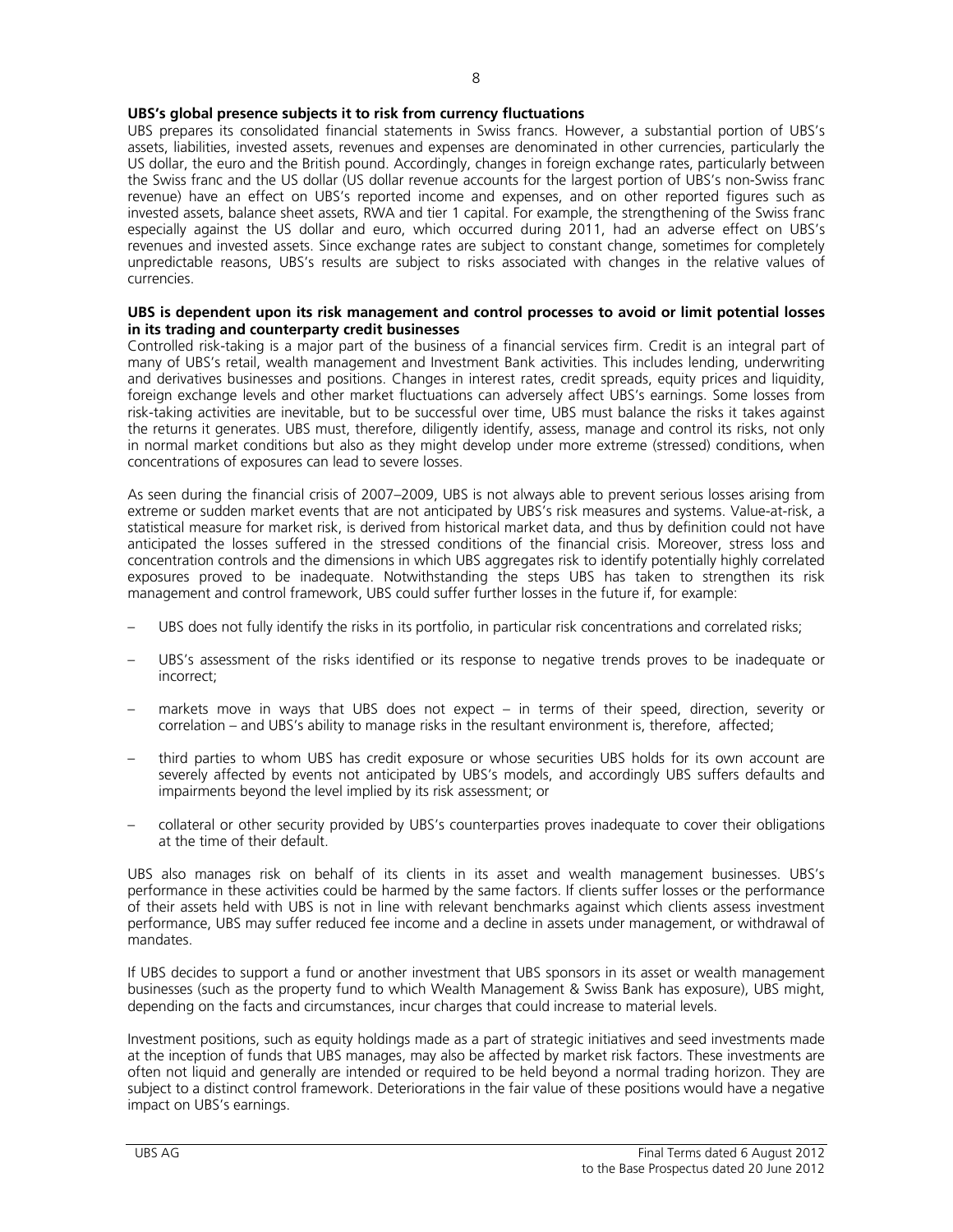#### **Valuations of certain assets rely on models; models have inherent limitations and may use inputs which have no observable source**

Where possible, UBS marks its trading book assets at their quoted market price in an active market. Such price information may not be available for certain instruments and, therefore, UBS applies valuation techniques to measure such instruments. Valuation techniques use "market observable inputs" where available, derived from similar assets in similar and active markets, from recent transaction prices for comparable items or from other observable market data. In the case of positions for which some or all of the inputs required for the valuation techniques are not observable or have limited observability, UBS uses valuation models with non-market observable inputs. There is no single market standard for valuation models of this type. Such models have inherent limitations; different assumptions and inputs would generate different results, and these differences could have a significant impact on UBS's financial results. UBS regularly reviews and updates its valuation models to incorporate all factors that market participants would consider in setting a price, including factoring in current market conditions. Judgment is an important component of this process. Changes in model inputs or in the models themselves, or failure to make the changes necessary to reflect evolving market conditions, could have a material adverse effect on UBS's financial results.

#### **UBS is exposed to possible outflows of client assets in its wealth management and asset management businesses**

UBS experienced substantial net outflows of client assets in its wealth management and asset management businesses in 2008 and 2009. The net outflows resulted from a number of different factors, including UBS's substantial losses, the damage to its reputation, the loss of client advisors, difficulty in recruiting qualified client advisors and developments concerning UBS's cross-border private banking business. Many of these factors have been successfully addressed, as evidenced by UBS's overall net new money inflows in 2011, but others, such as the long-term changes affecting the cross-border private banking business model, will continue to affect client flows for an extended period of time. If UBS experiences again material net outflows of client assets, the results of its wealth management and asset management businesses are likely to be adversely affected.

#### **Liquidity and funding management are critical to UBS's ongoing performance**

The viability of UBS's business depends upon the availability of funding sources, and its success depends upon UBS's ability to obtain funding at times, in amounts, for tenors and at rates that enable UBS to efficiently support its asset base in all market conditions. A substantial part of UBS's liquidity and funding requirements is met using shortterm unsecured funding sources, including wholesale and retail deposits and the regular issuance of money market securities. The volume of UBS's funding sources has generally been stable, but could change in the future due to, among other things, general market disruptions, which could also influence the cost of funding. A change in the availability of short-term funding could occur quickly.

Reductions in UBS's credit ratings can increase its funding costs, in particular with regard to funding from wholesale unsecured sources, and can affect the availability of certain kinds of funding. In addition, as UBS experienced in recent years, ratings downgrades can require UBS to post additional collateral or make additional cash payments under master trading agreements relating to UBS's derivatives businesses. UBS's credit ratings, together with its capital strength and reputation, also contribute to maintaining client and counterparty confidence and it is possible that ratings changes could influence the performance of some of UBS's businesses.

The more stringent Basel III capital and liquidity requirements will likely lead to increased competition for both secured funding and deposits as a stable source of funding, and to higher funding costs.

#### **Operational risks may affect UBS's business**

All of UBS's businesses are dependent on UBS's ability to process a large number of complex transactions across multiple and diverse markets in different currencies, to comply with requirements of many different legal and regulatory regimes to which UBS is subject and to prevent, or promptly detect and stop, unauthorized, fictitious or fraudulent transactions. UBS's operational risk management and control systems and processes are designed to help ensure that the risks associated with UBS's activities, including those arising from process error, failed execution, unauthorized trading, fraud, system failures, cyber-attacks and failure of security and physical protection, are appropriately controlled. If UBS's internal controls fail or prove ineffective in identifying and remedying such risks UBS could suffer operational failures that might result in material losses, such as the loss from the unauthorized trading incident announced in September 2011.

Certain types of operational control weaknesses and failures could also adversely affect UBS's ability to prepare and publish accurate and timely financial reports. UBS identified control deficiencies following the unauthorized trading incident announced in September 2011, and management determined that UBS had a material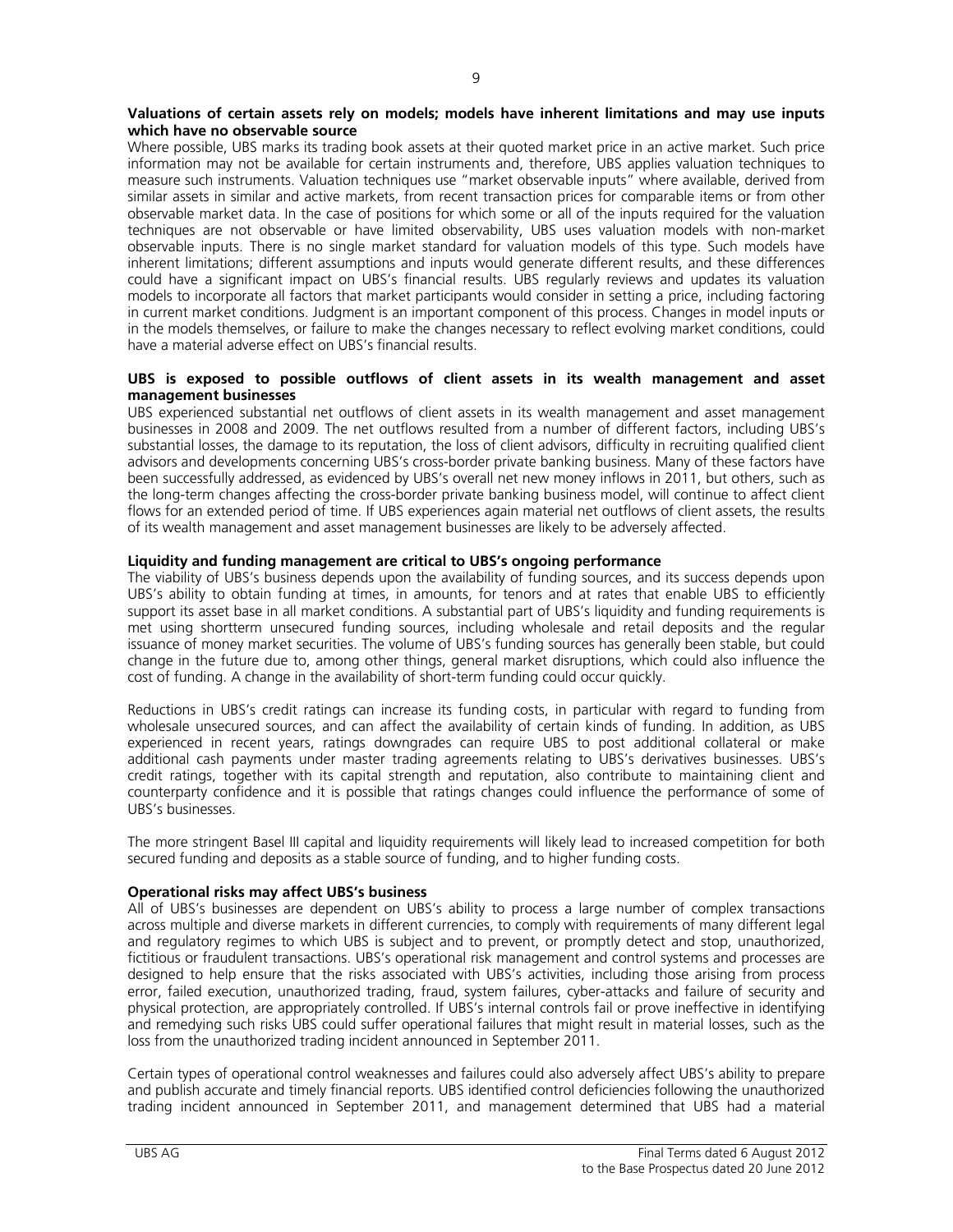weakness in its internal control over financial reporting as of the end of 2010 and 2011, although this has not affected the reliability of UBS's financial statements for either year.

# **Legal claims and regulatory risks and restrictions arise in the conduct of UBS's business**

Due to the nature of UBS's business, UBS is subject to regulatory oversight and liability risk. UBS is involved in a variety of claims, disputes, legal proceedings and government investigations in jurisdictions where UBS is active. These proceedings expose UBS to substantial monetary damages and legal defense costs, injunctive relief and criminal and civil penalties, in addition to potential regulatory restrictions on UBS's businesses. The outcome of these matters cannot be predicted and they could adversely affect UBS's future business or financial results. UBS continues to be subject to government inquiries and investigations, and is involved in a number of litigations and disputes, many of which arose out of the financial crisis of 2007–2009. The unauthorized trading incident announced in September 2011 has triggered a joint investigation by FINMA and the UK Financial Services Authority and separate enforcement proceedings by the two authorities. UBS is also subject to potentially material exposure in connection with claims relating to US RMBS and mortgage loan sales, the Madoff investment fraud, Lehman principal protection notes, LIBOR rate submissions and other matters.

UBS is in active dialogue with its regulators concerning the actions that it is taking to improve its operational and risk management controls, processes and systems. Ever since UBS's losses in 2007 and 2008, UBS has been subject to a very high level of regulatory scrutiny and to certain regulatory measures that constrain UBS's strategic flexibility. While UBS believes that it has largely remediated the deficiencies that led to the material losses during the recent financial crisis, the unauthorized trading incident announced in September 2011 has revealed different shortcomings that UBS is also urgently addressing. The unauthorized trading incident has presented UBS with further challenges and potential constraints on the execution of its business strategy, as UBS seeks once again to enhance its operational and control framework and demonstrate its effectiveness to regulatory authorities. Notwithstanding the remediation UBS has already completed and which is in process, the consequences of the ongoing regulatory review and enforcement proceedings arising from the incident cannot be predicted.

#### **UBS might be unable to identify or capture revenue or competitive opportunities, or retain and attract qualified employees**

The financial services industry is characterized by intense competition, continuous innovation, detailed (and sometimes fragmented) regulation and ongoing consolidation. UBS faces competition at the level of local markets and individual business lines, and from global financial institutions that are comparable to UBS in their size and breadth. Barriers to entry in individual markets are being eroded by new technology. UBS expects these trends to continue and competition to increase.

UBS's competitive strength and market position could be eroded if UBS is unable to identify market trends and developments, does not respond to them by devising and implementing adequate business strategies or is unable to attract or retain the qualified people needed to carry them out.

The amount and structure of UBS's employee compensation are affected not only by UBS's business results but also by competitive factors and regulatory considerations. Constraints on the amount of employee compensation, higher levels of deferral and clawbacks and performance conditions may adversely affect UBS's ability to retain and attract key employees, and may in turn negatively affect its business performance. Starting with the performance year 2009, the portion of variable compensation granted in the form of deferred shares was much higher than in the past. Although UBS's peers have over time also increased their deferral percentages, UBS continues to be subject to the risk that key employees will be attracted by competitors and decide to leave UBS, or that UBS may be less successful than its competitors in attracting qualified employees. Regulatory constraints and pressure from regulators and other stakeholders affect not only UBS but also the other major international banks, but some of UBS's peers may have a competitive advantage due to differences in the requirements and intensity of pressure among different jurisdictions.

# **UBS's financial results may be negatively affected by changes to accounting standards**

UBS is required to report its results and financial position in accordance with International Financial Reporting Standards ("**IFRS**") as issued by the International Accounting Standards Board. Changes to IFRS may mean that UBS's reported results and financial position differ in the future from those expected. Such changes also may affect UBS's regulatory capital and ratios. When accounting changes are finalized, UBS assesses the potential impact and discloses significant future changes in its financial statements. Currently, there are a number of finalized and potential accounting changes that are expected to impact UBS's reported results, financial position and regulatory capital in the future.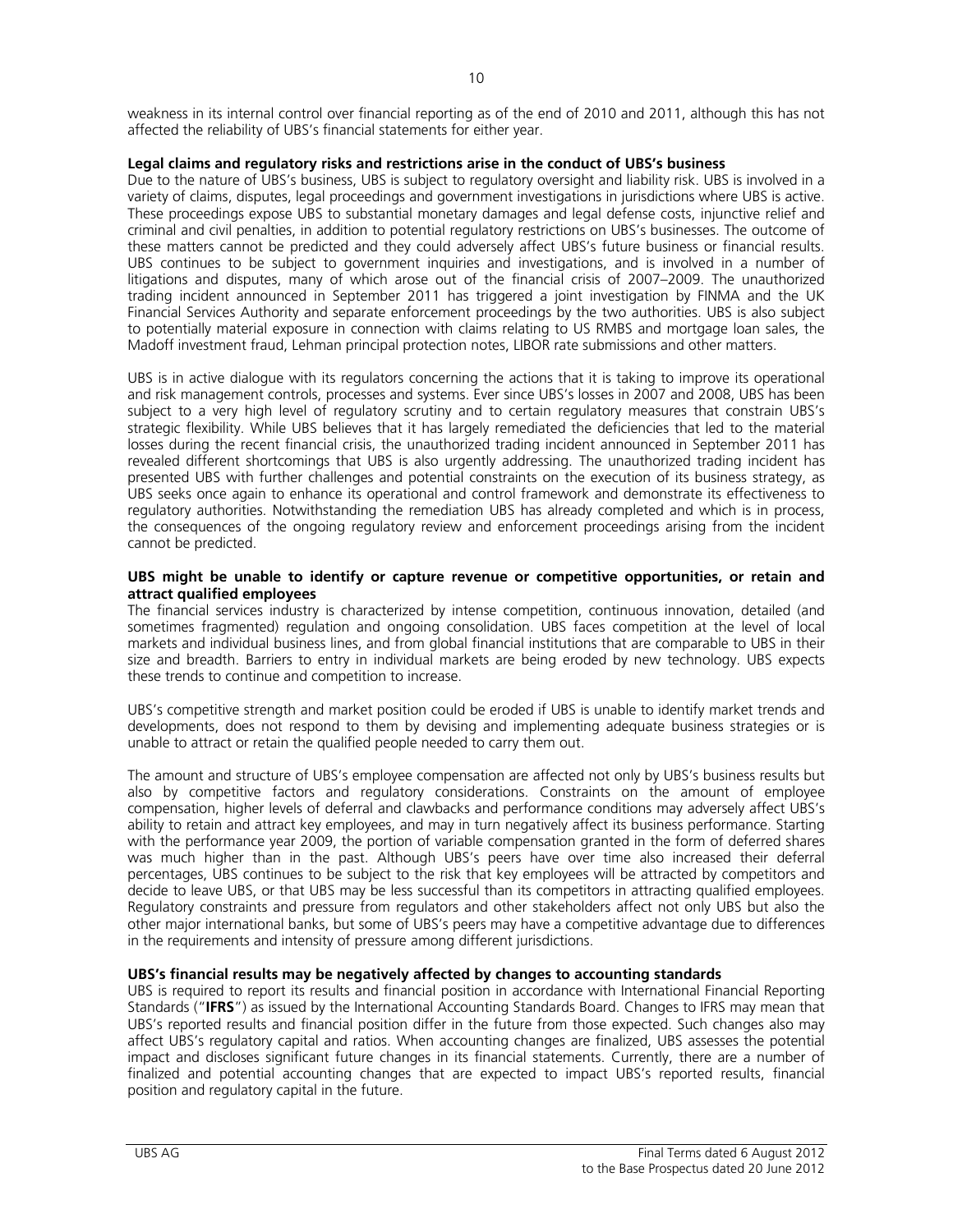#### **UBS's financial results may be negatively affected by changes to assumptions supporting the value of its goodwill**

The goodwill UBS has recognized on its balance sheet is tested for impairment at least annually. UBS's impairment test in respect of the assets recognized as of 31 December 2011 indicated that the value of UBS's goodwill is not impaired. The impairment test is based on assumptions regarding estimated earnings, discount rates and long-term growth rates impacting the recoverable amount of each segment and on estimates of the carrying amounts of the segments to which the goodwill relates. If the estimated earnings and other assumptions in future periods deviate from the current outlook, the value of UBS's goodwill may become impaired in the future, giving rise to losses in the income statement.

#### **UBS is exposed to risks arising from the different regulatory, legal and tax regimes applicable to its global businesses**

UBS operates in more than 50 countries, earn income and hold assets and liabilities in many different currencies and is subject to many different legal, tax and regulatory regimes. UBS's ability to execute its global strategy depends on obtaining and maintaining local regulatory approvals. This includes the approval of acquisitions or other transactions and the ability to obtain and maintain the necessary licenses to operate in local markets. Changes in local tax laws or regulations and their enforcement may affect the ability or the willingness of UBS's clients to do business with UBS or the viability of UBS's strategies and business model.

#### **The effects of taxes on UBS's financial results are significantly influenced by changes in its deferred tax assets and final determinations on audits by tax authorities**

The deferred tax assets UBS has recognized on its balance sheet as of 31 December 2011 in respect of prior years' tax losses are based on profitability assumptions over a five-year horizon. If the business plan earnings and assumptions in future periods substantially deviate from the current outlook, the amount of deferred tax assets may need to be adjusted in the future. This could include write-offs of deferred tax assets through the income statement if actual results come in substantially below the business plan forecasts and / or if future business plan forecasts are revised downward substantially.

In the coming years, UBS's effective tax rate will be highly sensitive both to UBS's performance and to the development of new business plan forecasts. Currently unrecognized deferred tax assets in the UK and especially the US could be recognized if UBS's actual and forecasted performance in those countries is strong enough to justify further recognition of deferred tax assets under the governing accounting standard. UBS's results in recent periods have demonstrated that changes in the recognition of deferred tax assets can have a very significant effect on UBS's reported results. If, for example, the Group's performance in the UK and especially in the US is strong, UBS could be expected to write up additional US and / or UK deferred tax assets in the coming years. The effect of doing so would significantly reduce the Group's effective tax rate in years in which any write ups are made. Conversely, if UBS's performance in those countries does not justify additional deferred tax recognition, but nevertheless supports UBS's maintaining current deferred tax levels, UBS expects the Group's effective tax rate to be in the range of 20–25 % (although the tax rate may differ if there are significant book tax adjustments, which generally mainly affect Swiss taxable profits, for example own credit gains / losses).

UBS's effective tax rate is also sensitive to any future reductions in tax rates, particularly in the US and Switzerland, which would cause the expected future tax saving from items such as tax loss carry-forwards in those locations to diminish in value. This in turn would cause a write-down of deferred tax assets.

Additionally, the final effect of income taxes UBS accrues in the accounts is often only determined after the completion of tax audits (which generally takes a number of years) or the expiry of statutes of limitations. In addition, changes to, and judicial interpretation of, tax laws or policies and practices of tax authorities could cause the amount of taxes ultimately paid by UBS to materially differ from the amount accrued.

In 2011, the UK government introduced a balance sheet based levy payable by banks operating and / or resident in the UK. An expense for the year of CHF 109 million has been recognized in operating expenses (within pre-tax profit) in the fourth quarter of 2011. In November 2011 the UK government announced its intention to increase the rate of the levy by 17 % from 1 January 2012. The Group's bank levy expense for future years will depend on both the rate and the Group's taxable UK liabilities at each year end: changes to either factor could increase the cost. Whilst not yet certain, UBS expects that the annual bank levy expense will continue to be recognized for IFRS purposes as a one-off cost arising in the final quarter of each financial year, rather than being accrued throughout the year, as it is charged by reference to the year-end balance sheet position.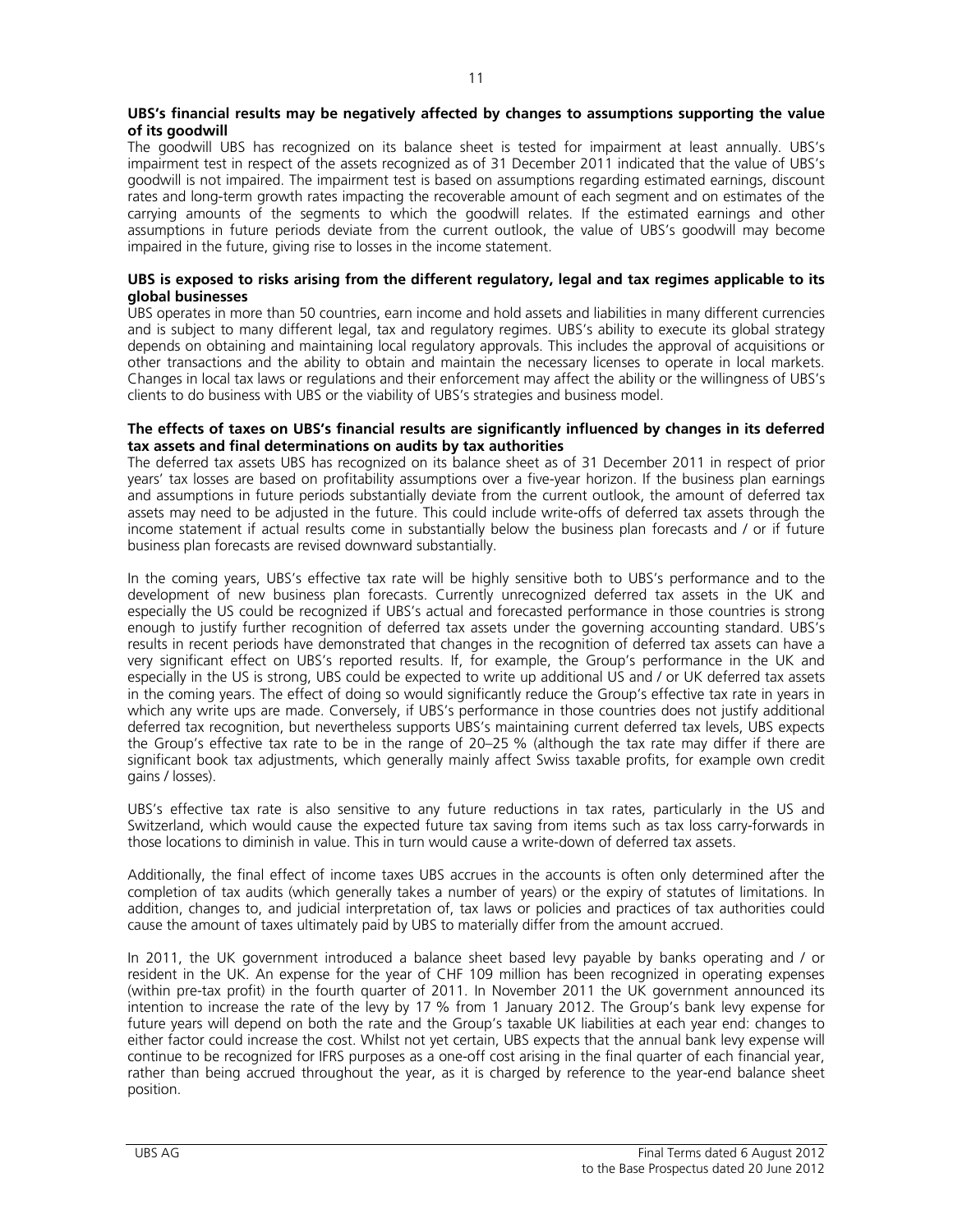# **Potential conflicts of interest**

The Issuer and affiliated companies may participate in transactions related to the Securities in some way, for their own account or for account of a client. Such transactions may not serve to benefit the Securityholders and may have a positive or negative effect on the value of the Underlyings and consequently on the value of the Securities. Furthermore, companies affiliated with the Issuer may become counterparties in hedging transactions relating to obligations of the Issuer stemming from the Securities. As a result, conflicts of interest can arise between companies affiliated with the Issuer, as well as between these companies and investors, in relation to obligations regarding the calculation of the price of the Securities and other associated determinations. In addition, the Issuer and its affiliates may act in other capacities with regard to the Securities, such as calculation agent, paying agent and administrative agent and/or index sponsor.

Furthermore, the Issuer and its affiliates may issue other derivative instruments relating to the Underlyings; introduction of such competing products may affect the value of the Securities. The Issuer and its affiliated companies may receive non-public information relating to the Underlyings, and neither the Issuer nor any of its affiliates undertakes to make this information available to Securityholders. In addition, one or more of the Issuer's affiliated companies may publish research reports on the Underlyings. Such activities could present conflicts of interest and may negatively affect the value of the Securities.

Within the context of the offering and sale of the Securities, the Issuer or any of its affiliates may directly or indirectly pay fees in varying amounts to third parties, such as distributors or investment advisors, or receive payment of fees in varying amounts, including those levied in association with the distribution of the Securities, from third parties. Potential investors should be aware that the Issuer may retain fees in part or in full. The Issuer or, as the case may be, the Manager, upon request, will provide information on the amount of these fees.

#### **II. Security specific Risks**

Investing in the Securities involves certain risks. Among others, these risks may take the form of equity market, commodity market, bond market, foreign exchange, interest rate, market volatility and economic and political risks and any combination of these and other risks. The material risks are presented below. Prospective investors should be experienced with regard to transactions in instruments such as the Securities and in the Underlyings. **Prospective investors should understand the risks associated with an investment in the Securities and shall only reach an investment decision, after careful considerations with their legal, tax, financial and other advisors of (i) the suitability of an investment in the Securities in the light of their own particular financial, fiscal and other circumstances; (ii) the information set out in this document and (iii) the Underlyings.** An investment in the Securities should only be made after assessing the direction, timing and magnitude of potential future changes in the value of the Underlyings, as the value of the Securities and, hence, any amount, if any, payable according to the Conditions of the Securities will be dependent, *inter alia*, upon such changes. More than one risk factor may have simultaneous effects with regard to the Securities, so that the effect of a particular risk factor is not predictable. In addition, more than one risk factor may have a compounding effect which may not be predictable. No assurance can be given with regard to the effect that any combination of risk factors may have on the value of the Securities.

Prospective investors of the Securities should recognise that the Securities **constitute a risk investment** which can lead to a **total loss** of their investment in the Securities. Potential investors must therefore be prepared and able to sustain a partial or even a **total loss** of the invested capital. Any investors interested in purchasing the Securities should assess their financial situation, to ensure that they are in a position to bear the **risks of loss** connected with the Securities.

None of the Securities vests a right to payment of fixed or variable interest or dividends and, as such, they **generate no regular income**. Therefore, potential reductions in the value of the Securities cannot be offset by any other income from the Securities.

**It is expressly recommended that potential investors familiarise themselves with the specific risk profile of the product type described in this Prospectus and seek the advice of a professional, if necessary.** 

# **1. Special risks related to specific features of the security structure**

Prior to investing in the Securities, prospective investors should note that the following special features of the Securities may have a negative impact on the value of the Securities or, as the case may be, on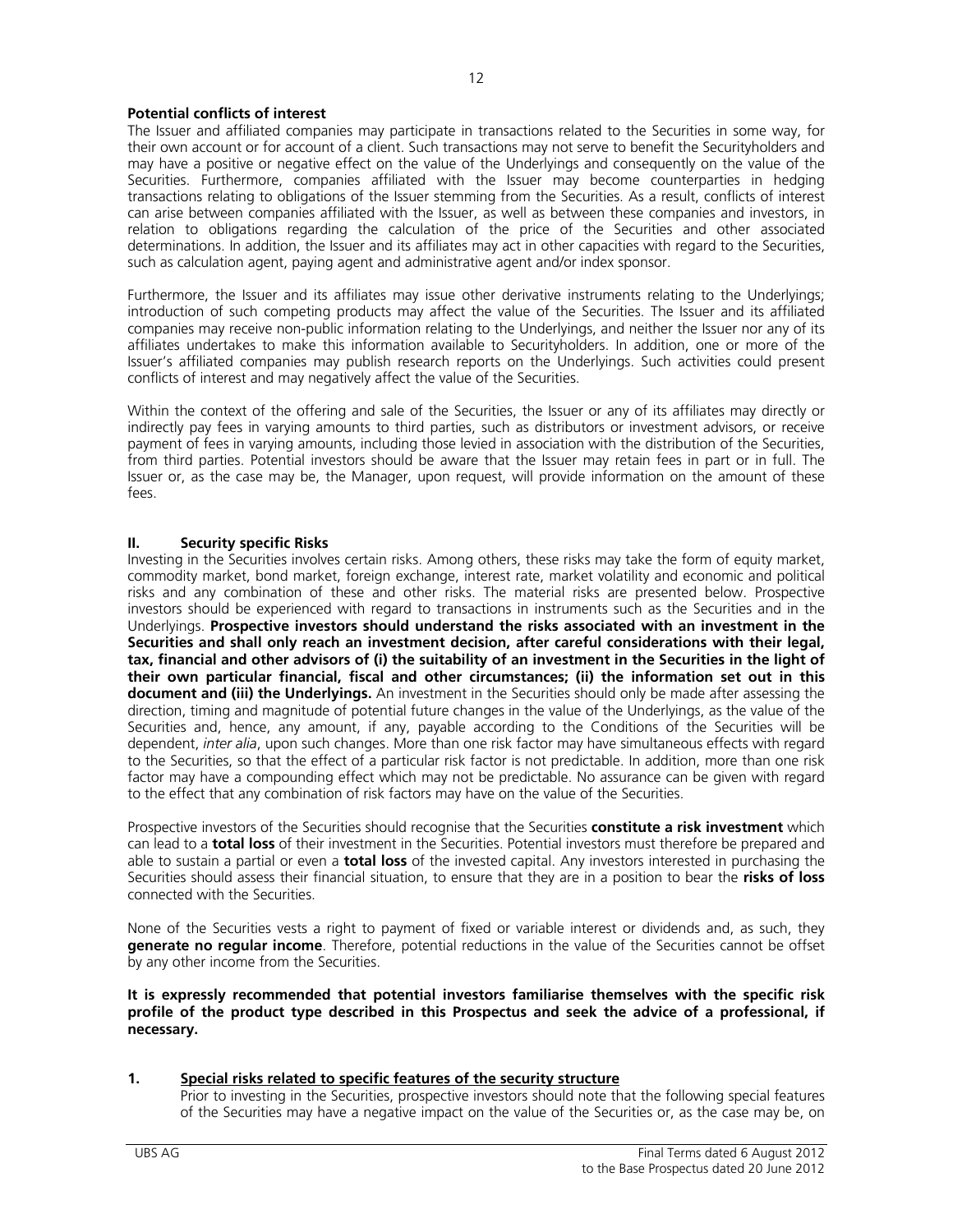any amount, if any, payable according to the Conditions of the Securities and that the Securities accordingly have special risk profiles:

#### **Effect of the express structure**

Prospective investors should consider that the Securities may according to the Conditions of the Securities under certain circumstances expire prior to the Maturity Date without any statement by the Issuer or the Securityholder being required, so-called express structure. In case the Securities expire prior to the Maturity Date, the Securityholder is entitled to demand the payment of an amount in relation to the early expiration. However, the Securityholder is not entitled to request any further payments on the Securities after such early expiration of the Securities.

The Securityholder, therefore, bears the risk of not participating in the performance of the Underlyings to the expected extent and during the expected period and, therefore, receives less than its capital invested.

In the case of an early expiration of the Securities, the Securityholder also bears the so-called risk of reinvestment. The Securityholder may be able to re-invest any amount paid by the Issuer in the case of an early expiration, if any, at market conditions, which are less favourable than those existing prevailing at the time of the acquisition of the Securities.

#### **Effect of the application of certain thresholds, barriers or levels**

 Prospective investors should furthermore consider that the Redemption Amount, if any, under the Securities depends on whether the Price of the Underlyings equals and/or falls below respectively exceeds certain thresholds, barriers or levels at a given time or within a given period as determined by the Conditions of the Securities.

#### **Consequence of the linkage to the Relevant Underlying**

The calculation of the level of the Redemption Amount solely refers to the performance of the Relevant Underlying and, thereby, to the Underlying, showing the **lowest** performance with respect to the Settlement Price in relation to the Reference Level.

Prospective investors should, consequently, be aware that compared to Securities, which refer to only one underlying, the Securities show a higher exposure to loss. This risk may not be reduced by a positive performance of the remaining Underlyings, because the remaining Underlyings are not taken into account when calculating the level of the Redemption Amount.

### **2. Termination and Early Redemption at the option of the Issuer**

Potential investors in the Securities should furthermore be aware that the Issuer is in the case of the occurrence of a Termination Event pursuant to the Conditions of the Securities, entitled to terminate and redeem the Securities in total prior to the Maturity Date. In case the Issuer terminates and redeems the Securities prior to the Maturity Date, the Securityholder is entitled to demand the payment of an amount in relation to this early redemption. However, the Securityholder is not entitled to request any further payments on the Securities after the Termination Date or the Tax Termination Date, as the case may be.

The Securityholder, therefore, bears the risk of not participating in the performance of the Underlyings to the expected extent and during the expected period and, therefore, receives less than its capital invested.

In the case of a termination the Issuer shall pay to each Securityholder an amount in the Redemption Currency with respect to each Security held by it, which is determined by the Calculation Agent at its reasonable discretion pursuant to § 317 of the BGB and, if applicable, considering the then prevailing Price of the Underlyings and the expenses of the Issuer caused by the termination, as the fair market price of a Security at the occurrence of the termination. When determining a fair market price of a Security, the Calculation Agent is entitled to consider all factors, including any adjustments of option contracts on the Underlyings, without being bound to any third party measures or assessments, in particular any measures or assessments of any futures or options exchange. Due to the fact the Calculation Agent may take into consideration the market factors it considers to be relevant at its reasonable discretion pursuant to § 317 of the BGB without being bound to third party measures or assessments, it cannot be excluded that the amount determined by the Calculation Agent at its reasonable discretion pursuant to § 317 of the BGB as the fair market price of the Security at the occurrence of the termination – and, hence, the Termination Amount or, as the case may be, the Tax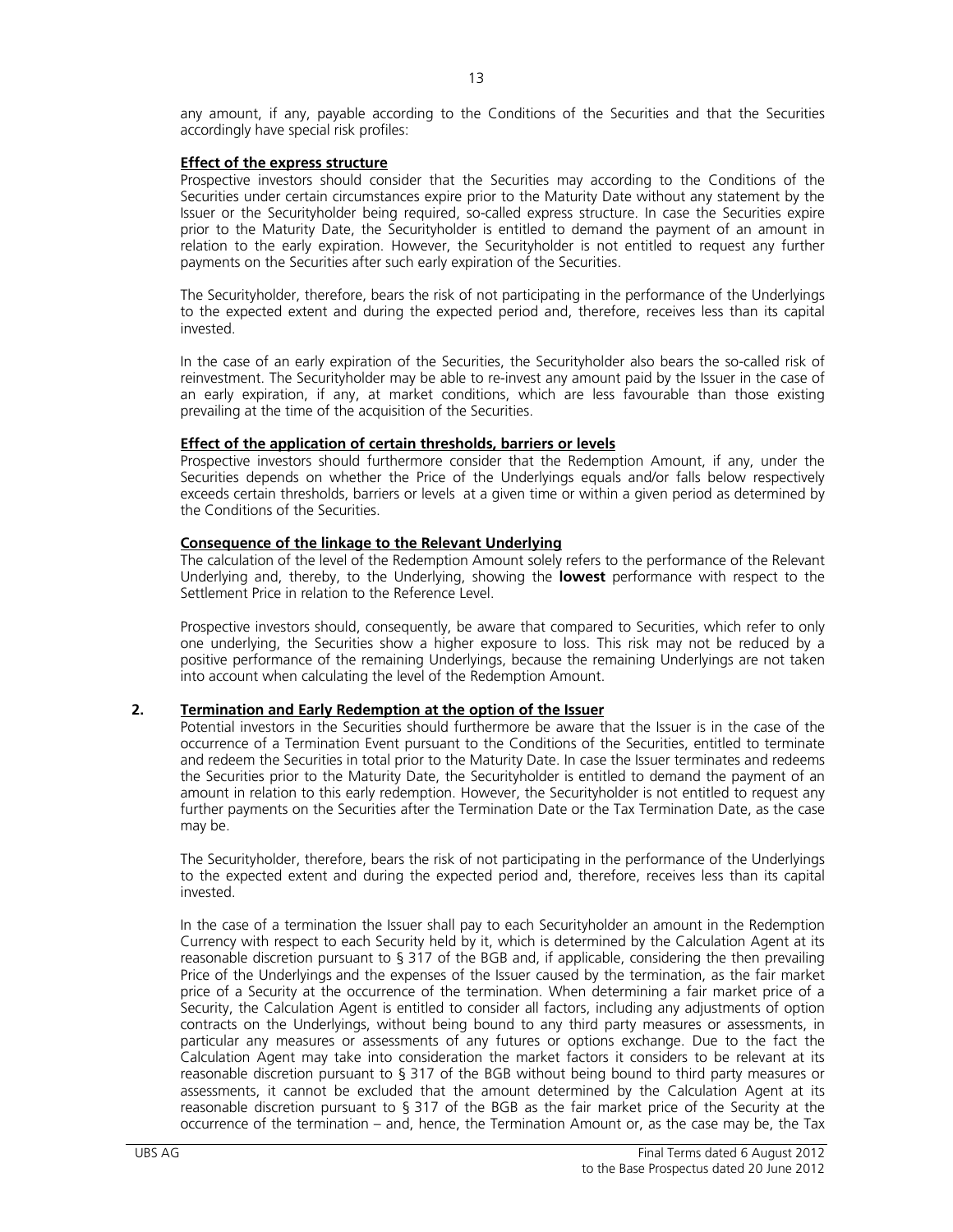Termination Amount - can differ from the market price of comparable Securities relating to the Underlyings, as determined by a third party.

In the case of a termination of the Securities by the Issuer, the Securityholder bears the risk of a reinvestment, *i.e.* the investor bears the risk that it will have to re-invest the Termination Amount or, as the case may be, the Tax Termination Amount, if any, paid by the Issuer in the case of termination at market conditions, which are less favourable than those existing prevailing at the time of the acquisition of the Securities.

# **3. No termination right of the Securityholders**

The Securityholders do not have a termination right and the Securities may, hence, not be terminated by the Securityholders during their term. Prior to the maturity of the Securities the realisation of the economic value of the Securities (or parts thereof), if any, is, consequently and except for the Issuer's termination and early redemption of the Securities, only possible by way of selling the Securities.

The selling of the Securities requires that market participants are willing to acquire the Securities at a certain price. In case that no market participants are readily available, the value of the Securities may not be realised. The Issuer is not obligated under the issuance of these Securities towards the Securityholders to compensate for or to repurchase the Securities.

# **4. Possible fluctuations in the Price of the Underlyings after termination of the Securities**

In the event that the term of the Securities is terminated early by the Issuer pursuant to the Conditions of the Securities, potential investors of the Securities should note that any adverse fluctuations in the Price of the Underlyings between the announcement of the termination by the Issuer and the determination of the Price of the Underlyings relevant for the calculation of the then payable Termination Amount or the Tax Termination Amount, as the case may be, are borne by the Securityholders.

# **5. Adverse impact of adjustments of the Security Right**

It cannot be excluded that certain events occur or certain measures are taken (by parties other than the Issuer) in relation to the Underlyings, which potentially lead to changes to the Underlyings or result in the underlying concept of the Underlyings being changed, so-called potential adjustment events. In the case of the occurrence of a potential adjustment event, the Issuer shall be entitled to effect adjustments according to the Conditions of the Securities to account for these events or measures. These adjustments might have a negative impact on the value of the Securities.

# **6. Other factors affecting the value**

The value of a Security is determined not only by changes in the Price of the Underlyings, but also by a number of other factors. Since several risk factors may have simultaneous effects on the Securities, the effect of a particular risk factor cannot be predicted. In addition, several risk factors may have a compounding effect which may not be predictable. No assurance can be given with regard to the effect that any combination of risk factors may have on the value of the Securities.

These factors include the term of the Securities, the frequency and intensity of price fluctuations (volatility), as well as the prevailing interest rate and dividend levels. A decline in the value of the Security may therefore occur even if the Price of the Underlyings remains constant.

Prospective investors of the Securities should be aware that an investment in the Securities involves a valuation risk with regard to the Underlyings. They should have experience with transactions in securities with a value derived from the Underlyings. The value of the Underlyings may vary over time and may increase or decrease by reference to a variety of factors which may include UBS corporate action, macro economic factors and speculation. In addition, the historical performance of the Underlyings is not an indication of their future performance. Changes in the market price of the Underlyings will affect the trading price of the Securities, and it is impossible to predict whether the market price of the Underlyings will rise or fall.

# **7. Effect of ancillary costs**

Commissions and other transaction costs incurred in connection with the purchase or sale of Securities may result in charges, particularly in combination with a low order value, **which can substantially reduce any Redemption Amount, if any, to be paid under the Securities.** Before acquiring a Security, prospective investors should therefore inform themselves of all costs incurred through the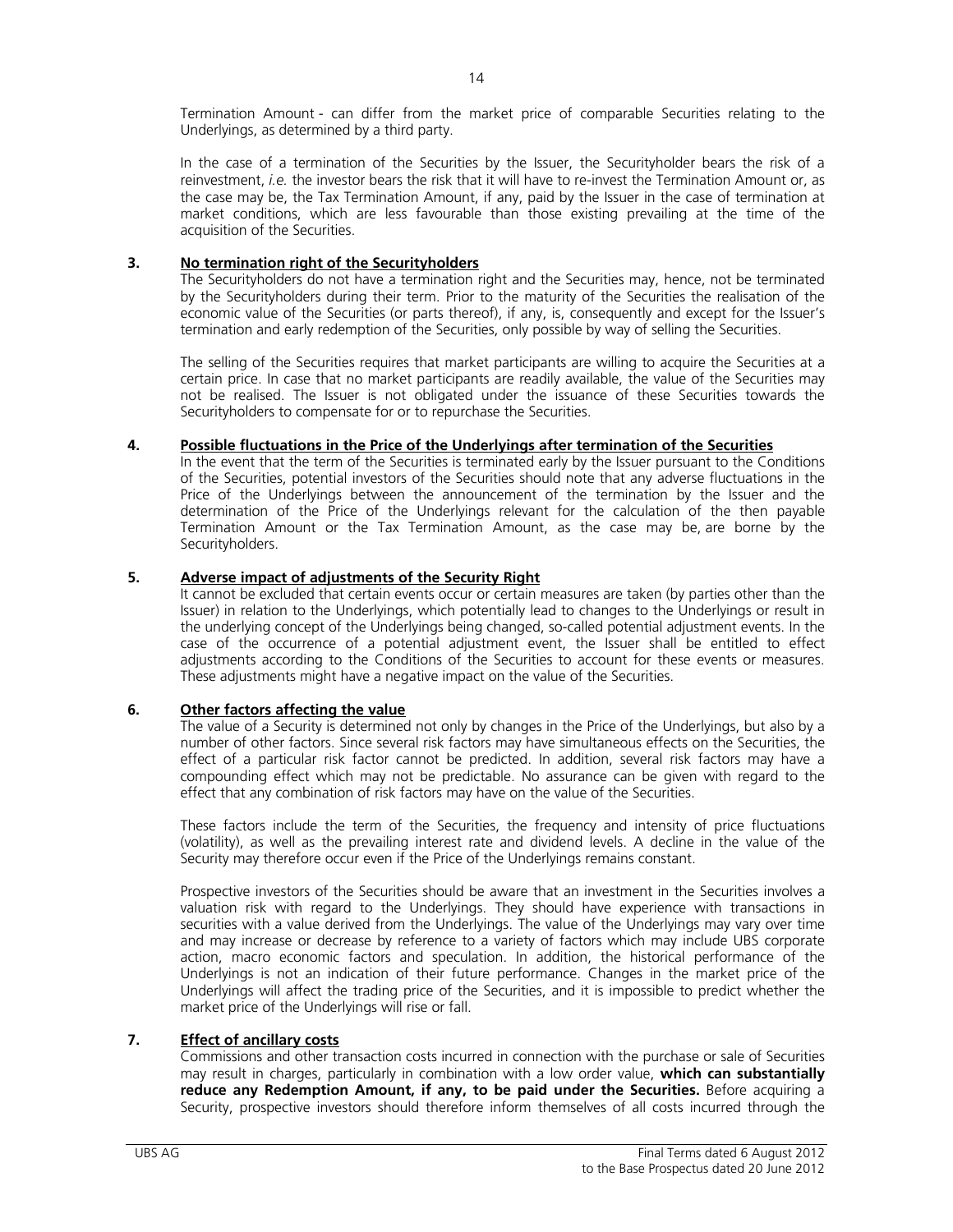purchase or sale of the Security, including any costs charged by their custodian banks upon purchase and maturity of the Securities.

# **8. Transactions to offset or limit risk**

Prospective investors of the Securities should not rely on the ability to conclude transactions at any time during the term of the Securities that will allow them to offset or limit relevant risks. This depends on the market situation and the prevailing conditions. Transactions designed to offset or limit risks might only be possible at an unfavourable market price that will entail a loss for investors.

# **9. Trading in the Securities / Illiquidity**

It is not possible to predict if and to what extent a secondary market may develop in the Securities or at what price the Securities will trade in the secondary market or whether such market will be liquid or illiquid.

If so specified in this Prospectus, applications will be or have been made to the Security Exchange specified for admission or listing of the Securities. If the Securities are admitted or listed, no assurance is given that any such admission or listing will be maintained. The fact that the Securities are admitted to trading or listed does not necessarily denote greater liquidity than if this were not the case. If the Securities are not listed or traded on any exchange, pricing information for the Securities may be more difficult to obtain and the liquidity of the Securities may be adversely affected. The liquidity of the Securities may also be affected by restrictions on the purchase and sale of the Securities in some jurisdictions. Additionally, the Issuer has the right (but no obligation) to purchase Securities at any time and at any price in the open market or by tender or private agreement. Any Securities so purchased may be held or resold or surrendered for cancellation.

In addition, it cannot be excluded that the number of subscribed Securities is less than the Aggregate Nominal Amount of the Securities. There is the risk that due to the low volume of subscriptions in the Securities the liquidity of the Securities is lower than if all Securities were subscribed by investors.

The Manager intends, under normal market conditions, to provide bid and offer prices for the Securities of an issue on a regular basis. However, the Manager makes no firm commitment to the Issuer to provide liquidity by means of bid and offer prices for the Securities, and assumes no legal obligation to quote any such prices or with respect to the level or determination of such prices. **Potential investors therefore should not rely on the ability to sell Securities at a specific time or at a specific price.**

# **10. Form and governing law of the Securities**

The Securities are cleared through Euroclear Sweden AB as the Clearing System and issued in uncertificated and dematerialised book-entry form, and registered at Euroclear Sweden AB in accordance with the relevant CA Rules. No physical notes, such as global temporary or permanent notes or definitive securities will be issued in respect of the Securities. The Securities are transferable in accordance with the relevant CA Rules. Such transfer becoming effective upon registration of the transfer in the records of the Clearing System. Securityholders will have to rely on the procedures of the Clearing System for transfer, payment and communication with the Issuer. Securityholders are not entitled to request the delivery of definitive securities. The Issuer shall be entitled to obtain from the Clearing System information based on the Clearing System's register regarding the Securities for the purpose of performing its obligations pursuant to the Securities.

The Securities are governed by German law, except for  $\S 4$  (1), (3) and (4) of the Conditions of the Securities which shall be governed by the laws of the Kingdom of Sweden.

**The Issuer shall not be held liable under any circumstances for any acts and omissions of any Clearing System or any other relevant clearing system as well as for any losses which might occur to a Securityholder out of such acts and omissions and for the records relating to, or payments made in respect of, beneficial interests in the Securities in book-entry form in particular.** 

# **11. Pricing of Securities**

Unlike most other securities the pricing of these Securities is regularly not based on the principle of offer and demand in relation to Securities, since the secondary market traders might quote independent bid and offer prices. This price calculation is based on price calculation models prevailing in the market, whereas the theoretical value of the Securities is, in principle, determined on the basis of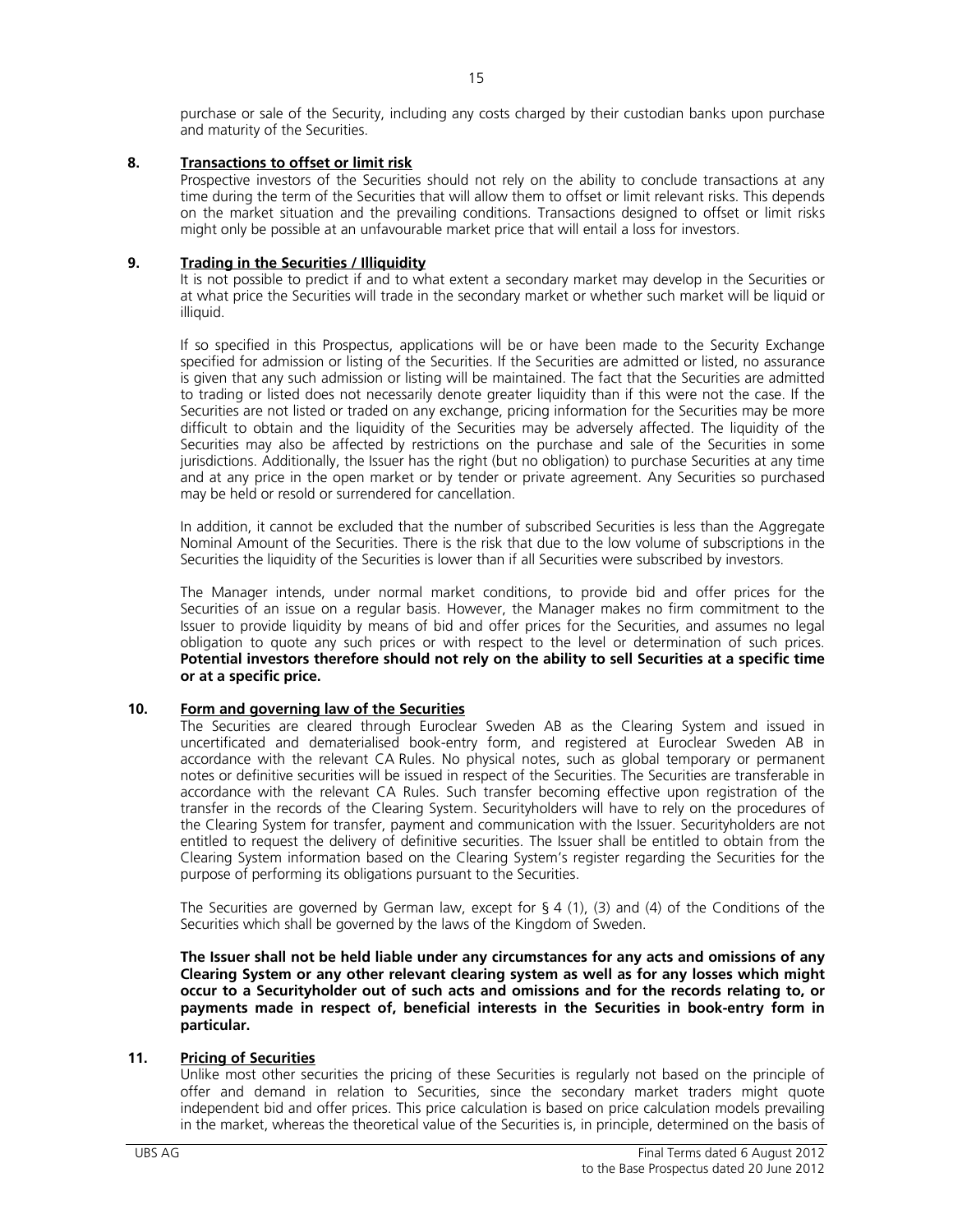the value of the Underlyings and the value of other features attached to the Securities, each of which features may, in economic terms, be represented by another derivative financial instrument.

The potentially quoted prices do not necessarily correspond to the Securities' intrinsic value as determined by a trader.

# **12. Expansion of the spread between bid and offer prices**

In special market situations, where the Issuer is completely unable to conclude hedging transactions, or where such transactions are very difficult to conclude, the spread between the bid and offer prices may be temporarily expanded, in order to limit the economic risks to the Issuer. Therefore, Securityholders who wish to sell their Securities via a stock exchange or in the over-the-counter trading might sell at a price considerably lower than the actual price of the Securities at the time of their sale.

# **13. Borrowed funds**

If the purchase of Securities is financed by borrowed funds and investors' expectations are not met, they not only suffer the loss incurred under the Securities, but in addition also have to pay interest on and repay the loan. This produces a substantial increase in investors' risk of loss. Investors of Securities should never rely on being able to redeem and pay interest on the loan through gains from a Securities transaction. Rather, before financing the purchase of a Security with borrowed funds, the investors' financial situations should be assessed, as to their ability to pay interest on or redeem the loan immediately, even if they incur losses instead of the expected gains.

#### **14. The effect on the Securities of hedging transactions by the Issuer**

The Issuer may use all or some of the proceeds received from the sale of the Securities to enter into hedging transactions relating to the risks incurred in issuing the Securities. In such a case, the Issuer or one of its affiliated companies may conclude transactions that correspond to the Issuer's obligations arising from the Securities. Generally speaking, this type of transaction will be concluded before or on the Issue Date of the Securities, although these transactions can also be concluded after the Securities have been issued. The Issuer or one of its affiliated companies may take the necessary steps for the closing out of any hedging transactions, on or prior to the relevant Valuation Date. It cannot be excluded that the Price of the Underlyings might, in certain cases, be affected by these transactions. In the case of Securities whose value depends on the occurrence of a specific event in relation to the Underlyings, entering into or closing out such hedging transactions may affect the likelihood of this event occurring or not occurring.

# **15. Taxation in relation to the Securities**

Potential investors should be aware that they may be required to pay taxes or other documentary charges or duties in accordance with the laws and practices of the country where the Securities are transferred or other jurisdictions. In some jurisdictions, no official statements of the tax authorities or court decisions may be available for innovative financial instruments such as the Securities. Potential investors are advised not to rely upon the tax summary contained in the Base Prospectus and/or in the Final Terms but to ask for their own tax adviser's advice on their individual taxation with respect to the acquisition, sale and redemption of the Securities. Only these advisors are in a position to duly consider the specific situation of the potential investor.

# **16. Payments on the Securities may be subject to U.S. withholding under FATCA**

The Issuer and other financial institutions through which payments on the Securities are made may be required to withhold at a rate of up to 30 % on all, or a portion of, payments made after 31 December 2016 in respect of any Securities which are issued (or materially modified) after 1 January 2013 or that are treated as equity for U.S. federal tax purposes whenever issued, pursuant to Sections 1471 through 1474 of the U.S. Internal Revenue Code (commonly referred to as "**FATCA**", the Foreign Account Tax Compliance Act).

The Issuer is a foreign financial institution ("**FFI**") for the purposes of FATCA. If the Issuer becomes obliged to provide certain information on its account holders pursuant to a FATCA agreement with the U.S. Internal Revenue Service ("**IRS**") (i.e. the Issuer is a "**Participating FFI**") then withholding may be triggered if: (i) the Issuer has a positive "passthru payment percentage" (as determined under FATCA), and (ii) (a) an investor does not provide information sufficient for the relevant Participating FFI to determine whether the investor is a U.S. person or should otherwise be treated as holding a "United States Account" of the Issuer, (b) an investor does not consent, where necessary, to have its information disclosed to the IRS or (c) any FFI that is an investor, or through which payment on the Securities is made, is not a Participating FFI. An investor that is withheld upon generally will be able to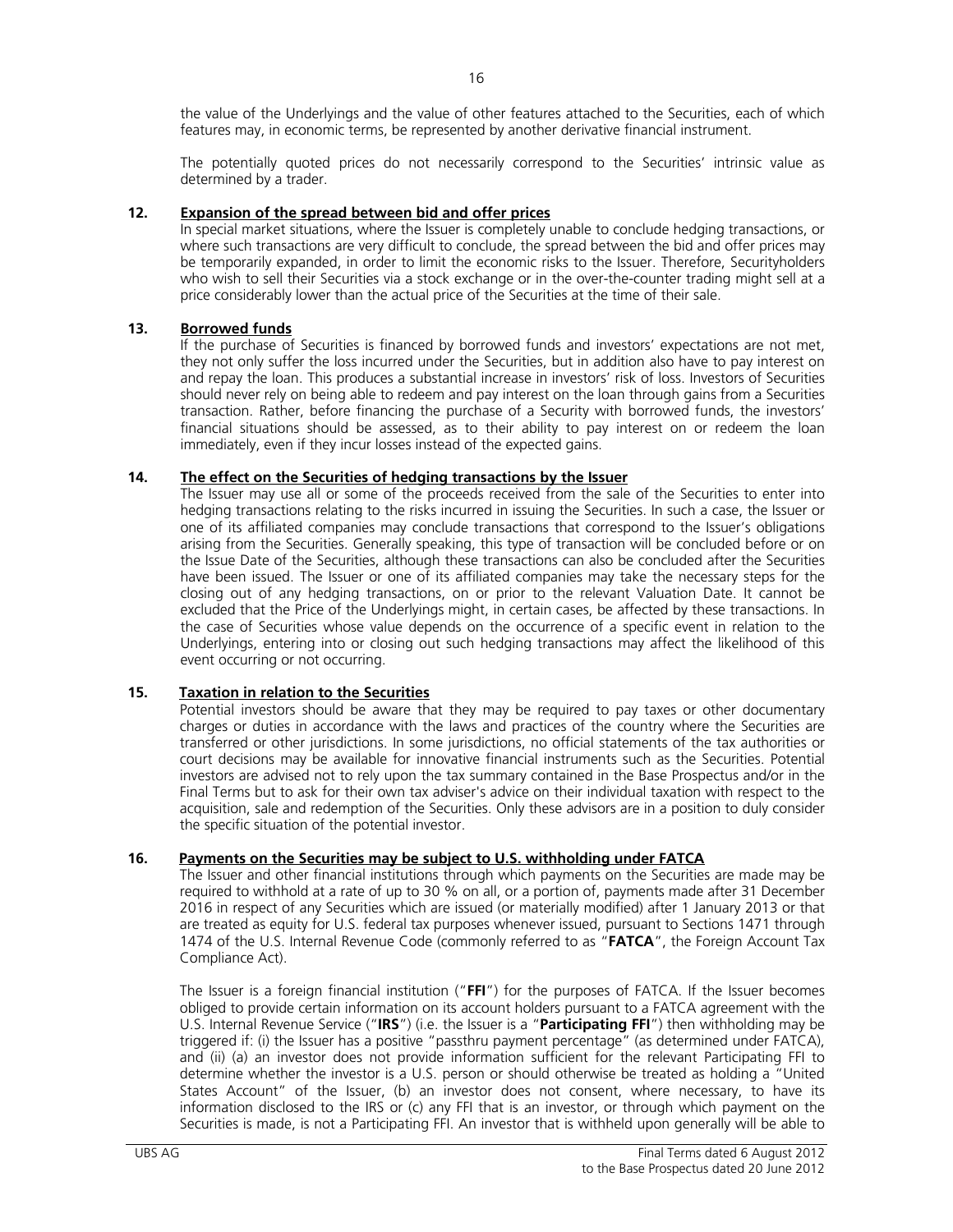obtain a refund only to the extent an applicable income tax treaty with the United States entitles such institution to a reduced rate of tax on the payment that was subject to withholding under these rules, provided the required information is furnished in a timely manner to the IRS.

The application of FATCA to interest, principal or other amounts paid with respect to the Securities is not clear. If an amount in respect of FATCA or as required under an intergovernmental approach to FATCA were to be deducted or withheld from interest, principal or other payments on the Securities, the Issuer will have no obligation to pay additional amounts or otherwise indemnify a holder for any such withholding or deduction by the Issuer, a Paying Agent or any other party, to any person where such person (other than where such person is acting as an agent of the Issuer) is not entitled to receive payments free of such withholding. As a result, investors may, if FATCA is implemented as currently proposed by the IRS or in consequence of the implementation of an intergovernmental approach, receive less interest or principal than expected. If the Issuer becomes a Participating FFI, the determination of whether FATCA withholding may be imposed will depend on the status of each recipient of payments between the Issuer and investors. The Issuer does not expect in practice that payments made either by it or by its Paying Agents in relation to the Securities held in clearing systems will be subject to FATCA withholding as it is expected that the Paying Agents and the relevant clearing systems will be Participating FFIs to the extent necessary to avoid being subject to FATCA withholding. However, it is possible that other parties may be required to withhold on payments on account of FATCA as set out above.

In addition, under proposed regulations, U.S. withholding tax at a rate of 30 % (or lower treaty rate) would be imposed on payments, accruals, or adjustments that are determined by reference to dividends from sources within the United States. Since the payments made under the Securities are linked to the Index used as an Underlying, it is possible that these rules could apply to these Securities. If an amount in respect of such U.S. withholding tax were to be deducted or withheld from payments on the Securities, none of the Issuer, any paying agent or any other person would, pursuant to the Terms and Conditions of the Securities, be required to pay additional amounts as a result of the deduction or withholding of such tax.

The discussion in relation to the FATCA rules above is based on proposed regulations and preliminary guidance. **Holders of Securities should, consequently, be aware that payments under the Securities may under certain circumstances be subject to U.S. withholding under FATCA**.

# **17. Changes in Taxation in relation to the Securities**

The considerations concerning the taxation of the Securities set forth in this Prospectus reflect the opinion of the Issuer on the basis of the legal situation identifiable as of the date hereof. However, a different tax treatment by the fiscal authorities and tax courts cannot be precluded. In addition, the tax considerations set forth in this Prospectus cannot be the sole basis for the assessment of an investment in the Securities from a tax point of view, as the individual circumstances of each investor also have to be taken into account. Therefore, the tax considerations set forth in this Prospectus are not to be deemed any form of definitive information or tax advice or any form of assurance or guarantee with respect to the occurrence of certain tax consequences. Each investor should seek the advice of his or her personal tax consultant before deciding whether to purchase the Securities.

Neither the Issuer nor the Manager assumes any responsibility vis-à-vis the Securityholders for the tax consequences of an investment in the Securities.

#### **III. Underlying specific Risks**

Investing in the Securities also involves certain risks that are related to the Underlyings:

# **1. General risks related to the Underlyings**

Investors should be aware that some risks are related to the Underlyings in general:

# **Risk of fluctuations in value**

The performance of the Underlyings is subject to fluctuations. Therefore, Securityholders cannot foresee what consideration they can expect to receive for the Securities they hold on a certain day in the future. When the Securities are redeemed, exercised or otherwise disposed of on a certain day, they may be worth a lot less than if they were disposed of at a later or earlier point in time.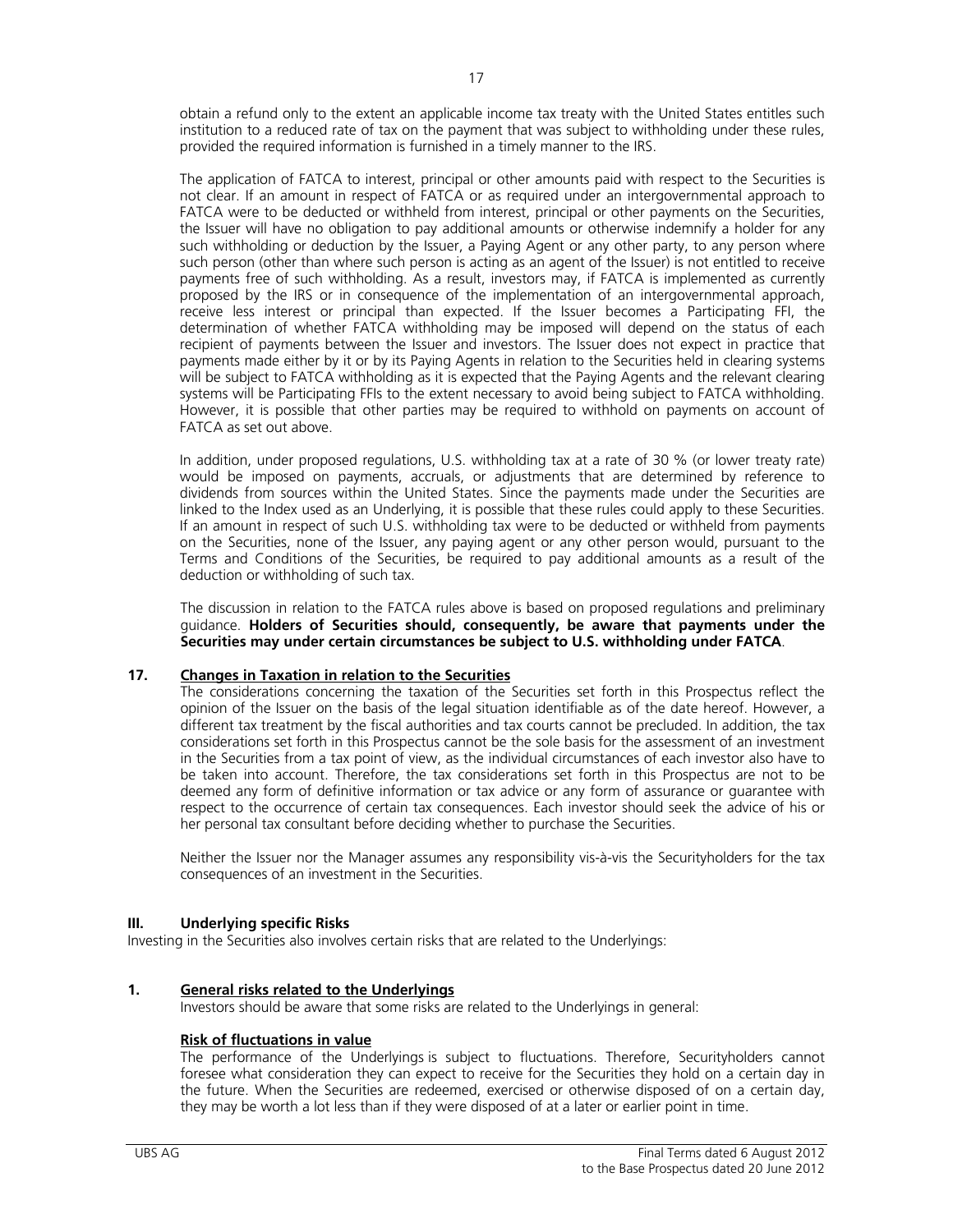### **Uncertainty about the future performance**

It is not possible to reliably predict the future performance of the Underlyings of the Securities. Likewise, the historical data of the Underlyings does also not allow for any conclusions to be drawn about the future performance of the Underlyings and the Securities.

#### **2. Specific risks related to the Underlyings**

In addition, the following risks are specifically related to the Underlyings:

#### **No influence of the Issuer**

The composition of the index used as an Underlying is determined by the index sponsor alone or in cooperation with other entities. The Issuer cannot influence the composition of the index.

In principle, the index sponsor is free to make changes to the composition or calculation of the index, which may have a negative effect on the performance of the Securities, or to permanently discontinue the calculation and publication of the index used as an Underlying without issuing a successor index.

Potential investors in the Securities should furthermore be aware that the Issuer is in case that the calculation and/or publication of the index used as an Underlying is permanently discontinued, pursuant to the Conditions of the Securities, entitled to terminate and redeem the Securities in total prior to the Maturity Date.

#### **Dividends are not taken into account / price index**

The index used as an Underlying is calculated as a so-called price index, *i.e.* dividends or other distributions, if any, that are paid out from the index components are not taken into account when calculating the level of the index.

As a result, Securityholders do generally not participate in any dividends or other distributions paid on the shares contained in the index used as an Underlying.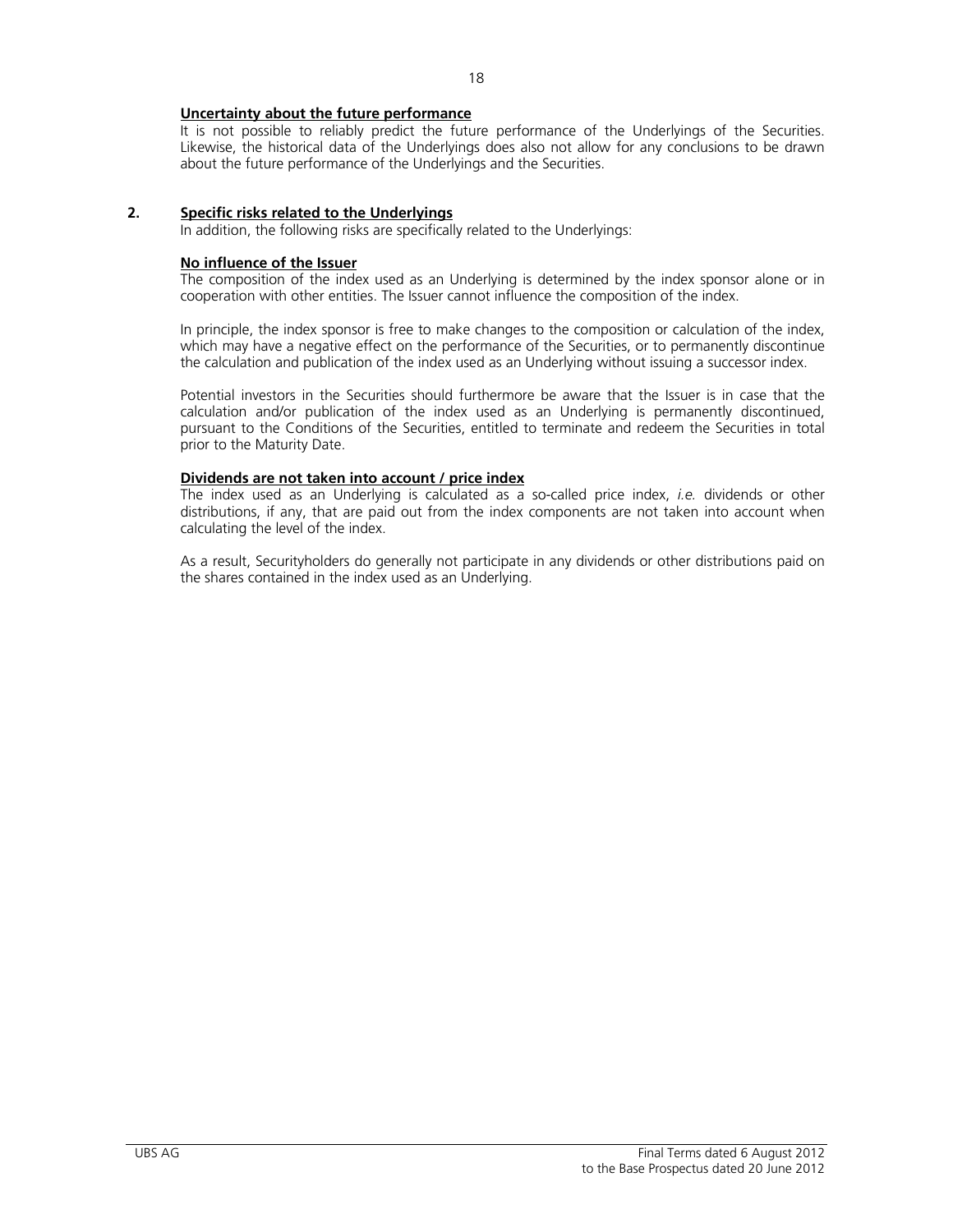# **RESPONSIBILITY STATEMENT**

UBS AG, having its registered offices at Bahnhofstrasse 45, 8001 Zurich, Switzerland, and Aeschenvorstadt 1, 4051 Basel, Switzerland, as Issuer accepts responsibility for the content of this Prospectus and declares that the information contained in this Prospectus is, to the best of its knowledge, accurate and that no material facts have been omitted.

Where this Prospectus contains information obtained from third parties, such information was reproduced accurately, and to the best knowledge of the Issuer - as far as it is able to ascertain from information provided or published by such third party - no facts have been omitted which would render the reproduced information inaccurate or misleading.

The Issuer is liable for the Summary including any translation thereof contained in this Prospectus, but only if the Summary is misleading, inaccurate or inconsistent when read together with the other parts of the Prospectus.

The Issuer accents that following the date of publication of this Prospectus, events and changes may occur, which render the information contained in this Prospectus incorrect or incomplete. Supplemental information will only be published as required by and in a manner stipulated in section 16 of the German Securities Prospectus Act (*Wertpapierprospektgesetz* - "**WpPG**") and, in the case of a listing of Securities at SIX Swiss Exchange ("**SIX**"), as required by and in a manner stipulated in the rules and regulations of SIX.

# **DESCRIPTION OF THE SECURITIES**

The following description of the Securities includes a description of the entitlement and further features of the Securities, as provided for in the Terms and Conditions of the Securities, and terms and expressions defined in other parts of the Prospectus and not otherwise defined in this "Description of the Securities" shall have the same meanings in this part of the Prospectus.

#### **I. Object of the Prospectus**

The object of this Prospectus are UBS Express Certificates with the International Security Identification Number (as defined in the section "Key Terms and Definitions of the Securities"), issued by UBS AG, acting through its London Branch, in accordance with German law, and issued in the Aggregate Nominal Amount (as defined in the section "Key Terms and Definitions of the Securities").

The Securities are each based on indices (each an "**Underlying**" or, collectively, the "**Underlyings**", where the term "Underlying" shall also refer to all Underlyings<sub>(i=1)</sub> to  $_{(i=4)}$ ), as described in the sections "Key Terms and Definitions of the Securities" and "Information about the Underlyings".

The Securities expire – provided that the Securities are not terminated or expired early in accordance with the Conditions of the Securities – on the Expiration Date (as defined in the section "Key Terms and Definitions of the Securities").

# **II. Entitlement under the Securities**

With the purchase of each (1) Security, the investor acquires the right, under certain conditions and as provided for in the Conditions of the Securities, to demand from the Issuer the payment of a settlement amount in the Redemption Currency depending on the performance of the Underlyings (the "**Redemption Amount**") (the "**Security Right**") all as defined in the section "Key Terms and Definitions of the Securities".

The Securityholders shall not be entitled to any interim payments. None of the Securities vests a right to payment of fixed or variable interest or dividends and, as such, they **generate no regular income**. Therefore, potential reductions in the value of the Securities cannot be offset by any other income from the Securities.

All payments relating to the Securities are made in the Redemption Currency (as defined in the section "Key Terms and Definitions of the Securities").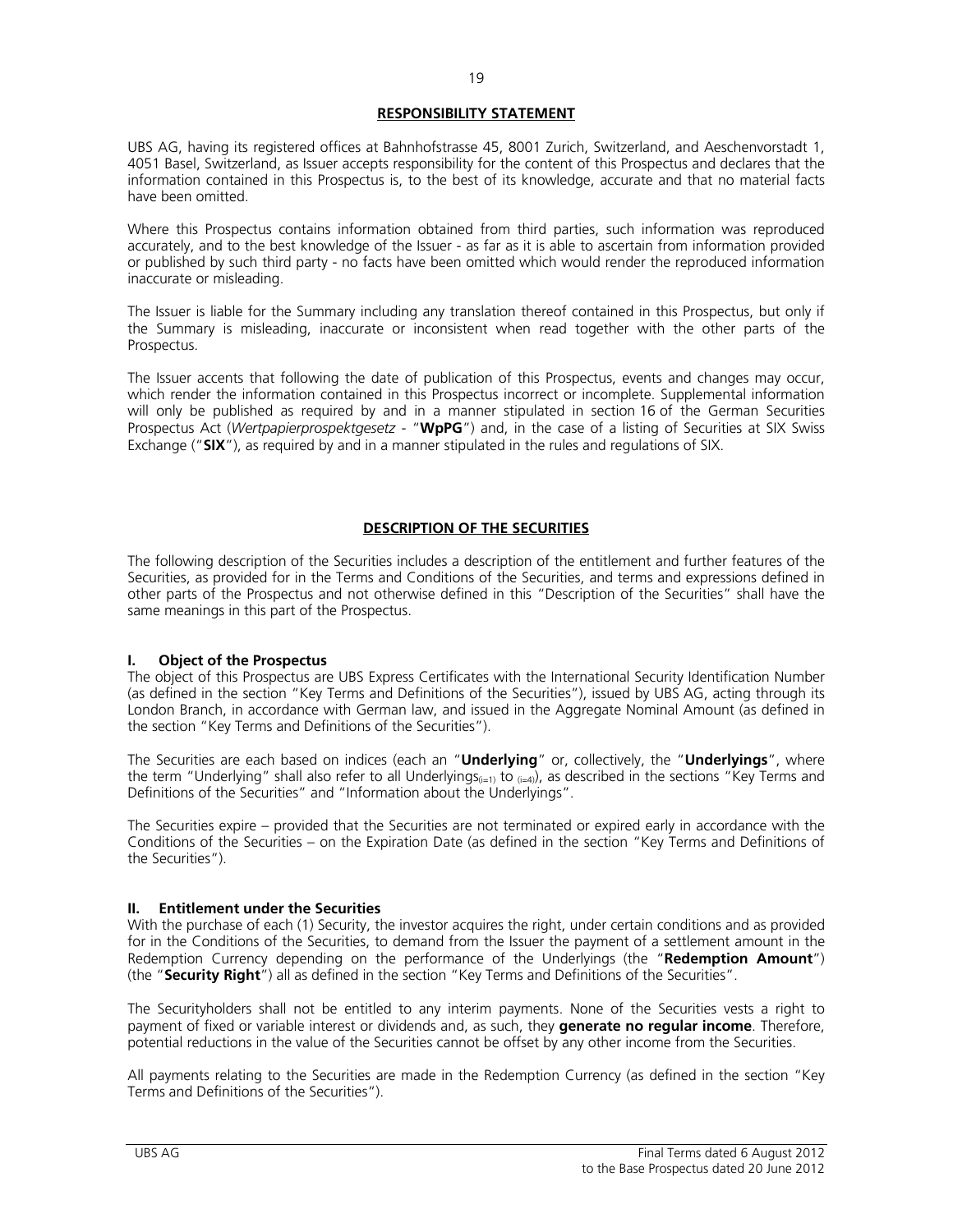### **III. Dependency on the Underlyings**

The following features describe the dependency of the value of the Securities or, as the case may be, of any amount, if any, payable according to the Conditions of the Securities from the Underlyings:

#### **Effect of the express structure**

 Prospective investors should consider that the Securities may according to the Conditions of the Securities under certain circumstances expire prior to the Maturity Date without any statement by the Issuer or the Securityholder being required, so-called express structure. In case the Securities expire prior to the Maturity Date, the Securityholder is entitled to demand the payment of an amount in relation to the early expiration. However, the Securityholder is not entitled to request any further payments on the Securities after such early expiration of the Securities.

The Securityholder, therefore, bears the risk of not participating in the performance of the Underlyingto the expected extent and during the expected period and, therefore, receives less than its capital invested.

 In the case of an early expiration of the Securities, the Securityholder also bears the so-called risk of reinvestment. The Securityholder may be able to re-invest any amount paid by the Issuer in the case of an early expiration, if any, at market conditions, which are less favourable than those existing prevailing at the time of the acquisition of the Securities.

#### **Effect of the application of certain thresholds, barriers or levels**

 Prospective investors should consider that the Redemption Amount, if any, under the Securities depends on whether the Price of the Underlyings equals and/or falls below respectively exceeds certain thresholds, barriers or levels at a given time or within a given period as determined by the Conditions of the Securities.

#### **Consequence of the linkage to the Relevant Underlying**

 The calculation of the level of the Redemption Amount, solely refers to the performance of the Relevant Underlying and, thereby, to the Underlying, showing the **lowest** performance with respect to the Settlement Price in relation to the Reference Level.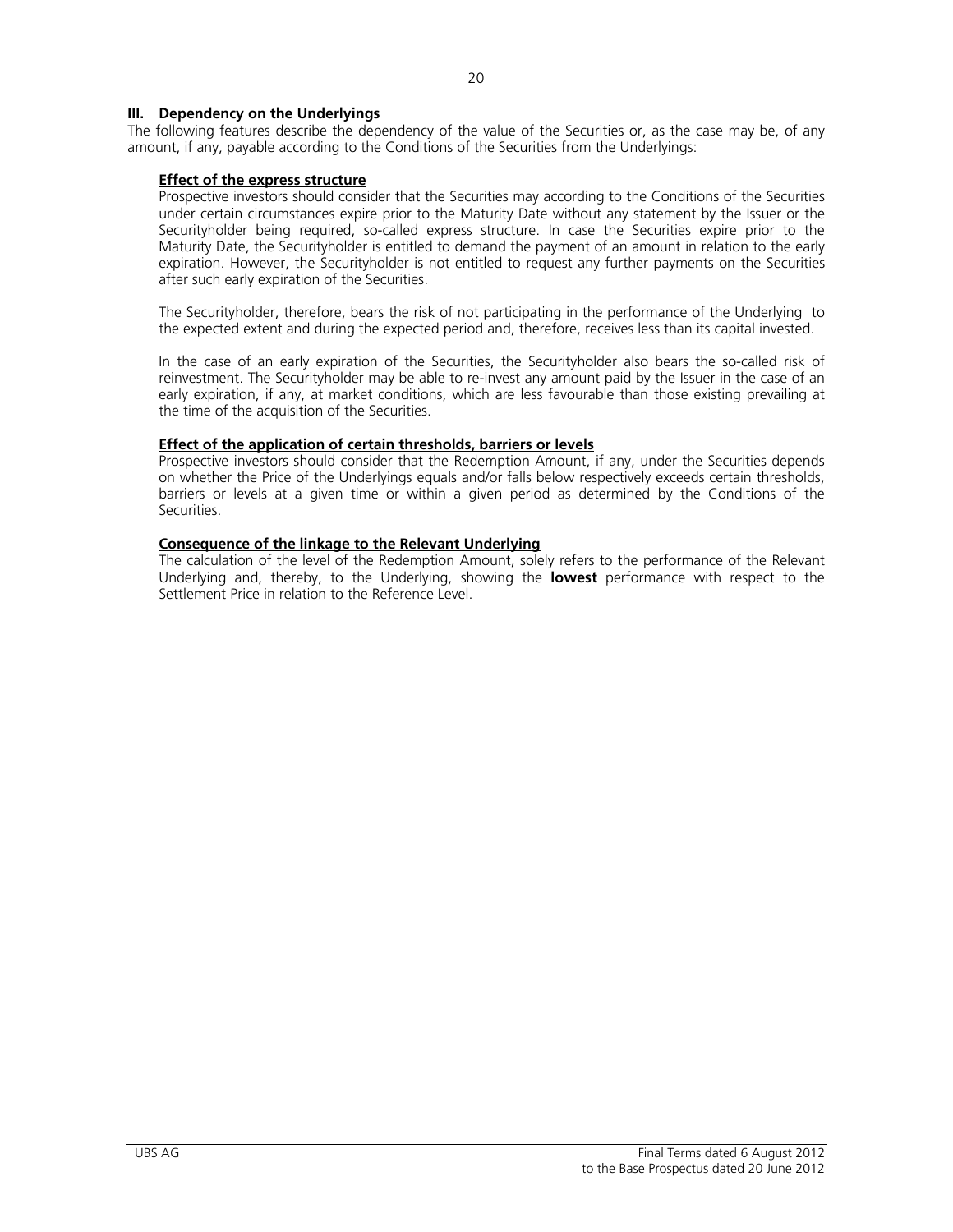# **TERMS AND CONDITIONS OF THE SECURITIES**

# **Wertpapierbedingungen Terms and Conditions of the Securities**

*Die nachfolgenden Bedingungen der Wertpapiere, bestehend aus den produktspezifischen Besonderen Wertpapierbedingungen und den Allgemeinen Wertpapierbedingungen, sind in Zusammenhang mit und nach Maßgabe der "Ausstattungsmerkmale und Definitionen der Wertpapiere" (die "***Bedingungen***") zu lesen.* 

*Die Bedingungen der Wertpapiere sind gegliedert in The Conditions of the Securities are composed of* 

- **Teil 1: Ausstattungsmerkmale und Definitionen der Wertpapiere**
- 
- **Teil 3: Allgemeine Wertpapierbedingungen Part 3: General Conditions of the Securities**

*The following terms and conditions of the Securities, comprising the Special Conditions of the Securities and the General Conditions of the Securities, shall be read in conjunction with, and are subject to, the "Key Terms and Definitions of the Securities" (the "***Conditions***").* 

- 
- **Part 1: Key Terms and Definitions of the Securities**
- **Teil 2: Besondere Wertpapierbedingungen Part 2: Special Conditions of the Securities**
	-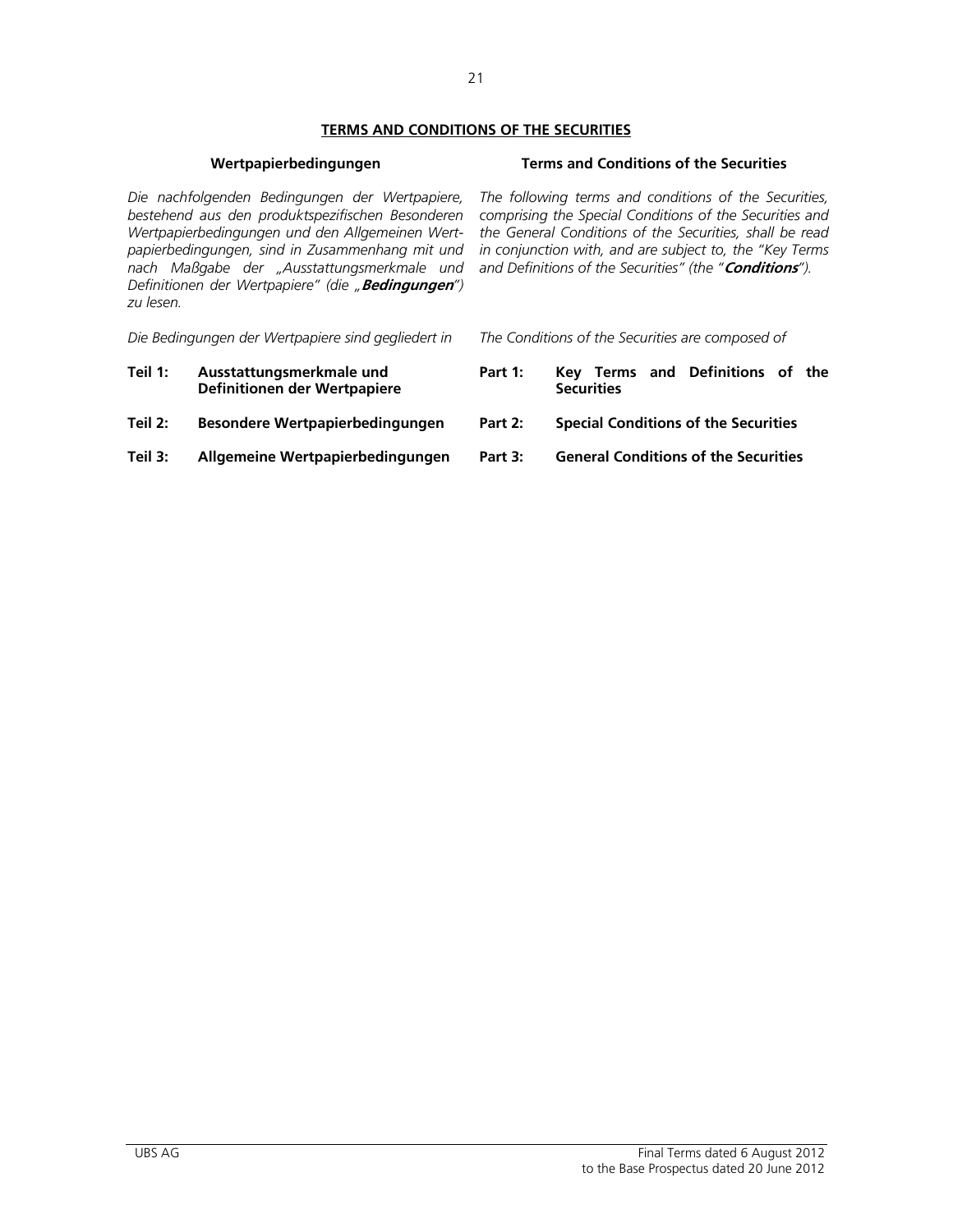# **Wertpapierbedingungen Teil 1: Ausstattungsmerkmale und Definitionen der Wertpapiere /**

# **Terms and Conditions of the Securities Part 1: Key Terms and Definitions of the Securities**

Die Wertpapiere weisen folgende Definitionen bzw., vorbehaltlich einer Anpassung in Übereinstimmung mit den Bedingungen der Wertpapiere, folgende Ausstattungsmerkmale, jeweils in alphabetischer Reihenfolge (bezogen auf die deutsche Sprachfassung) dargestellt, auf. Diese Übersicht stellt keine vollständige Beschreibung der Wertpapiere dar, unterliegt den Bedingungen der Wertpapiere, den allgemeinen Emissionsbedingungen sowie allen anderen Abschnitten dieses Prospekts und ist in Verbindung mit diesen zu lesen. Die nachfolgende Verwendung des Symbols "\*" in den Ausstattungsmerkmalen und Definitionen der Wertpapiere gibt an, dass die entsprechende Festlegung von der Berechnungsstelle bzw. der Emittentin getroffen und danach unverzüglich gemäß den jeweiligen rechtlichen Anforderungen der maßgeblichen Rechtsordnung bekannt gemacht wird. /

*The Securities use the following definitions and have, subject to an adjustment according to the Conditions of the Securities, the following key terms, both as described below in alphabetical order (in relation to the German language version). The following does not represent a comprehensive description of the Securities, and is subject to and should be read in conjunction with the Conditions of the Securities, the general offering terms of the Securities and all other sections of this Prospectus. The following use of the symbol "\*\*" in the Key Terms and Definitions of the Securities indicates that the relevant determination will be made by the Calculation Agent or the Issuer, as the case may be, and will be published without undue delay thereafter in accordance with the applicable legal requirements of the relevant jurisdiction.* 

| А.<br>Abrechnungskurs / Settlement<br>Price:        | Der Abrechnungskurs des Basiswerts <sub>(i)</sub> entspricht dem Kurs des<br>Basiswerts <sub>(i)</sub> an dem Bewertungstag zur Bewertungszeit. /                                                           |
|-----------------------------------------------------|-------------------------------------------------------------------------------------------------------------------------------------------------------------------------------------------------------------|
|                                                     | The Settlement Price of the Underlying <sub>(i)</sub> equals the Price of the<br>Underlying <sub>(i)</sub> on the Valuation Date at the Valuation Time.                                                     |
| Ausgabepreis / Issue Price:                         | Der Ausgabepreis entspricht 100 % des Nennbetrags. /                                                                                                                                                        |
|                                                     | The Issue Price equals 100 % of the Nominal Amount.                                                                                                                                                         |
| Ausgabetag / Issue Date:                            | Der Ausgabetag bezeichnet den 11. Oktober 2012.                                                                                                                                                             |
|                                                     | Bei Verkürzung oder Verlängerung der Zeichnungsfrist kann sich der<br>Ausgabetag entsprechend verschieben. /                                                                                                |
|                                                     | The Issue Date means 11 October 2012.                                                                                                                                                                       |
|                                                     | In the case of abbreviation or extension of the Subscription Period the<br>Issue Date may be changed accordingly.                                                                                           |
| Auszahlungswährung /<br><b>Redemption Currency:</b> | Die Auszahlungswährung entspricht der<br>Schwedischen<br>Krone<br>$($ "SEK"). /                                                                                                                             |
|                                                     | The Redemption Currency means Swedish Krona ("SEK").                                                                                                                                                        |
| В.<br>Bankgeschäftstag / Banking Day:               | Der Bankgeschäftstag steht für jeden Tag, an dem die Banken in<br>Frankfurt am Main, Bundesrepublik Deutschland, in London, Vereinigtes<br>Königreich, und in Stockholm, Schweden, für den Geschäftsverkehr |
|                                                     | geöffnet sind und das Clearingsystem Wertpapiergeschäfte abwickelt. /                                                                                                                                       |
|                                                     | The Banking Day means each day on which the banks in Frankfurt am<br>Main, Federal Republic of Germany, in London, United Kingdom, and in                                                                   |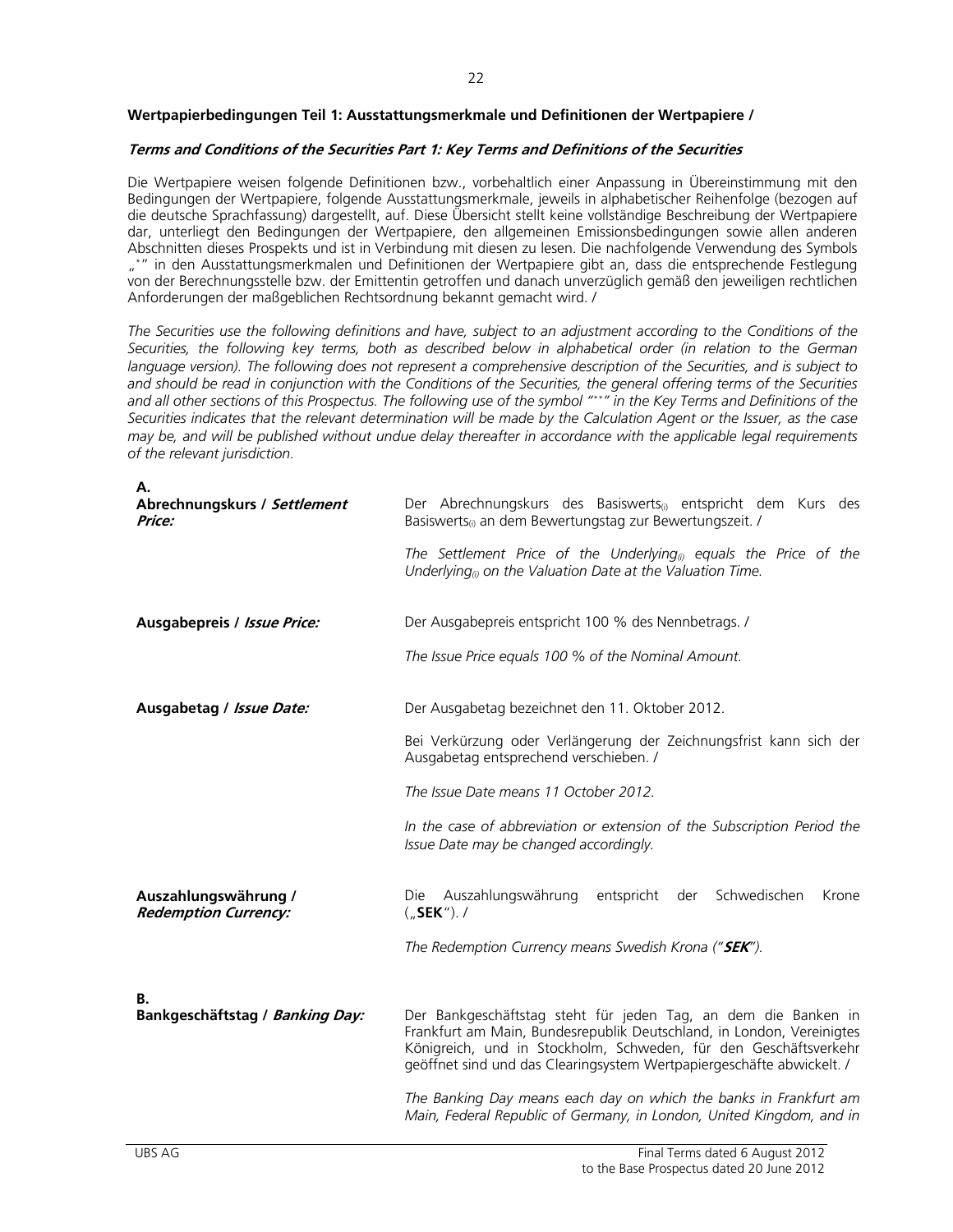|                                  | Stockholm, Sweden, are open for business and the Clearing System<br>settles securities dealings.                                                                                                                                                                                         |
|----------------------------------|------------------------------------------------------------------------------------------------------------------------------------------------------------------------------------------------------------------------------------------------------------------------------------------|
| <b>Basispreis / Strike:</b>      | Der Basispreis <sub>(i)</sub> des Basiswerts <sub>(i)</sub> entspricht 70 % des Referenz-Levels des<br>Basiswerts <sub>(i)</sub> .                                                                                                                                                       |
|                                  | Der Begriff "Basispreis" umfasst sämtliche Basispreise $_{(i=1)}$ bis $_{(i=4)}$ .                                                                                                                                                                                                       |
|                                  | Der Basispreis wird am Festlegungstag zur Festlegungszeit festgelegt.*/                                                                                                                                                                                                                  |
|                                  | The Strike <sub>®</sub> of the Underlying <sub>®</sub> equals 70 % of the Reference Level of the<br>Underlying $\omega$ .                                                                                                                                                                |
|                                  | The term "Strike" shall also refer to all Strikes $_{(i=1)}$ to $_{(i=4)}$ .                                                                                                                                                                                                             |
|                                  | The Strike will be fixed at the Fixing Time on the Fixing Date.**                                                                                                                                                                                                                        |
| <b>Basiswerte / Underlyings:</b> | Der Basiswert <sub>(i=1)</sub> entspricht dem EURO STOXX 50 <sup>®</sup> Index (Bloomberg:<br>SX5E) (der "Index <sub>(i=1)</sub> "), wie er von STOXX Limited (der "Index<br><b>Sponsor</b> $(i=1)$ ") verwaltet, berechnet und veröffentlicht wird,                                     |
|                                  | der Basiswert <sub>(i=2)</sub> entspricht dem Hang Seng China Enterprises Index<br>(Bloomberg: HSCEI) (der "Index $_{(i=2)}$ "), wie er von Hang Seng Indexes<br>Company Limited (der "Index Sponsor(i=2)") verwaltet, berechnet und<br>veröffentlicht wird,                             |
|                                  | der Basiswert <sub>(i=3)</sub> entspricht dem RDX® - Russian Depositary Index (USD)<br>(Bloomberg:<br>RDXUSD) (der<br>$n$ , Index $(i=3)$ "),<br>wie<br>er<br>von<br>der<br>Wiener Börse AG (der "Index Sponsor <sub>(i=3)</sub> ") verwaltet, berechnet und<br>veröffentlicht wird, und |
|                                  | der Basiswert <sub>(i=4)</sub> entspricht dem S&P 500 <sup>®</sup> Index (Bloomberg: SPX) (der<br>"Index $_{(i=4)}$ "), wie er von S&P/Dow Jones Indexes LLC (der "Index<br>Sponsor <sub>(i=4)</sub> ") verwaltet, berechnet und veröffentlicht wird.                                    |
|                                  | Der Begriff "Basiswert" bzw. "Index" und "Index Sponsor" umfasst<br>sämtliche Basiswerte <sub>(i=1)</sub> bis <sub>(i=4)</sub> bzw. sämtliche Indizes <sub>(i=1)</sub> bis <sub>(i=4)</sub> und<br>sämtliche Index Sponsoren $_{(i=1)}$ bis $_{(i=4)}$ .                                 |
|                                  | In diesem Zusammenhang werden die dem Basiswert zugrunde<br>liegenden Werte bzw. Komponenten jeweils als "Einzelwert" bzw. die<br>"Einzelwerte" bezeichnet. /                                                                                                                            |
|                                  | The Underlying <sub><math>(i=1)</math></sub> equals the EURO STOXX 50 <sup>®</sup> Index (Bloomberg: SX5E)<br>(the "Index <sub>(i=1)</sub> "), as maintained, calculated and published by STOXX<br>Limited (the " <b>Index Sponsor</b> <sub><math>(i=1)</math></sub> "),                 |
|                                  | the Underlying <sub><math>(x=2)</math></sub> equals the Hang Seng China Enterprises Index<br>(Bloomberg: HSCEI) (the " <b>Index</b> <sub>(i=2)</sub> "), as maintained, calculated and<br>published by Hang Seng Indexes Company Limited (the "Index<br>$Sponsor_{(i=2)}')$              |
|                                  | the Underlying <sub><math>(i=3)</math></sub> equals the RDX® – Russian Depositary Index (USD)<br>(Bloomberg: RDXUSD) (the "Index <sub>(i=3)</sub> "), as maintained, calculated and<br>published by Wiener Boerse AG (the "Index Sponsor <sub>(i=3)</sub> "), and                        |
|                                  | the Underlying $q_{i=4}$ equals the S&P 500 <sup>®</sup> Index (Bloomberg: SPX) (the                                                                                                                                                                                                     |

*"***Index(i=4)***"), as maintained, calculated and published by S&P/Dow Jones*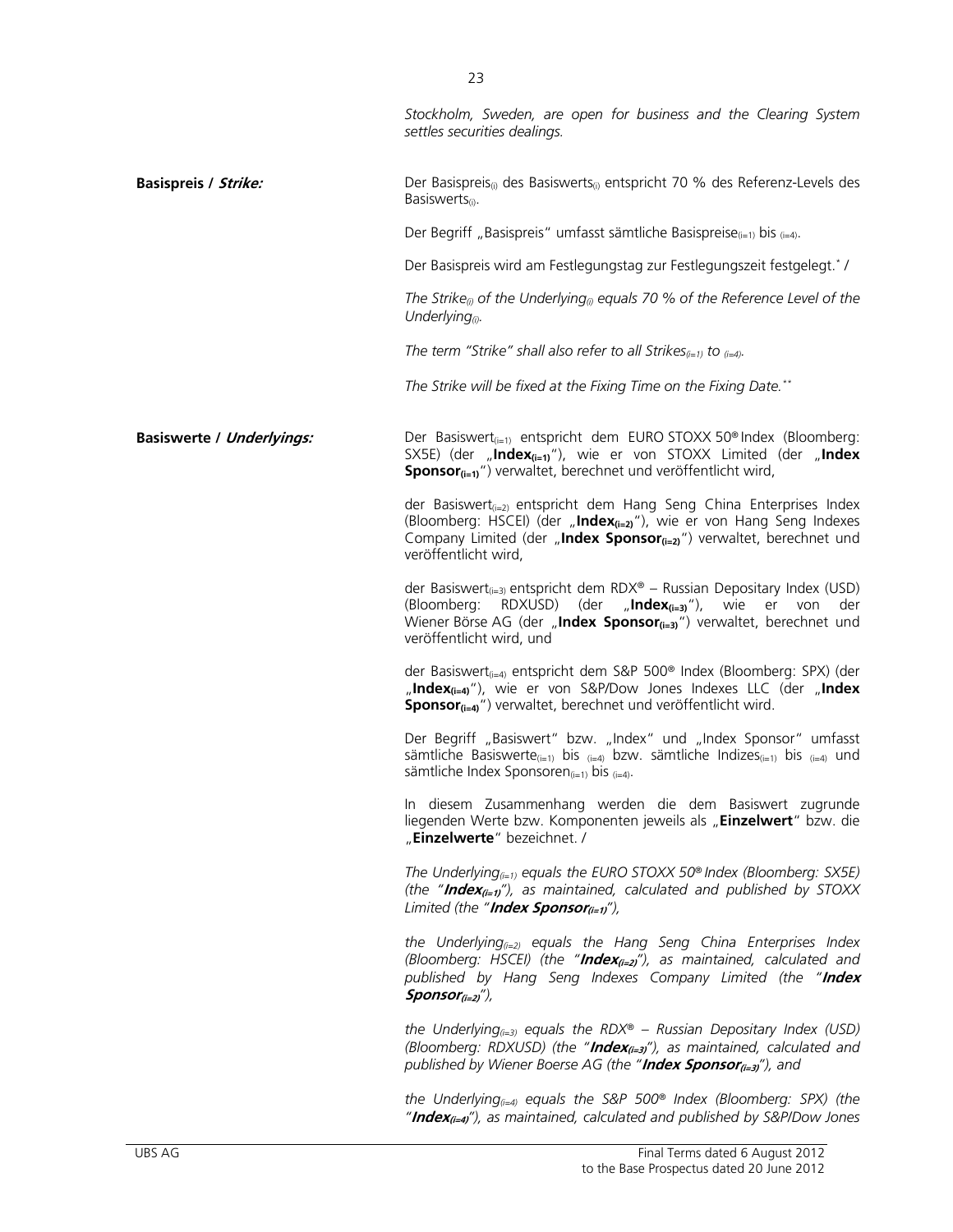*Indexes LLC (the "Index Sponsor(i=4)<sup>"</sup>).* 

*The term "Underlying" or "Index" and "Index Sponsor", as the case may be, shall also refer to all Underlyings(i=1) to (i=4) and to all Indices(i=1) to (i=4)* and to all Index Sponsors $(i=1)$  to  $(i=4)$ , as the case may be.

*In this context, the individual underlying values or components of the Underlying are referred to as a "***Component***" or, as the case may be, the "***Components***".*

| <b>Basiswert-Berechnungstag /</b><br><b>Underlying Calculation Date:</b> | Der Basiswert-Berechnungstag steht für jeden Tag, an dem (i) der Index<br>Sponsor den offiziellen Kurs für den Index bestimmt, berechnet und<br>veröffentlicht und (ii) ein Handel bzw. eine Notierung in den dem Index<br>zugrunde liegenden Einzelwerten, die mindestens 80 %<br>der<br>Marktkapitalisierung aller Einzelwerte des Index bzw. des Gesamtwerts<br>des Index darstellen, an der Maßgeblichen Börse stattfindet. /                         |  |  |
|--------------------------------------------------------------------------|-----------------------------------------------------------------------------------------------------------------------------------------------------------------------------------------------------------------------------------------------------------------------------------------------------------------------------------------------------------------------------------------------------------------------------------------------------------|--|--|
|                                                                          | The Underlying Calculation Date means each day, on which (i) the Index<br>Sponsor determines, calculates and publishes the official price of the<br>Index, and (ii) the Components, which are comprised in the Index are, to<br>the extent of at least 80% of the market capitalisation of all<br>Components, which are comprised in the Index, or of the overall value<br>of the Index, available for trading and quotation on the Relevant<br>Exchange. |  |  |
| Beginn des öffentlichen Angebots                                         | 6. August 2012 in Schweden /                                                                                                                                                                                                                                                                                                                                                                                                                              |  |  |
| der Wertpapiere / Start of public<br>offer of the Securities:            | 6 August 2012 in Sweden                                                                                                                                                                                                                                                                                                                                                                                                                                   |  |  |
| Beobachtungstag / Observation<br>Date:                                   | Der Beobachtungstag <sub>(i=1)</sub> steht für den 27. September 2013,<br>der Beobachtungstag <sub>(i=2)</sub> steht für den 29. September 2014, und<br>der Beobachtungstag(i=3) steht für den Verfalltag.                                                                                                                                                                                                                                                |  |  |
|                                                                          | Der Begriff "Beobachtungstag" umfasst sämtliche Beobachtungstage <sub>(i=1)</sub><br>bis $(i=3)$ .                                                                                                                                                                                                                                                                                                                                                        |  |  |
|                                                                          | Falls einer dieser Tage kein Basiswert-Berechnungstag für einen<br>Basiswert <sub>(i)</sub> ist, dann gilt der unmittelbar darauf folgende Basiswert-<br>Berechnungstag als maßgeblicher Beobachtungstag für den betroffenen<br>Basiswert <sub>(i)</sub> . /                                                                                                                                                                                              |  |  |
|                                                                          | The Observation Date $_{(i=1)}$ means 27 September 2013,<br>the Observation Date $_{(i=2)}$ means 29 September 2014, and<br>the Observation Date $_{(i=3)}$ means the Expiration Date.                                                                                                                                                                                                                                                                    |  |  |
|                                                                          | The term "Observation Date" shall also refer to all Observation<br>Dates $(i=1)$ to $(i=3)$ .                                                                                                                                                                                                                                                                                                                                                             |  |  |
|                                                                          | If one of these days is not an Underlying Calculation Date in relation to<br>an Underlying <sub>®</sub> , the immediately succeeding Underlying Calculation Date<br>is deemed to be the relevant Observation Date in relation to the affected<br>Underlying $_{(i)}$ .                                                                                                                                                                                    |  |  |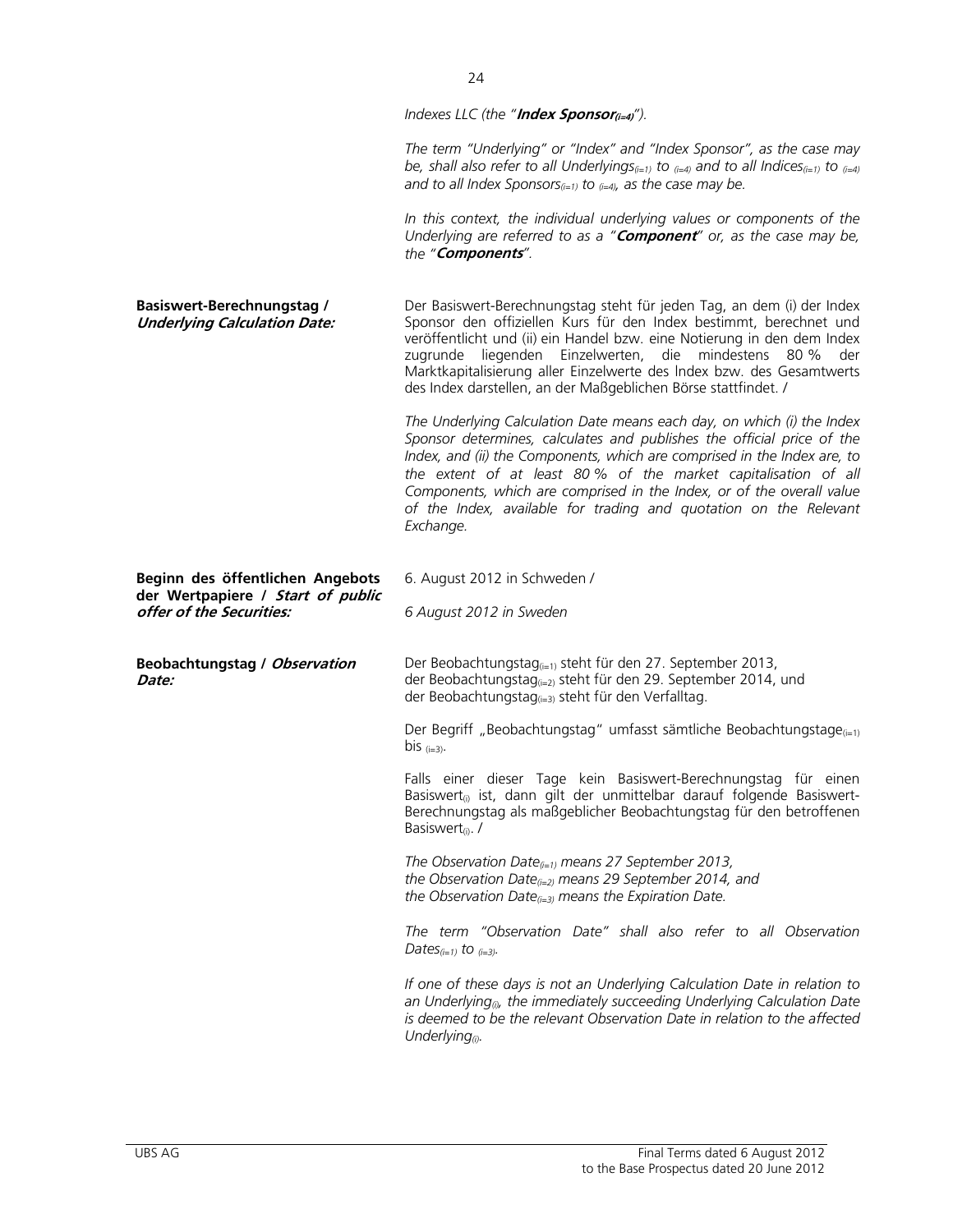| Berechnungsstelle / Calculation<br>Agent: | Die Berechnungsstelle bezeichnet UBS Deutschland AG, Bockenheimer<br>Landstraße 2-4, 60306 Frankfurt am Main, Bundesrepublik Deutsch-<br>land. /                                                                                                                                                                                 |
|-------------------------------------------|----------------------------------------------------------------------------------------------------------------------------------------------------------------------------------------------------------------------------------------------------------------------------------------------------------------------------------|
|                                           | The Calculation Agent means UBS Deutschland AG, Bockenheimer Land-<br>strasse 2-4, 60306 Frankfurt am Main, Federal Republic of Germany.                                                                                                                                                                                         |
| Bewertungstag / Valuation Date:           | Der Bewertungstag entspricht dem Verfalltag.                                                                                                                                                                                                                                                                                     |
|                                           | Falls dieser Tag kein Basiswert-Berechnungstag für einen Basiswert <sub>(i)</sub> ist,<br>dann gilt der unmittelbar darauf folgende Basiswert-Berechnungstag als<br>maßgeblicher Bewertungstag für den betroffenen Basiswert <sub>(i)</sub> . /                                                                                  |
|                                           | The Valuation Date means the Expiration Date.                                                                                                                                                                                                                                                                                    |
|                                           | If this day is not an Underlying Calculation Date in relation to an<br>Underlying <sub>®</sub> , the immediately succeeding Underlying Calculation Date is<br>deemed to be the relevant Valuation Date in relation to the affected<br>Underlying $_{(i)}$ .                                                                      |
| <b>Bewertungszeit / Valuation Time:</b>   | Die Bewertungszeit entspricht dem Zeitpunkt der offiziellen Bestimmung<br>des Schlusskurses des jeweiligen Basiswerts <sub>0</sub> durch den jeweiligen Index<br>Sponsor <sub>(i)</sub> . /                                                                                                                                      |
|                                           | The Valuation Time equals the time of official determination of the<br>closing price of the respective Underlying <sub>(<math>0</math></sub> by the respective Index<br>$S$ ponsor(i).                                                                                                                                           |
| C.                                        |                                                                                                                                                                                                                                                                                                                                  |
| Clearingsystem / Clearing System:         | Clearingsystem steht für Euroclear Sweden AB, Klarabergsviadukten 63,<br>S-111 64 Stockholm, Schweden, in seiner Funktion als Zentralverwahrer<br>gemäß dem schwedischen Financial Instruments Accounts Act (Schwed.<br>lag (1998:1479) om kontoföring av finansiella instrument) oder jeden<br>Nachfolger in dieser Funktion. / |
|                                           | Clearing System means Euroclear Sweden AB, Klarabergsviadukten 63,<br>S-111 64 Stockholm, Sweden, in its capacity as central securities<br>depositary under the Swedish Financial Instruments Accounts Act (Sw.<br>lag (1998:1479) om kontoföring av finansiella instrument) or any<br>successor in this capacity.               |
| CS-Regeln / CA Rules:                     | CS-Regeln steht für das schwedische Gesetz für Finanzinstrumente (lag<br>(1998:1479) om kontoföring av finansiella instrument) sowie für die<br>Vorschriften und Verfahren, die auf das Clearingsystem Anwendung<br>finden und/oder von diesem herausgegeben werden. /                                                           |
|                                           | CA Rules means the Swedish Financial Instruments Accounts Act (lag<br>(1998:1479) om kontoföring av finansiella instrument) as well as any<br>regulation and operating procedure applicable to and/or issued by the<br>Clearing System.                                                                                          |
| Ε.                                        |                                                                                                                                                                                                                                                                                                                                  |
| Emissionsbegleiter / Issuing Agent:       | Der Emissionsbegleiter bezeichnet SEB Merchant Banking, Securities<br>Services, S-106 40 Stockholm, Schweden, oder jeden Nachfolger in                                                                                                                                                                                           |

dieser Funktion. Solange ein Wertpapier ausstehend ist, wird es zu jeder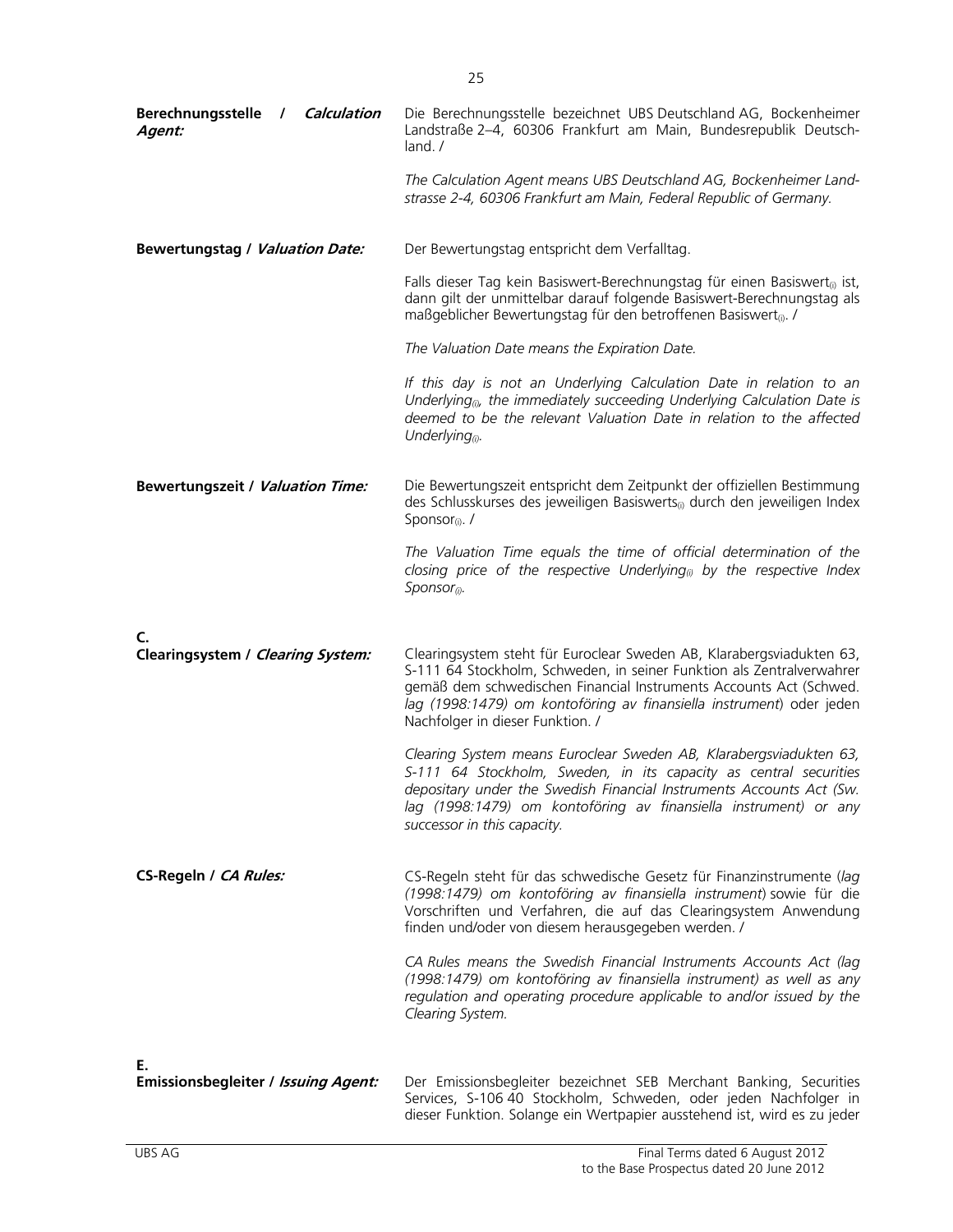*The Issuing Agent means SEB Merchant Banking, Securities Services, S-106 40 Stockholm, Sweden, or any successor in this capacity. As long as any Security is outstanding, there will at all times be an Issuing Agent duly authorised as such under the CA Rules with regard to the Securities.*

**Emittentin / Issuer: Die Emittentin bezeichnet die UBS AG, Bahnhofstrasse 45, 8001 Zürich,** Schweiz, und Aeschenvorstadt 1, 4051 Basel, Schweiz, handelnd durch ihre Niederlassung London, 1 Finsbury Avenue, London EC2M 2PP, Vereinigtes Königreich. /

auf die Wertpapiere autorisiert ist. /

*The Issuer means UBS AG, Bahnhofstrasse 45, 8001 Zurich, Switzerland, and Aeschenvorstadt 1, 4051 Basel, Switzerland, acting through its London Branch, 1 Finsbury Avenue, London EC2M 2PP, United Kingdom.* 

**F.** 

| Fälligkeitstag / Maturity Date: | Der Fälligkeitstag entspricht dem zehnten Bankgeschäftstag (i) nach dem<br>maßgeblichen Bewertungstag, (ii) im Fall eines vorzeitigen Verfalls nach<br>dem Vorzeitigen Verfalltag und (iii) im Fall einer Kündigung bzw. einer<br>Steuer-Kündigung durch die Emittentin nach § 7 a bzw. b der<br>Bedingungen der Wertpapiere nach dem Kündigungstag bzw. nach dem<br>Steuer-Kündigungstag. /                                                              |  |  |  |
|---------------------------------|-----------------------------------------------------------------------------------------------------------------------------------------------------------------------------------------------------------------------------------------------------------------------------------------------------------------------------------------------------------------------------------------------------------------------------------------------------------|--|--|--|
|                                 | The Maturity Date means the tenth Banking Day (i) after the relevant<br>Valuation Date, (ii) in case of an early expiration after the Early Expiration<br>Date and (iii) in the case of a Termination or a Termination for Tax<br>Reasons, as the case may be, by the Issuer in accordance with $\S$ 7 a or b,<br>as the case may be, of the Conditions of the Securities, after the<br>Termination Date or the Tax Termination Date, as the case may be. |  |  |  |
| Festlegungstag / Fixing Date:   | Der Festlegungstag bezeichnet den 27. September 2012.                                                                                                                                                                                                                                                                                                                                                                                                     |  |  |  |
|                                 | Falls dieser Tag kein Basiswert-Berechnungstag für einen Basiswert <sub>(i)</sub> ist,<br>dann gilt der unmittelbar darauf folgende Basiswert-Berechnungstag als<br>Festlegungstag für den betroffenen Basiswert <sub>(i)</sub> .                                                                                                                                                                                                                         |  |  |  |
|                                 | Bei Verkürzung oder Verlängerung der Zeichnungsfrist kann sich der<br>Festlegungstag entsprechend verschieben. /                                                                                                                                                                                                                                                                                                                                          |  |  |  |
|                                 | The Fixing Date means 27 September 2012.                                                                                                                                                                                                                                                                                                                                                                                                                  |  |  |  |
|                                 | If this day is not an Underlying Calculation Date in relation to an<br>Underlying <sub>®</sub> the immediately succeeding Underlying Calculation Date is<br>deemed to be the Fixing Date in relation to the affected Underlying <sub><math>\omega</math></sub> .                                                                                                                                                                                          |  |  |  |
|                                 | In the case of abbreviation or extension of the Subscription Period the<br>Fixing Date may be changed accordingly.                                                                                                                                                                                                                                                                                                                                        |  |  |  |
| Festlegungszeit / Fixing Time:  | Die Festlegungszeit entspricht dem Zeitpunkt der offiziellen Bestimmung<br>des Schlusskurses des jeweiligen Basiswerts <sub>(i)</sub> durch den jeweiligen Index<br>Sponsor <sub>(i)</sub> . /                                                                                                                                                                                                                                                            |  |  |  |
|                                 | The Fixing Time equals the time of the official determination of the                                                                                                                                                                                                                                                                                                                                                                                      |  |  |  |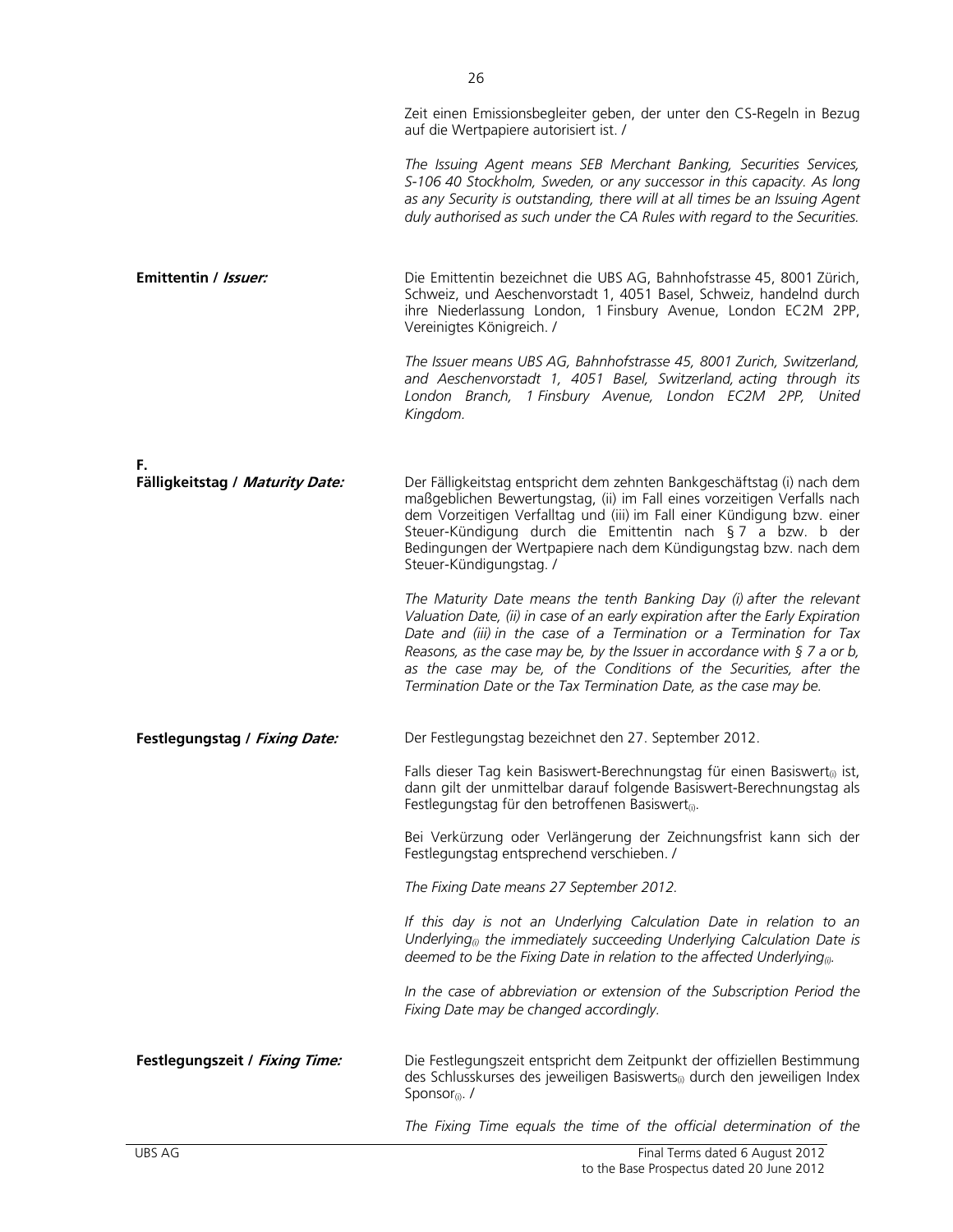*closing price of the respective Underlying(i) by the respective Index Sponsor(i).* 

| G.                                                            |                                                                                                                                                                                                        |  |
|---------------------------------------------------------------|--------------------------------------------------------------------------------------------------------------------------------------------------------------------------------------------------------|--|
| Gesamtnennbetrag / Aggregate<br><b>Nominal Amount:</b>        | Der Gesamtnennbetrag entspricht SEK 20.000.000,00 (indikativ).                                                                                                                                         |  |
|                                                               | Der Gesamtnennbetrag wird am Festlegungstag festgelegt.*/                                                                                                                                              |  |
|                                                               | The Aggregate Nominal Amount equals SEK 20,000,000.00 (indicative).                                                                                                                                    |  |
|                                                               | The Aggregate Nominal Amount will be fixed on the Fixing Date.**                                                                                                                                       |  |
| Н.<br>Hauptzahlstelle / Fiscal Agent:                         | Die Hauptzahlstelle bezeichnet UBS Limited c/o UBS Deutschland AG,<br>Bockenheimer Landstraße<br>$2 - 4$<br>60306<br>Frankfurt<br>Main,<br>am<br>Bundesrepublik Deutschland. /                         |  |
|                                                               | The Fiscal Agent means UBS Limited c/o UBS Deutschland AG,<br>Bockenheimer Landstrasse 2-4, 60306 Frankfurt am Main, Federal<br>Republic of Germany.                                                   |  |
| К.                                                            |                                                                                                                                                                                                        |  |
| Kleinste handelbare Einheit /<br><b>Minimum Trading Size:</b> | Die Kleinste handelbare Einheit entspricht nominal SEK 10.000,00. /                                                                                                                                    |  |
|                                                               | The Minimum Trading Size equals nominal SEK 10,000.00.                                                                                                                                                 |  |
|                                                               |                                                                                                                                                                                                        |  |
| Kurs des Basiswerts / Price of the<br><b>Underlying:</b>      | Der Kurs des Basiswerts <sub>(i)</sub> entspricht dem von dem jeweiligen Index<br>Sponsor <sub>(i)</sub> berechneten und veröffentlichten offiziellen Schlusskurs des<br>Basiswerts <sub>(i)</sub> . / |  |
|                                                               | The Price of the Underlying <sub>(i)</sub> means the official closing price of the<br>Underlying <sub>(i)</sub> as calculated and published by the Index Sponsor <sub>(i)</sub> .                      |  |
|                                                               |                                                                                                                                                                                                        |  |
| Laufzeit der Wertpapiere / Term of<br>the Securities:         | Die Laufzeit der Wertpapiere steht für den Zeitraum beginnend am<br>Ausgabetag und endend am Verfalltag zur Bewertungszeit. /                                                                          |  |
|                                                               | The Term of the Securities means the period, commencing on the Issue<br>Date and ending on the Expiration Date at the Valuation Time.                                                                  |  |
|                                                               |                                                                                                                                                                                                        |  |
| М.<br>Manager / Manager:                                      | Manager bezeichnet UBS Limited, 1 Finsbury Avenue, London EC2M<br>2PP, Vereinigtes Königreich. /                                                                                                       |  |
|                                                               | The Manager means UBS Limited, 1 Finsbury Avenue, London EC2M<br>2PP, United Kingdom.                                                                                                                  |  |
| Maßgebliche Börse / Relevant<br>Exchange:                     | Die Maßgebliche Börse bezeichnet die Börse(n), an (der) (denen)<br>aufgrund der Bestimmung des Index Sponsors die im Index enthaltenen<br>Einzelwerte gehandelt werden. /                              |  |
|                                                               | The Relevant Exchange means the stock exchange(s) on which the<br>Components comprised in the Index are traded, as determined by the                                                                   |  |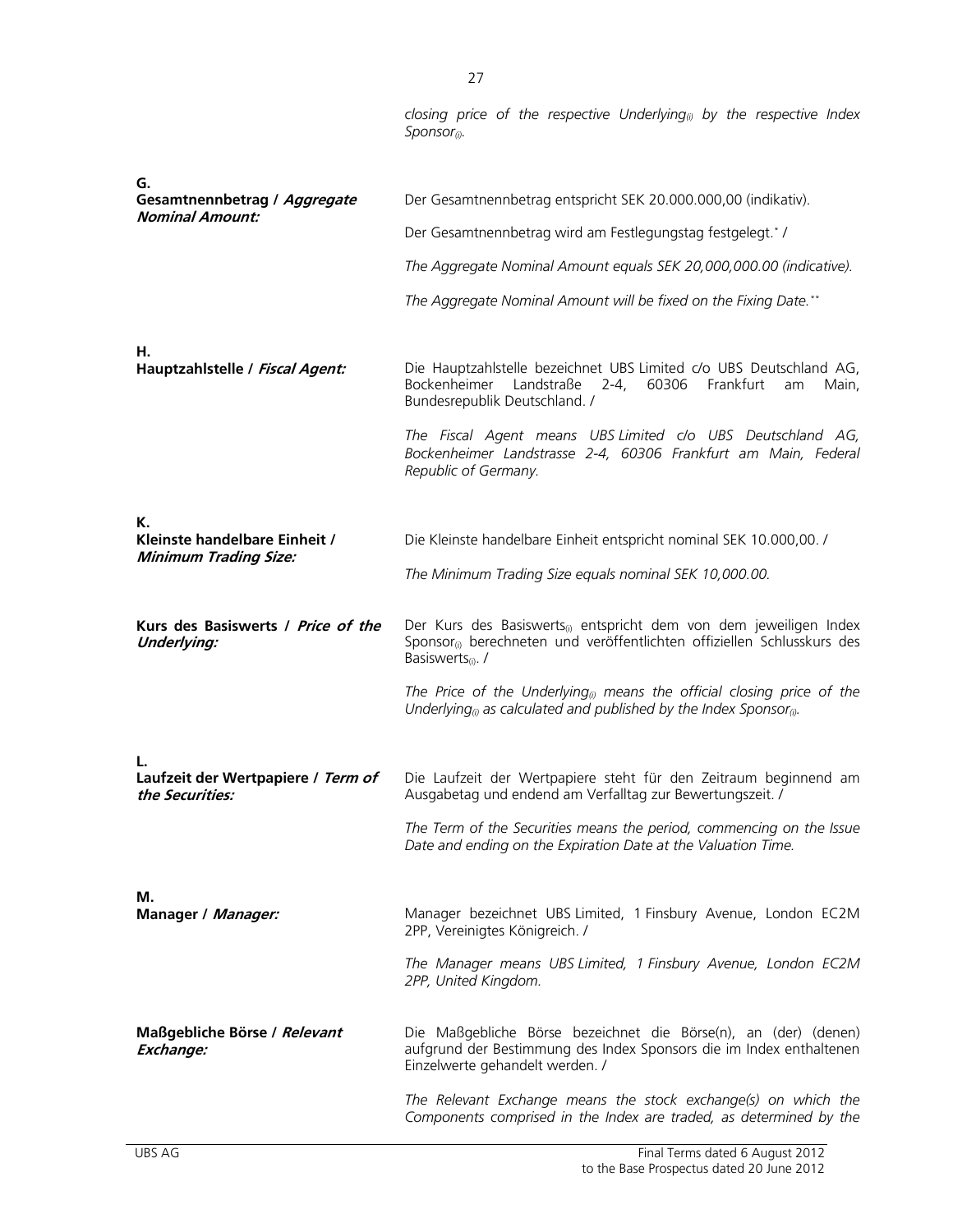|                                                                               | Index Sponsor.                                                                                                                                                                                   |  |  |  |  |
|-------------------------------------------------------------------------------|--------------------------------------------------------------------------------------------------------------------------------------------------------------------------------------------------|--|--|--|--|
| Maßgeblicher Basiswert / Relevant<br><b>Underlying:</b>                       | Der Maßgebliche Basiswert entspricht demjenigen Basiswert <sub>(i)</sub> mit der<br>geringsten Wertentwicklung, bezogen auf den Abrechnungskurs im<br>Verhältnis zum Referenz-Level. /           |  |  |  |  |
|                                                                               | The Relevant Underlying means the Underlying <sub>(i)</sub> with the <b>lowest</b><br>performance with respect to the Settlement Price in relation to the<br>Reference Level.                    |  |  |  |  |
| Maßgebliche Terminbörse /<br><b>Relevant Futures and Options</b><br>Exchange: | Die Maßgebliche Terminbörse bezeichnet diejenige(n) Terminbörse(n),<br>an (der) (denen) der umsatzstärkste Handel in Bezug auf Termin- oder<br>Optionskontrakte auf den Basiswert stattfindet. / |  |  |  |  |
|                                                                               | The Relevant Futures and Options Exchange means the futures and<br>options exchange(s), on which futures and option contracts on the<br>Underlying are primarily traded.                         |  |  |  |  |
| N.<br>Nennbetrag (Stückelung) /                                               | Der Nennbetrag (Stückelung) je Wertpapier entspricht SEK 10.000,00. /                                                                                                                            |  |  |  |  |
| <b>Nominal Amount (Denomination):</b>                                         | <b>Nominal</b><br>Amount<br>(Denomination)<br>The<br>Security<br>equals<br>per<br>SEK 10,000.00.                                                                                                 |  |  |  |  |
| R.                                                                            |                                                                                                                                                                                                  |  |  |  |  |
| Referenz-Level / Reference Level:                                             | Der Referenz-Level <sub>(i)</sub> des Basiswerts <sub>(i)</sub> entspricht dem Kurs des Basiswerts <sub>(i)</sub><br>am Festlegungstag zur Festlegungszeit.                                      |  |  |  |  |
|                                                                               | Der Begriff "Referenz-Level" umfasst sämtliche Referenz-Level $_{(i=1)}$ bis $_{(i=4)}$ .                                                                                                        |  |  |  |  |
|                                                                               | Der Referenz-Level wird am Festlegungstag zur Festlegungszeit<br>festgelegt.*/                                                                                                                   |  |  |  |  |
|                                                                               | The Reference Level <sub>(i)</sub> of the Underlying <sub>(i)</sub> equals the Price of the<br>Underlying <sub>(i)</sub> at the Fixing Time on the Fixing Date.                                  |  |  |  |  |
|                                                                               | The term "Reference Level" shall also refer to all Reference Levels $_{(i=1)}$ to<br>$(i=4)$                                                                                                     |  |  |  |  |
|                                                                               | The Reference Level will be fixed at the Fixing Time on the Fixing Date.**                                                                                                                       |  |  |  |  |
| V.<br>Verfalltag / Expiration Date:                                           | Der Verfalltag entspricht dem 28. September 2015. /                                                                                                                                              |  |  |  |  |
|                                                                               | The Expiration Date means 28 September 2015.                                                                                                                                                     |  |  |  |  |
| Verlustschwelle / Loss Threshold:                                             | Die Verlustschwelle <sub>(i)</sub> des Basiswerts <sub>(i)</sub> entspricht 50 % des Referenz-<br>Levels des Basiswerts(i).                                                                      |  |  |  |  |
|                                                                               | Der Begriff "Verlustschwelle" umfasst sämtliche Verlustschwellen <sub>(i=1)</sub> bis<br>$(i=4)$                                                                                                 |  |  |  |  |
|                                                                               | Die Verlustschwelle wird am Festlegungstag zur Festlegungszeit<br>festgelegt.*/                                                                                                                  |  |  |  |  |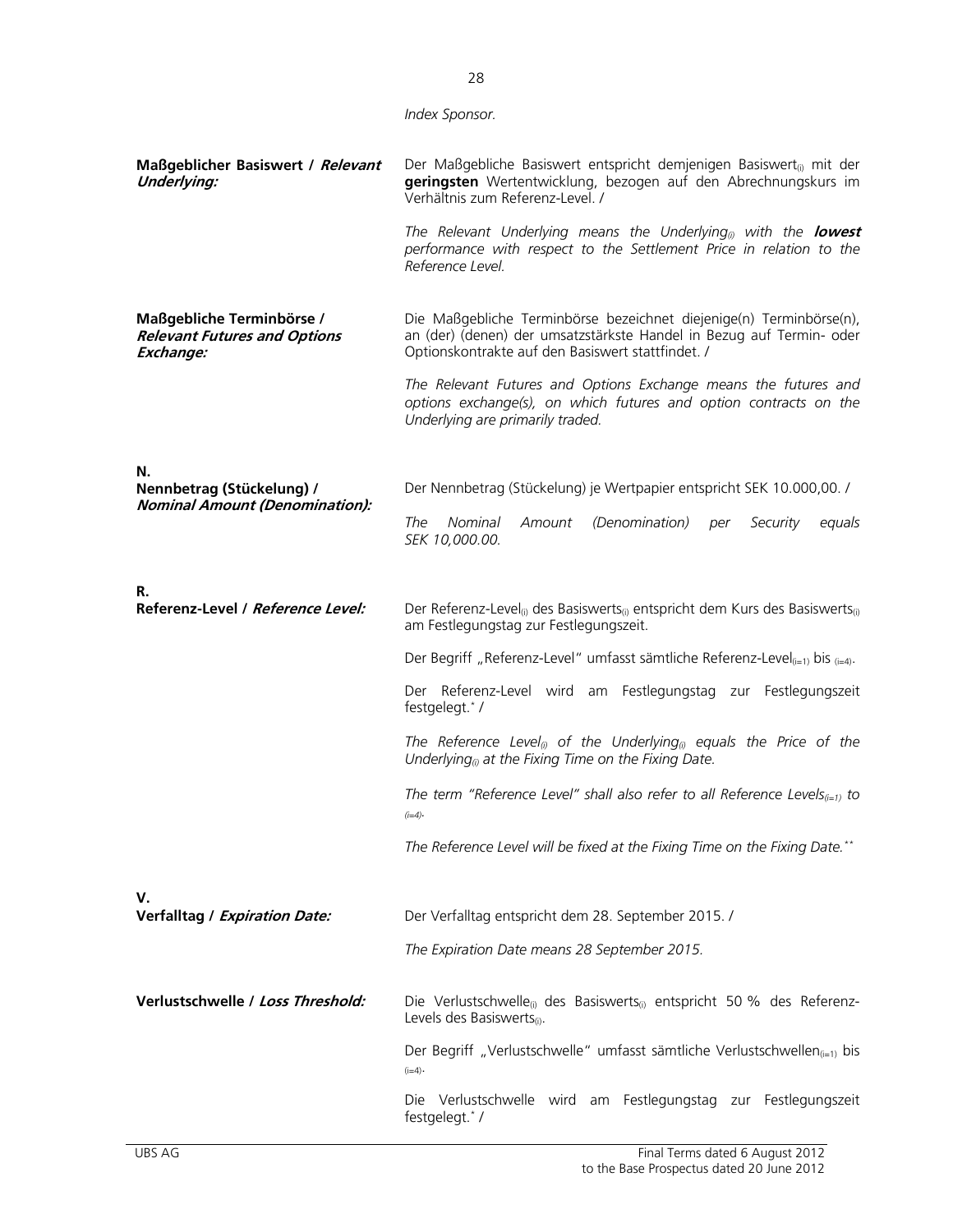|                                          | The Loss Threshold <sub>®</sub> of the Underlying <sub>®</sub> equals 50 % of the Reference<br>Level of the Underlying <sub>(i)</sub> .                                                                                                                                                                                                                             |
|------------------------------------------|---------------------------------------------------------------------------------------------------------------------------------------------------------------------------------------------------------------------------------------------------------------------------------------------------------------------------------------------------------------------|
|                                          | The term "Loss Threshold" shall also refer to all Loss Thresholds <sub>(i=1)</sub> to $_{(i=4)}$ .                                                                                                                                                                                                                                                                  |
|                                          | The Loss Threshold will be fixed at the Fixing Time on the Fixing Date.*                                                                                                                                                                                                                                                                                            |
| W.                                       |                                                                                                                                                                                                                                                                                                                                                                     |
| Wertpapiere / Securities:                | Wertpapiere bezeichnet die von der Emittentin im Umfang des<br>Gesamtnennbetrags und in der Stückelung des Nennbetrags begebenen<br>UBS Express Zertifikate.                                                                                                                                                                                                        |
|                                          | Die Wertpapiere werden als nicht verurkundete und dematerialisierte,<br>zur Registrierung in Form von Bucheinträgen bei dem Clearingsystem<br>vorgesehene<br>Rechte<br>ausgegeben;<br>die<br>Ausstellung<br>effektiver<br>Wertpapiere ist ausgeschlossen. /                                                                                                         |
|                                          | Securities means the UBS Express Certificates issued by the Issuer in the<br>Aggregate Nominal Amount and with the denomination of the Nominal<br>Amount.                                                                                                                                                                                                           |
|                                          | The Securities are being issued in uncertificated and dematerialised form<br>to be registered in book-entry form at the Clearing System and will not<br>be represented by definitive securities.                                                                                                                                                                    |
| Wertpapier-Börse / Security<br>Exchange: | Wertpapier-Börse bezeichnet die NASDAQ OMX Stockholm AB. /                                                                                                                                                                                                                                                                                                          |
|                                          | Security Exchange means NASDAQ OMX Stockholm AB.                                                                                                                                                                                                                                                                                                                    |
| Wertpapier-Kenn-Nummern /                | ISIN: SE0004750602, WKN: UU5QJH, Valor: 19094538 /                                                                                                                                                                                                                                                                                                                  |
| <b>Security Identification Codes:</b>    | ISIN: SE0004750602, WKN: UU5QJH, Valor: 19094538                                                                                                                                                                                                                                                                                                                    |
| Z.                                       |                                                                                                                                                                                                                                                                                                                                                                     |
| Zahlstelle / Paying Agent:               | Die Zahlstelle bezeichnet die UBS Limited c/o UBS Deutschland AG,<br>Bockenheimer Landstraße 2-4, 60306 Frankfurt am Main,<br>Bundesrepublik Deutschland, und Skandinaviska Enskilda Banken,<br>Stockholm (SEB), Rissneleden 110, S-106 40 Stockholm, Schweden. Der<br>Begriff "Zahlstelle" umfasst sämtliche Zahlstellen, einschließlich der<br>Hauptzahlstelle. / |
|                                          | The Paying Agent means UBS Limited c/o UBS Deutschland AG,<br>Bockenheimer Landstrasse 2-4, 60306 Frankfurt am Main, Federal<br>Republic of Germany, and Skandinaviska Enskilda Banken, Stockholm<br>(SEB), Rissneleden 100, S-106 40 Stockholm, Sweden. The term "Paying<br>Agent" shall also refer to all Paying Agents including the Fiscal Agent.               |
| Zahltag bei Ausgabe / Initial            | Der Zahltag bei Ausgabe bezeichnet den 11. Oktober 2012.                                                                                                                                                                                                                                                                                                            |
| <b>Payment Date:</b>                     | Bei Verkürzung oder Verlängerung der Zeichnungsfrist kann sich der<br>Zahltag bei Ausgabe entsprechend verschieben. /                                                                                                                                                                                                                                               |
|                                          | The Initial Payment Date means 11 October 2012.                                                                                                                                                                                                                                                                                                                     |
|                                          | In the case of abbreviation or extension of the Subscription Period the                                                                                                                                                                                                                                                                                             |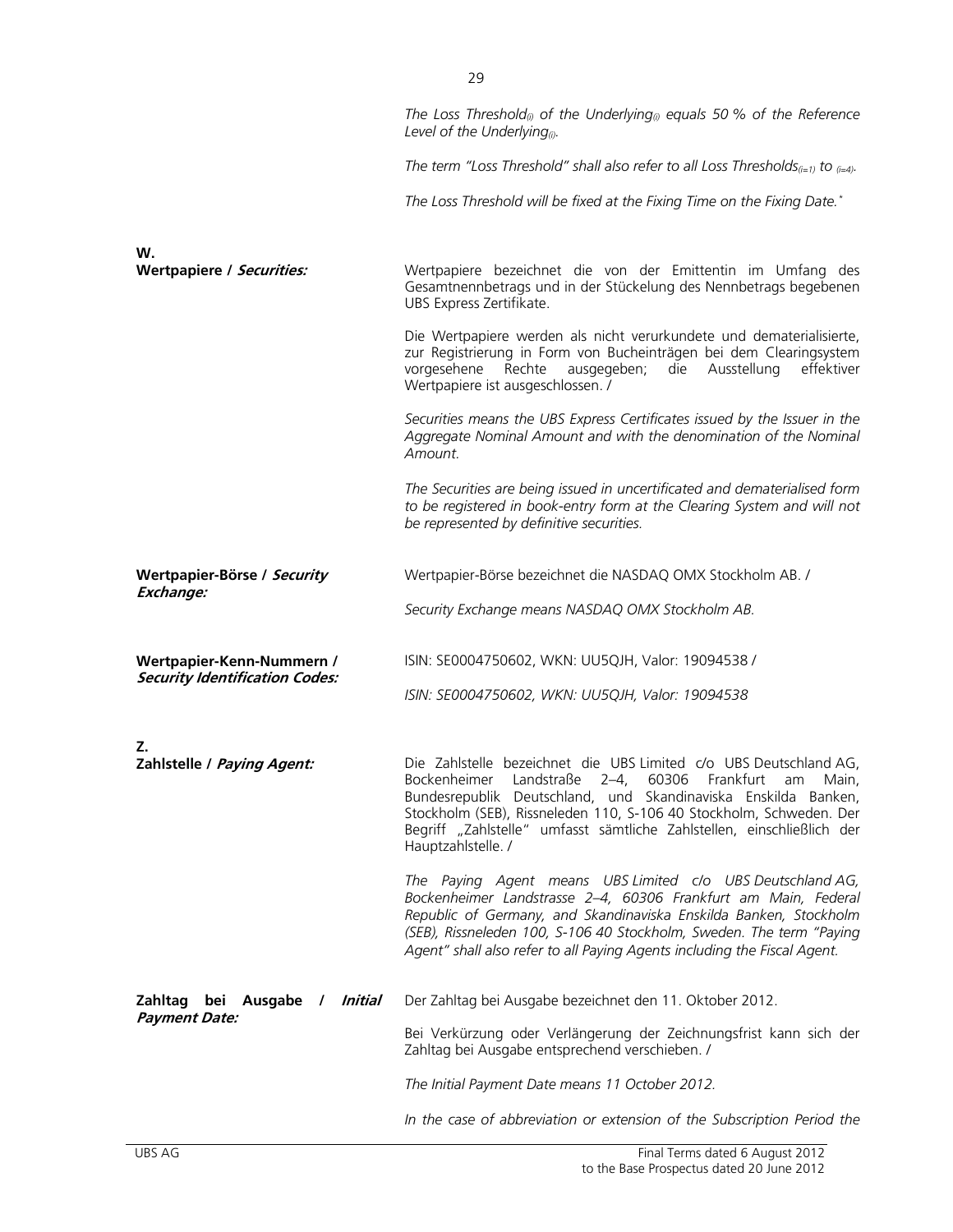|                                   | Initial Payment Date may be changed accordingly.                                                                                                                                                                                                                                                                                                                                                                                                                                                                                                        |
|-----------------------------------|---------------------------------------------------------------------------------------------------------------------------------------------------------------------------------------------------------------------------------------------------------------------------------------------------------------------------------------------------------------------------------------------------------------------------------------------------------------------------------------------------------------------------------------------------------|
| Zeichnungsfrist / Subscription    | 6. August bis 21. September 2012 (17:30 Uhr Ortszeit Stockholm).                                                                                                                                                                                                                                                                                                                                                                                                                                                                                        |
| Period:                           | Die Emittentin behält sich vor, die Zeichnungsfrist bei entsprechender<br>Marktlage zu verkürzen oder zu verlängern. /                                                                                                                                                                                                                                                                                                                                                                                                                                  |
|                                   | 6 August until 21 September 2012 (17:30 hrs local time Stockholm).                                                                                                                                                                                                                                                                                                                                                                                                                                                                                      |
|                                   | The Issuer reserves the right to earlier close or to extend the Subscription<br>Period if market conditions so require.                                                                                                                                                                                                                                                                                                                                                                                                                                 |
| Zusatzbetrag / Additional Amount: | Der Zusatzbetrag <sub>(i=1)</sub> in Bezug auf den Beobachtungstag <sub>(i=1)</sub> entspricht<br>0,11 (indikativ),<br>der Zusatzbetrag <sub>(i=2)</sub> in Bezug auf den Beobachtungstag <sub>(i=2)</sub> entspricht<br>0,22 (indikativ), und<br>der Zusatzbetrag <sub>(i=3)</sub> in Bezug auf den Beobachtungstag <sub>(i=3)</sub> entspricht<br>0,33 (indikativ).<br>Der Begriff "Zusatzbetrag" bezeichnet einen Faktor und umfasst<br>sämtliche Zusatzbeträge $_{(i=1)}$ bis $_{(i=3)}$ .<br>Der Zusatzbetrag wird am Festlegungstag festgelegt.*/ |
|                                   | The Additional Amount <sub>(i=1)</sub> in relation to the Observation Date <sub>(i=1)</sub> equals<br>0.11 (indicative),<br>the Additional Amount <sub>(i=2)</sub> in relation to the Observation Date <sub>(i=2)</sub> equals<br>0.22 (indicative), and<br>the Additional Amount <sub>(i=3)</sub> in relation to the Observation Date <sub>(i=3)</sub> equals<br>0.33 (indicative).                                                                                                                                                                    |
|                                   | The term "Additional Amount" denotes a factor and shall also refer to all<br>Additional Amounts <sub>(i=1)</sub> to $_{(i=3)}$ .                                                                                                                                                                                                                                                                                                                                                                                                                        |
|                                   | The Additional Amount will be fixed on the Fixing Date. **                                                                                                                                                                                                                                                                                                                                                                                                                                                                                              |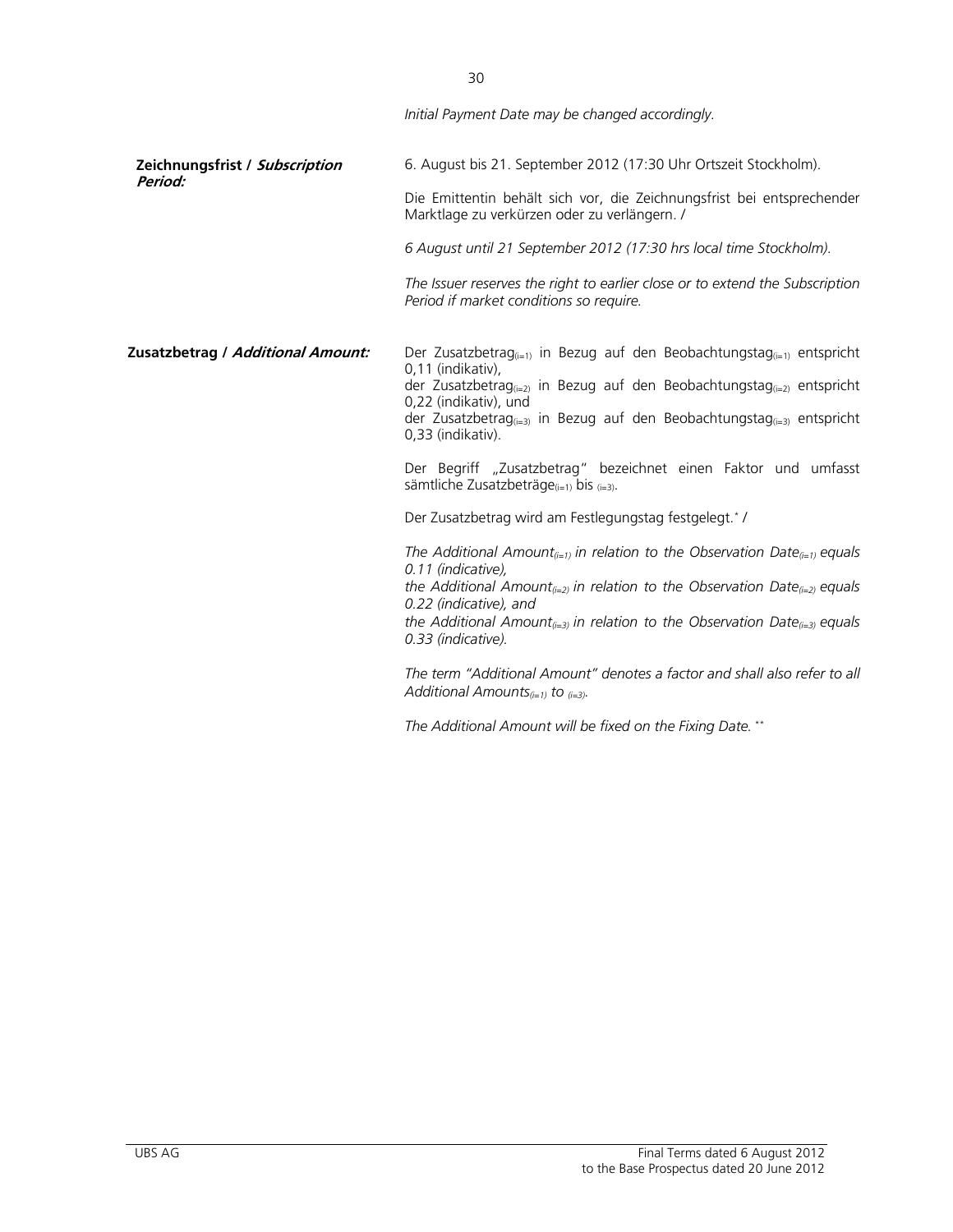**Wertpapierbedingungen** 

#### **§ 1 Wertpapierrecht**

- (1) Die Emittentin gewährt hiermit dem Wertpapiergläubiger (§ 4 (3)) von je einem (1) Wertpapier bezogen auf den Kurs der Basiswerte nach Maßgabe dieser Bedingungen das folgende Recht (das "**Wertpapierrecht**"):
	- (a) Wenn entweder der Abrechnungskurs oder der Kurs **sämtlicher** Basiswerte<sub>(i)</sub> an einem der Beobachtungstage **gleich dem oder höher als der jeweilige Basispreis(i)** ist, hat der Wertpapiergläubiger das Recht, den Abrechnungsbetrag (wie nachfolgend definiert), gegebenenfalls kaufmännisch auf zwei Dezimalstellen gerundet, zu erhalten (der "**Auszahlungsbetrag**").

 Der "**Abrechnungsbetrag**" wird in Übereinstimmung mit folgender Formel berechnet:

$$
N + (N \times AP)
$$

wobei gilt:

"N" entspricht dem Nennbetrag, und "**AP**" entspricht dem Zusatzbetrag<sub>(i)</sub>.

 Entspricht oder überschreitet der Kurs **sämtlicher** Basiswerte(i) an einem der Beobachtungstage, der nicht zugleich dem Verfalltag entspricht, dem bzw. den jeweiligen Basispreis(i), so verfallen die Wertpapiere vorzeitig an diesem Beobachtungstag(i) (der "**Vorzeitige Verfalltag**").

- (b) Sind die Wertpapiere nicht vorzeitig an einem der vorhergehenden Beobachtungstage gemäß Absatz (a) verfallen und ist der Abrechnungskurs **sämtlicher** Basiswerte(i) **gleich der bzw. höher als die jeweilige Verlustschwelle(i) und gleichzeitig** der Abrechnungskurs **mindestens eines**  Basiswerts(i) **kleiner als der jeweilige Basispreis(i)**, hat der Wertpapiergläubiger das Recht, den Nennbetrag (der "**Auszahlungsbetrag**") zu erhalten.
- (c) Sind die Wertpapiere nicht vorzeitig an einem der vorhergehenden Beobachtungstage gemäß Absatz (a) verfallen und ist der Abrechnungskurs **mindestens eines** Basiswerts(i) **kleiner als die jeweilige Verlustschwelle**(i), hat der Wertpapiergläubiger das Recht, den Abrechnungs-<br>betrag (wie nachfolgend definiert), nachfolgend definiert), gegebenenfalls auf zwei Dezimalstellen kaufmännisch gerundet, zu erhalten (der "**Auszahlungsbetrag**").

**Wertpapierbedingungen Teil 2: Besondere Terms and Conditions of the Securities Part 2: Special Conditions of the Securities** 

#### **§ 1 Security Right**

- The Issuer hereby warrants to the Securityholder (§ 4 (3)) of each (1) Security relating to the Price of the Underlyings in accordance with these Conditions that such Securityholder shall have the following right (the "**Security Right**"):
	- (a) If the Settlement Price or the Price of **all** Underlyings $_{(i)}$  on any of the Observation Dates is **equal to or higher than the respective Strike**(i), the Securityholder is entitled to receive the Settlement Amount (as defined below) commercially rounded to two decimal places (the "**Redemption Amount**").

The "**Settlement Amount**" will be calculated in accordance with the following formula:

$$
N + (N \times AP)
$$
  $N + (N \times AP)$ 

Where:

 "**N**" equals the Nominal Amount, and "**AP**" equals the Additional Amount<sub>(i)</sub>. In case the Price of **all** Underlyings<sub>(i)</sub> on any of the Observation Dates, which is not also the Expiration Date, is equal to or higher than the respective Strike<sub>(i)</sub>, the Securities will expire on such Observation Date<sub>(i)</sub> (the "**Early Expiration Date**").

- (b) If the Securities did not expire early on any of the previous Observation Dates in accordance with paragraph (a) and if the Settlement Price of **all** Underlyings<sub>(i)</sub> is **equal to or higher than the respective Loss Threshold(i) and at the same time** the Settlement Price of **at least one** Underlying(i) is **lower than the respective Strike<sub>(i)</sub>**, the Securityholder is entitled to receive the Nominal Amount (the "**Redemption Amount**").
- (c) If the Securities did not expire early on any of the previous Observation Dates in accordance with paragraph (a) and if the Settlement Price of **at least one** Underlying(i) is **lower than the respective**  Loss Threshold<sub>(i)</sub>, the Securityholder is entitled to receive the Settlement Amount (as defined below) commercially rounded to two decimal places (the "**Redemption Amount**").

Der "**Abrechnungsbetrag**" wird in The "**Settlement Amount**" is calculated in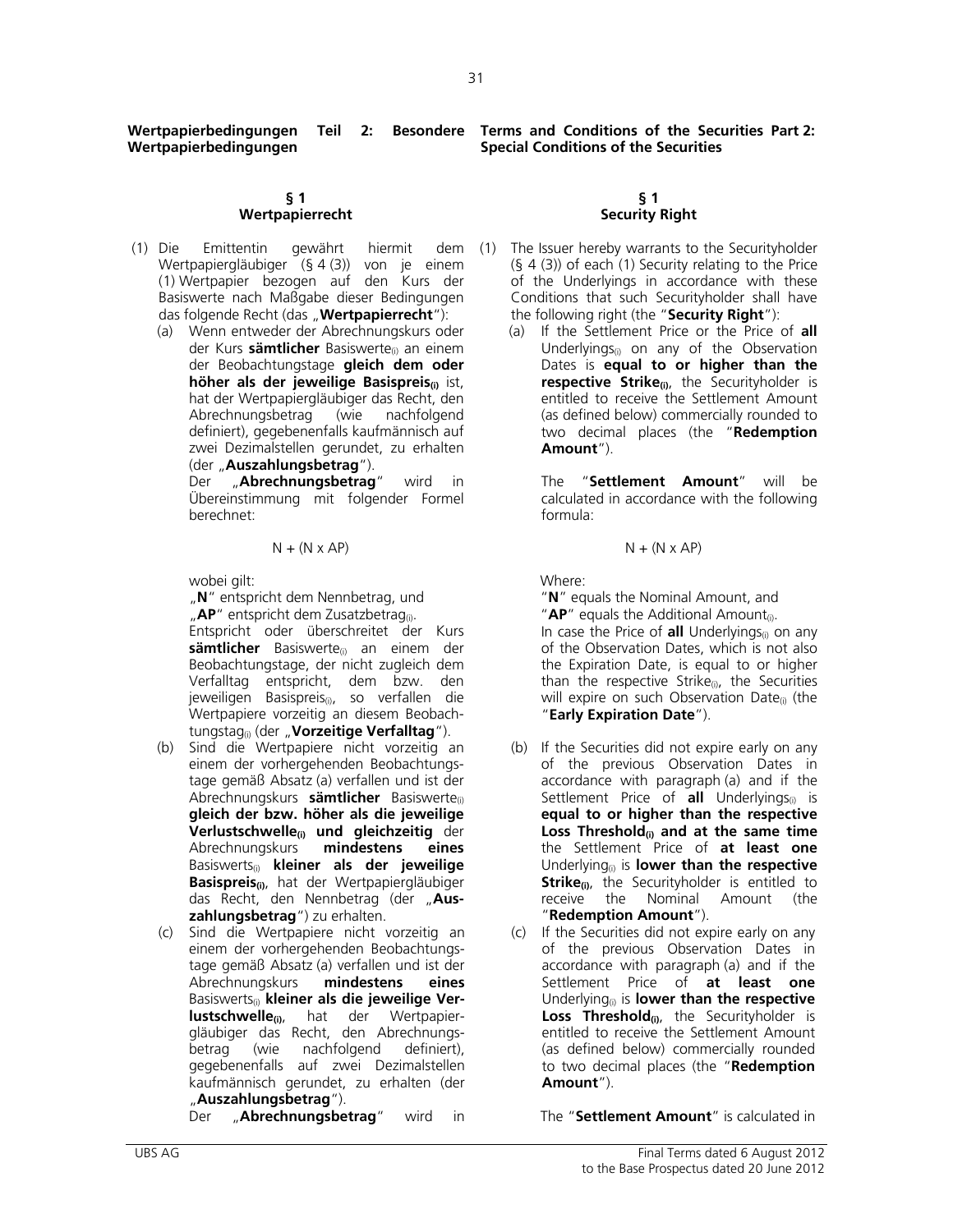Übereinstimmung mit folgender Formel berechnet:

Nennbetrag x Abrechnung skurs des Maßgeblichen Basiswerts Mominal Amount x Settlement Price of the Relevant Underlying<br>Reference Level of the Relevant Underlying (Reference Level of the Relevant Underlying Neterence Level

(2) Sämtliche im Zusammenhang mit dem Wertpapierrecht vorzunehmenden Festlegungen<br>und Berechnungen, insbesondere die und Berechnungen, insbesondere die Berechnung des Auszahlungsbetrags, erfolgen durch die Berechnungsstelle (§ 9). Die insoweit von der Berechnungsstelle Festlegungen und Berechnungen sind, außer in Fällen offensichtlichen Irrtums, abschließend und für alle Beteiligten bindend.

(*Absichtlich freigelassen*)(*Intentionally left blank*)

(*Absichtlich freigelassen*) (*Intentionally left blank*)

accordance with the following formula:

Nominal Amount  $x = \frac{\text{Settlement Price of the Relevant Underlying}}{\text{Reference Level of the Relevant Underlying}}$ 

(2) Any determination and calculation in connection with the Security Right, in particular the calculation of the Redemption Amount, will be made by the Calculation Agent (§ 9). Determinations and calculations made in this respect by the Calculation Agent are final and binding for all participants except in the event of manifest error.

# **§ 2 § 2**

# **§ 3 § 3**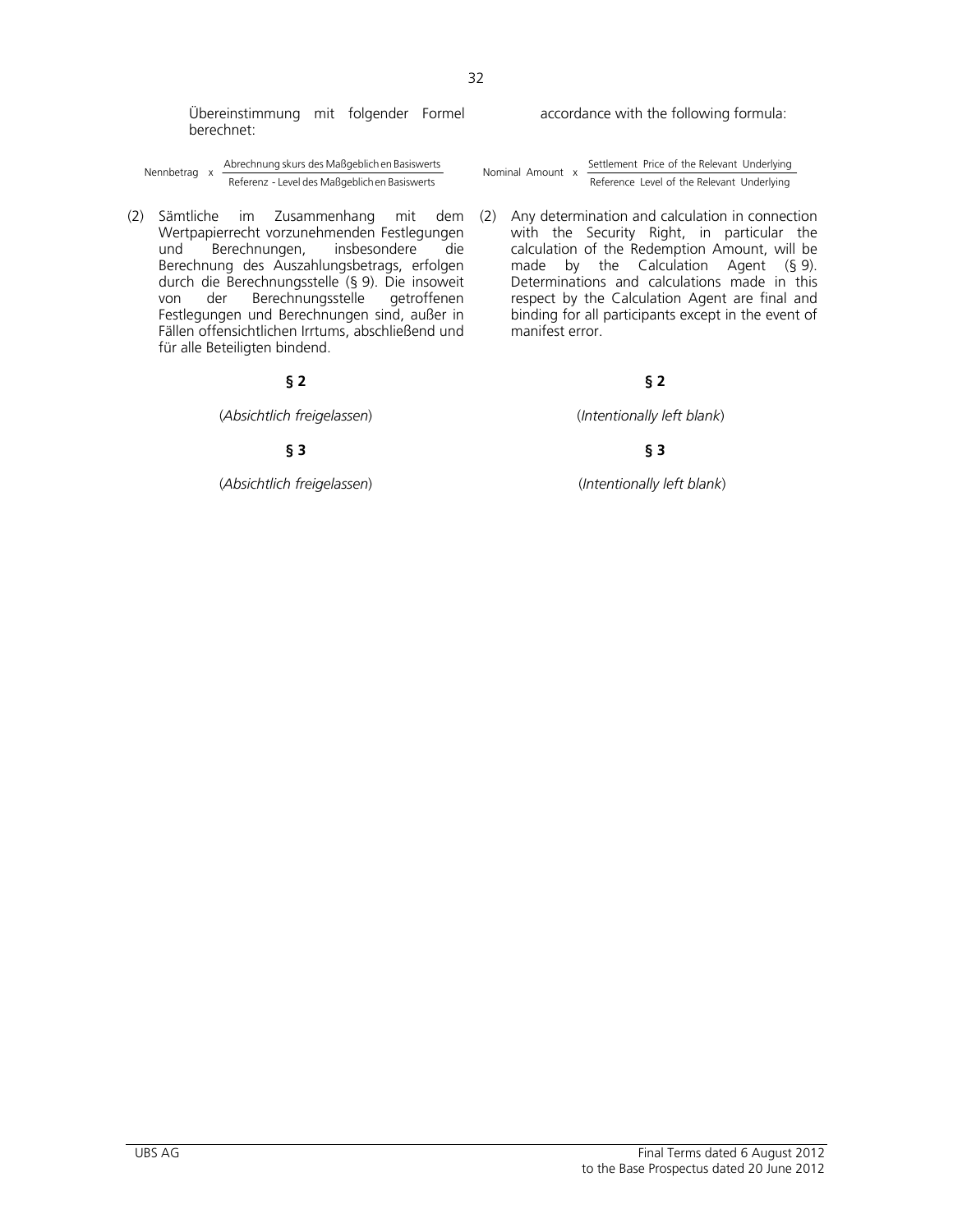**Wertpapierbedingungen Teil 3: Wertpapierbedingungen** 

#### **§ 4**

### **Form der Wertpapiere; Verzinsung und Dividenden; Eigentumsrecht und Übertragbarkeit; Status**

- (1) Die Wertpapiere werden unverbrieft und dematerialisiert in Form von Bucheinträgen und registriert bei dem Clearingsystem gemäß den maßgeblichen CS-Regeln begeben. In Bezug auf die Wertpapiere werden keine effektiven Stücke wie vorläufige Globalurkunden, Dauerglobalurkunden oder Einzelurkunden ausgegeben. Die Emittentin ist berechtigt, von dem Clearingsystem auf Basis des Registers des Clearingsystems Informationen in Bezug auf die Wertpapiere zu erhalten, um ihren Verpflichtungen gemäß den Bedingungen nachzukommen.
- (2) Auf die Wertpapiere werden weder Zinsen noch Dividenden gezahlt.
- (3) "**Wertpapiergläubiger**" bezeichnet die Person, auf deren Namen ein Wertpapier bei<br>dem Clearingsystem eingetragen ist dem Clearingsystem eingetragen ist (einschließlich eines ordnungsgemäß bevollmächtigten Stellvertreters, der als solcher für das jeweilige Wertpapier eingetragen ist), oder eine andere Person, die gemäß den CS-Regeln als Wertpapiergläubiger anerkannt ist; werden die jeweiligen Wertpapiere von<br>einem ordnungsgemäß bevollmächtigten einem ordnungsgemäß bevollmächtigten Stellvertreter gehalten, gilt der Stellvertreter als Wertpapiergläubiger. Der Wertpapiergläubiger wird in jeder Hinsicht von der Emittentin, dem Emissionsbegleiter und den Wertpapierstellen (§ 9 (1)) als Berechtigter und Begünstigter bezüglich der in den Wertpapieren repräsentierten Rechte behandelt.
- (4) Das Recht an den Wertpapieren wird durch eine den maßgeblichen CS-Regeln ausgeführte Übertragung zwischen den Kontoinhabern bei dem Clearingsystem übertragen.
- (5) Die Wertpapiere begründen unmittelbare, unbesicherte und nicht nachrangige Verbindlichkeiten der Emittentin, die untereinander und mit allen sonstigen gegenwärtigen und<br>künftigen unbesicherten und nicht unbesicherten nachrangigen Verbindlichkeiten der Emittentin gleichrangig sind, ausgenommen solche Verbindlichkeiten, denen aufgrund zwingender gesetzlicher Vorschriften Vorrang zukommt.

#### **§ 5 Tilgung; Vorlegungsfrist; Verjährung**

(1) Die Emittentin wird, vorbehaltlich einer Marktstörung (§ 8 (3)), die Zahlung des Auszahlungs-

**Terms and Conditions of the Securities Part 3: General Conditions of the Securities** 

#### **§ 4 Form of Securities; Interest and Dividends; Title and Transfer; Status**

- The Securities are issued in uncertificated and dematerialised book-entry form, and registered at the Clearing System in accordance with the relevant CA Rules. No physical notes, such as global temporary or permanent notes or definitive notes will be issued in respect of the Securities. The Issuer shall be entitled to obtain from the Clearing System information based on the Clearing System's register regarding the Securities for the purpose of performing its obligations pursuant to the Conditions.
- (2) No interest and no dividends are payable on he Securities.
- (3) "**Securityholder**" means the person in whose name a Security is registered with the Clearing System (including a person duly authorised to act as a nominee and who is registered as such for the relevant Security) or any other person acknowledged as the holder of the Security pursuant to the CA Rules and, accordingly, where the relevant Securities are held through a duly authorised nominee, the nominee shall be the Securityholder. The Securityholder shall, for all purposes, be treated by the Issuer, the Issuing Agent and the Security Agents  $(§ 9(1))$  as the person entitled to such Securities and the person entitled to receive the benefits of the rights represented by such Securities.
- Title to the Securities will pass by transfer between accountholders at the Clearing System perfected in accordance with the relevant CA Rules.
- (5) The Securities constitute direct, unsecured and unsubordinated obligations of the Issuer, ranking *pari passu* among themselves and with all other present and future unsecured and unsubordinated obligations of the Issuer, other than obligations preferred by mandatory provisions of law.

#### **§ 5 Settlement; Period of Presentation; Prescription**

The Issuer will, subject to a Market Disruption  $(§ 8 (3))$ , procure that the payment of the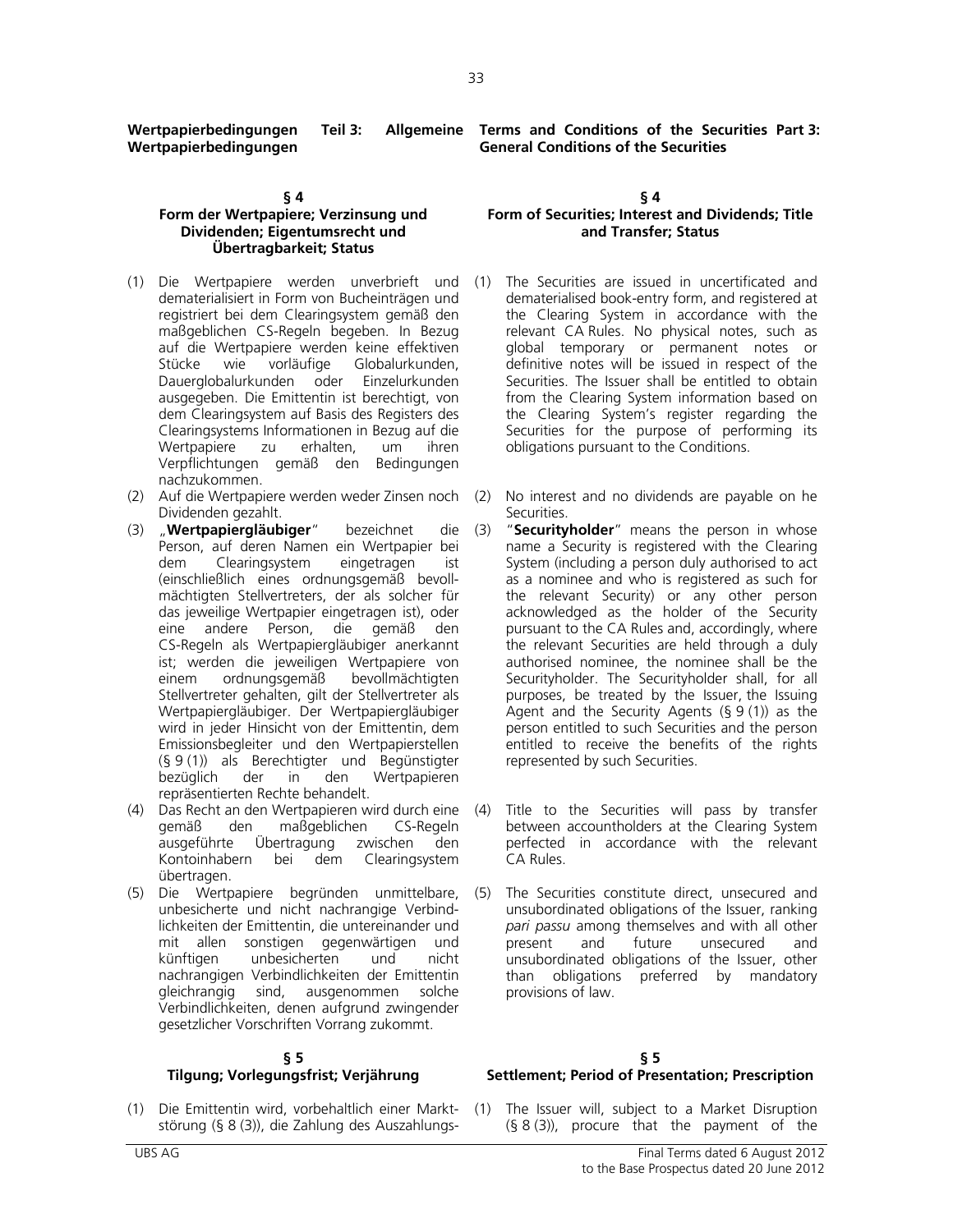betrags bzw. des Kündigungsbetrags oder des Steuer-Kündigungsbetrags (§ 7 a bzw. b) in der Auszahlungswährung am Fälligkeitstag gemäß den maßgeblichen CS-Regeln veranlassen. Zahlungen des Auszahlungsbetrags, des Kündigungsbetrags bzw. des Steuer-Kündigungsbetrags und/oder sonstige Zahlungen gemäß den Bedingungen erfolgen in Übereinstimmung mit den zu diesem Zeitpunkt geltenden maßgeblichen CS-Regeln.

- (2) Die Emittentin wird mit der vorstehend beschriebenen Leistung an das Clearingsystem von den ihr unter diesen Bedingungen der Wertpapiere obliegenden Tilgungsverpflichtungen bzw. sonstigen Zahlungs- oder Lieferverpflichtungen befreit.
- (3) Alle im Zusammenhang mit der Tilgung der Wertpapiere bzw. sonstigen Zahlungs- oder Lieferverpflichtungen unter diesen Bedingungen der Wertpapiere gegebenenfalls anfallenden Steuern, Abgaben und/oder Kosten sind von dem jeweiligen Wertpapiergläubiger zu tragen und zu zahlen. Die Emittentin und die Zahlstelle sind berechtigt, jedoch nicht verpflichtet, von den erforderlichen Leistungen unter diesen Bedingungen etwaige Steuern, Abgaben und/oder Kosten einzubehalten, die von dem Wertpapiergläubiger gemäß vorstehendem Satz zu zahlen sind.
- (4) Die Vorlegungsfrist gemäß § 801 Absatz 1 Satz 1 des deutschen Bürgerlichen Gesetzbuchs ("**BGB**") wird auf zehn Jahre verkürzt.
- (5) Die Emittentin kann zur Deckung ihrer Verpflichtungen aus den Wertpapieren einen Deckungsbestand unterhalten. Der Deckungsbestand kann dabei nach der Wahl und dem freien Ermessen der Emittentin insbesondere aus dem Basiswert bzw. aus den darin enthaltenen Einzelwerten bzw. aus Optionen auf die vorgenannten Werte bestehen. Den Wertpapiergläubigern stehen jedoch keine Rechte oder Ansprüche in Bezug auf einen etwaigen Deckungsbestand zu.

#### **§ 6 a**

#### **Anpassungen; Nachfolge-Index Sponsor; Nachfolge-Basiswert**

(1) Sollte der Index als Basiswert endgültig nicht mehr vom Index Sponsor verwaltet, berechnet und veröffentlicht werden, ist die Emittentin berechtigt, den Index Sponsor durch eine Person, Gesellschaft oder Institution, die für die Berechnungsstelle und die Emittentin nach billigem Ermessen (gemäß § 315 BGB bzw. § 317 BGB) akzeptabel ist (der "Nachfolge-**Index Sponsor**"), zu ersetzen. In diesem Fall gilt dieser Nachfolge-Index

Sponsor als Index Sponsor und jede in diesen Bedingungen enthaltene Bezugnahme auf den Index Sponsor als Bezugnahme auf den Nachfolge-Index Sponsor.

Redemption Amount or of the Termination Amount or of the Tax Termination Amount (§ 7 a or b), as the case may be, in the Redemption Currency occurs on the Maturity Date in accordance with the relevant CA Rules. Payments of the Redemption Amount, the Termination Amount or the Tax Termination Amount and/or any other amount payable under the Conditions, as the case may be, shall be made in accordance with the then applicable relevant CA Rules.

- (2) The Issuer shall be discharged from its redemption obligations or any other payment or delivery obligations under these Conditions of the Securities by delivery to the Clearing System in the manner described above.
- (3) All taxes, charges and/or expenses, if any, incurred in connection with the redemption of the Securities or any other payment or delivery obligations under these Conditions of the Securities shall be borne and paid by the relevant Securityholder. The Issuer and the Paying Agent, as the case may be, are entitled, but not obliged, to withhold from any required performance under these Conditions such taxes, charges and/or expenses as be paid by the Securityholder in accordance with the preceding sentence.
- (4) The period of presentation as established in § 801 section 1 sentence 1 of the German Civil Code ("**BGB**") is reduced to ten years.
- (5) The Issuer may hold a coverage portfolio to cover its obligations under the Securities. The coverage portfolio may comprise the Underlying or the Components comprised therein, as the case may be, or options on these aforementioned assets, at the Issuer's option and unrestricted discretion. However, the Securityholders are not entitled to any rights or claims with respect to any coverage portfolio.

#### **§ 6 a Adjustments; Successor Index Sponsor; Successor Underlying**

If the Index used as the Underlying is ultimately not maintained, calculated and published by the Index Sponsor any longer, the Issuer shall be entitled to replace the Index Sponsor by a person, company or institution, which is acceptable to the Calculation Agent and the Issuer at their reasonable discretion (pursuant to § 315 of the BGB or, as the case may be, § 317 of the BGB) (the "**Successor Index Sponsor**".

 In such case, the Successor Index Sponsor will be deemed to be the Index Sponsor and each reference in these Conditions to the Index Sponsor shall be deemed to refer to the Successor Index Sponsor.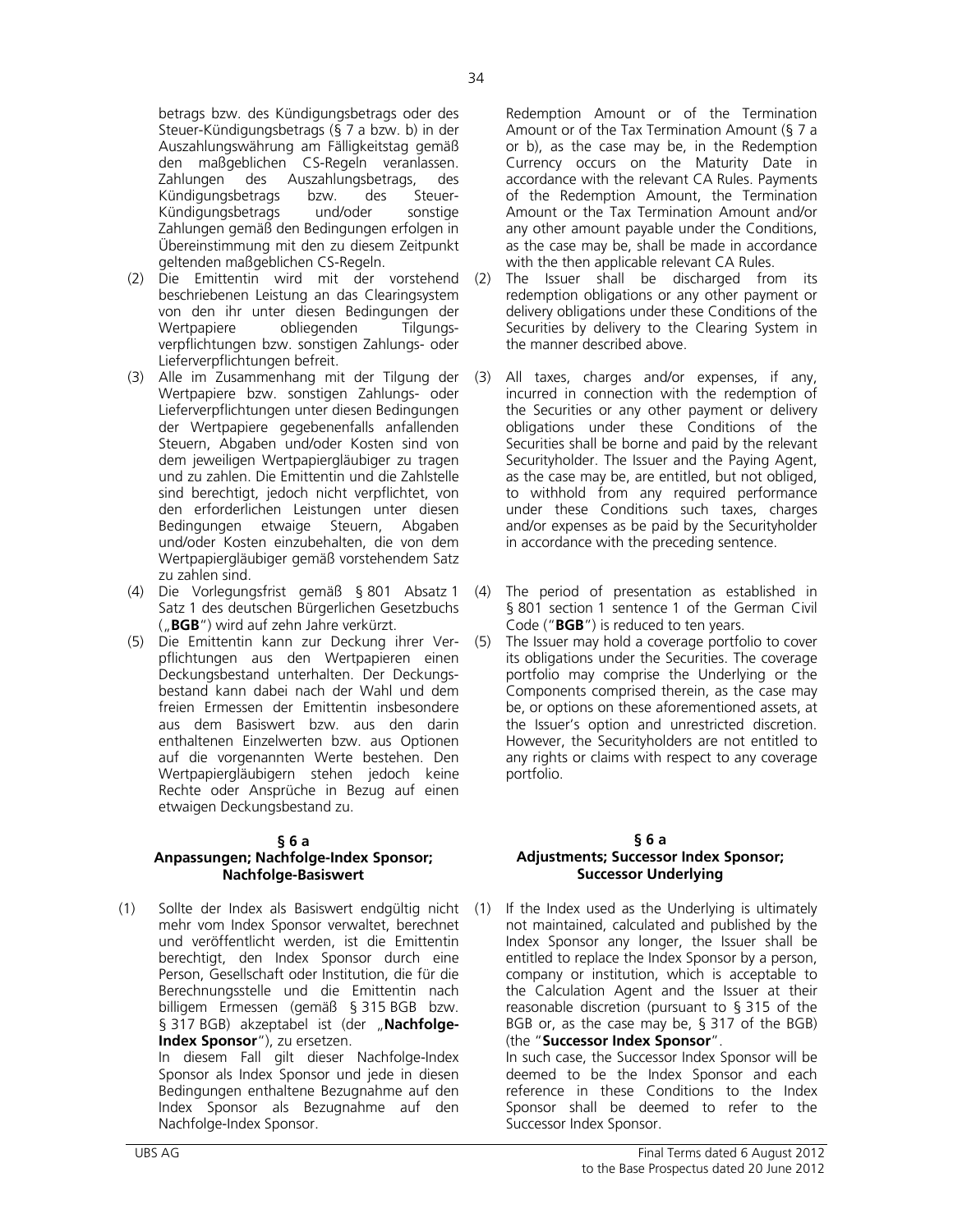(2) Veränderungen in der Berechnung (einschließlich Bereinigungen) des Index oder der Zusammensetzung oder Gewichtung der Indexbestandteile, auf deren Grundlage der Basiswert berechnet wird, führen nicht zu einer Anpassung, es sei denn, dass das maßgebende Konzept und die Berechnung des Basiswerts infolge einer Veränderung (einschließlich einer Bereinigung) nach Auffassung der Emittentin und der Berechnungsstelle nach billigem Ermessen (gemäß § 315 BGB bzw. § 317 BGB) nicht mehr vergleichbar sind mit dem bisher maßgebenden Konzept oder der maßgebenden Berechnung des Index. Dies gilt insbesondere, wenn sich aufgrund irgendeiner Änderung trotz gleich bleibender Kurse der in dem Index enthaltenen Einzelwerte und ihrer Gewichtung eine wesentliche Änderung des Werts des Index ergibt. Eine Anpassung kann auch bei Aufhebung des Index und/oder seiner Ersetzung durch einen anderen Basiswert erfolgen.

 Zum Zweck einer Anpassung ermitteln die Emittentin und die Berechnungsstelle nach billigem Ermessen (gemäß § 315 BGB bzw. § 317 BGB) einen angepassten Wert je Einheit des Index, der bei der Bestimmung des Kurses des Basiswerts zugrunde gelegt wird und in seinem wirtschaftlichen Ergebnis der bisherigen Regelung entspricht, und bestimmen unter Berücksichtigung des Zeitpunkts der Veränderung den Tag, zu dem der angepasste Wert je Einheit des Index erstmals zugrunde zu legen ist. Der angepasste Wert je Einheit des<br>Basiswerts sowie der Zeitpunkt seiner der Zeitpunkt seiner erstmaligen Anwendung werden unverzüglich gemäß § 11 dieser Bedingungen bekannt gemacht.

(3) Erlischt die Erlaubnis der Emittentin, den Index als Basiswert für die Zwecke der Wertpapiere zu verwenden oder wird der Index aufgehoben und/oder durch einen anderen Index ersetzt, legen die Emittentin und die Berechnungsstelle nach billigem Ermessen (gemäß § 315 BGB<br>bzw. § 317 BGB), gegebenenfalls unter bzw. § 317 BGB), gegebenenfalls unter entsprechender Anpassung nach dem vorstehenden Absatz, fest, welcher Index künftig zugrunde zu legen ist (der "Nachfolge-**Basiswert**"). Der Nachfolge-Basiswert sowie der Zeitpunkt seiner erstmaligen Anwendung werden unverzüglich gemäß § 11 dieser Bedingungen bekannt gemacht.

 Jede in diesen Bedingungen enthaltene Bezugnahme auf den Basiswert gilt dann, sofern es der Zusammenhang erlaubt, als Bezugnahme auf den Nachfolge-Basiswert.

(4) Wenn der durch den Index Sponsor festgelegte und veröffentlichte Kurs des Index als Basiswerts im Nachhinein berichtigt wird, und die Berichtigung (der "**Berichtigte Kurs**") von dem jeweiligen Index Sponsor nach der ursprünglichen Veröffentlichung, jedoch bis

Any changes in the calculation (including corrections) of the Index or of the composition or of the weighting of the Index components, on which the calculation of the Underlying is based, shall not lead to an adjustment unless the Issuer and the Calculation Agent, upon exercise of their reasonable discretion (pursuant to § 315 of the BGB or, as the case may be, § 317 of the BGB), determine that the underlying concept and the calculation (including corrections) of the Underlying are no longer comparable to the underlying concept or calculation of the Index applicable prior to such change. This applies especially, if due to any change the Index value changes considerably, although the prices and weightings of the components included in the Index remain unchanged. Adjustments may also be made as a result of the termination of the Index and/or its substitution by another underlying.

 For the purpose of making any adjustments, the Issuer and the Calculation Agent shall at their reasonable discretion (pursuant to § 315 of the BGB or, as the case may be, § 317 of the BGB) determine an adjusted value per unit of the Index as the basis of the determination of the Price of the Underlying, which in its result corresponds with the economic result prior to this change, and shall, taking into account the time the change occurred, determine the day, on which the adjusted value per unit of the Index shall apply for the first time. The adjusted value per unit of the Underlying as well as the date of its first application shall be published without undue delay pursuant to § 11 of these Conditions.

In the event that the authorisation of the Issuer to use the Index used as the Underlying for the purposes of the Securities is terminated or that the Index is terminated and/or replaced by another index, the Issuer and the Calculation Agent shall determine at their reasonable discretion (pursuant to § 315 of the BGB or, as the case may be, § 317 of the BGB), after having made appropriate adjustments according to the paragraph above, which index shall be applicable in the future (the "**Successor Underlying**"). The Successor Underlying and the date it is applied for the first time shall be published without undue delay in accordance with § 11 of these Conditions. Any reference in these Conditions to the

Underlying shall, to the extent appropriate, be deemed to refer to the Successor Underlying.

In the event that the price of the Index used as the Underlying as determined and published by the Index Sponsor is subsequently corrected and the correction (the "**Corrected Price**") is published by the Index Sponsor after the original publication, but until the Maturity Date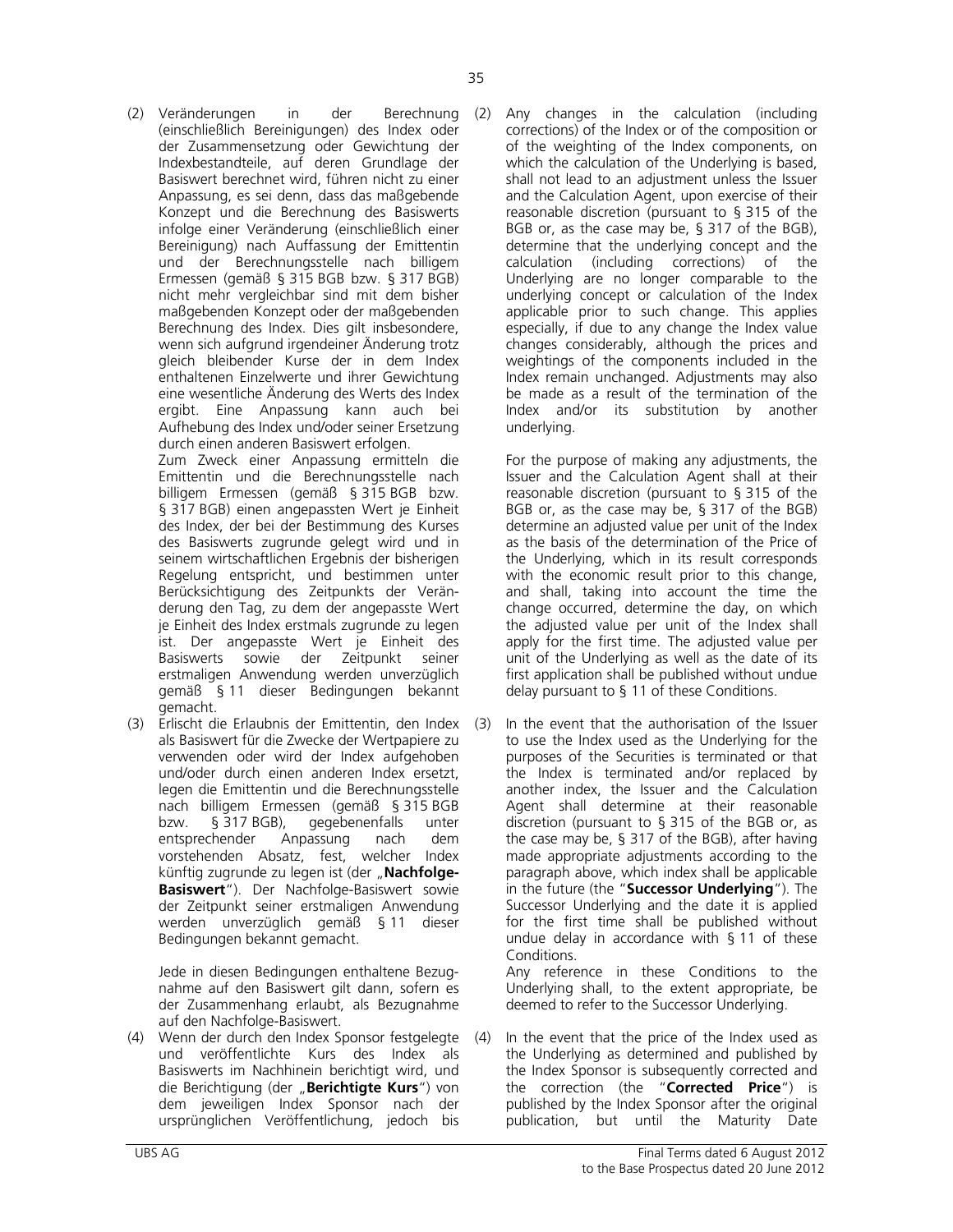zum Fälligkeitstag (ausschließlich) bekanntgegeben und veröffentlicht wird, sind die Emittentin und die Berechnungsstelle berechtigt, nach billigem Ermessen (gemäß<br>§ 315 BGB bzw. § 317 BGB), unter § 315 BGB bzw. § 317 Berücksichtigung des Berichtigten Kurses Anpassungen dieser Bedingungen vorzunehmen, um der Berichtigung Rechnung zu tragen. Die Anpassung sowie der Zeitpunkt ihrer erstmaligen Anwendung werden unverzüglich gemäß § 11 dieser Bedingungen bekannt gemacht.

- (5) Anpassungen und Festlegungen nach den vorstehenden Absätzen werden durch die Emittentin nach billigem Ermessen (gemäß § 315 BGB) bzw. von der Berechnungsstelle nach billigem Ermessen (gemäß § 317 BGB), vorgenommen und von der Emittentin nach § 11 dieser Bedingungen bekannt gemacht. Anpassungen und Festlegungen sind (sofern nicht ein offensichtlicher Fehler vorliegt) für alle Beteiligten endgültig und bindend.
- (6) Das Recht der Emittentin zur Kündigung gemäß § 7 a bzw. b dieser Bedingungen bleibt hiervon unberührt.

#### **§ 6 b**

# **Anpassungen aufgrund der Europäischen Wirtschafts- und Währungsunion**

- (1) Nimmt ein Land, unabhängig davon, ob ab 1999 oder später, an der dritten Stufe der Europäischen Wirtschafts- und Währungsunion teil, sind die Emittentin und die Berechnungsstelle berechtigt, nach billigem Ermessen (gemäß § 315 BGB bzw. § 317 BGB) folgende Anpassungen dieser Bedingungen vorzunehmen:
	- (i) Ist die Auszahlungswährung unter diesen Bedingungen eine von Euro abweichende nationale Währungseinheit eines Landes, das an der dritten Stufe der Europäischen Wirtschafts- und Währungsunion beteiligt ist, unabhängig davon, ob ab 1999 oder später, dann gilt die Auszahlungswährung als ein Betrag in Euro, der aus der ursprünglichen Auszahlungswährung zum rechtlich festgesetzten Wechselkurs und unter Anwendung der rechtlich festgesetzten Rundungsregeln in Euro umgetauscht wurde.

Nach der Anpassung erfolgen sämtliche Zahlungen hinsichtlich der Wertpapiere in Euro, als ob in ihnen der Euro als Auszahlungswährung genannt wäre.

(ii) Ist in diesen Bedingungen ein Währungsumrechnungskurs angegeben oder gibt eine Bedingung eine Währung eines Landes an, das an der dritten Stufe der Europäischen Wirtschafts- und Währungsunion beteiligt ist, unabhängig davon, ob ab 1999 oder später, gelten der

(exclusive), the Issuer and the Calculation Agent shall be entitled to effect, under consideration of the Corrected Price, adjustments to these Conditions at their reasonable discretion (pursuant to § 315 of the BGB or, as the case may be, § 317 of the BGB), to account for the correction. The adjustment and the date it is applied for the first time shall be published without undue delay in accordance with § 11 of these Conditions.

- (5) The adjustments and determinations of the Issuer pursuant to the paragraphs above shall be effected by the Issuer at its reasonable discretion (pursuant to § 315 of the BGB) or, as the case may be, by the Calculation Agent (pursuant to § 317 of the BGB) and shall be published by the Issuer in accordance with § 11 of these Conditions. Any adjustment and determination shall be final, conclusive and binding on all parties, except where there is a manifest error.
- (6) The Issuer's right of termination in accordance with § 7 a bzw. b of these Conditions remains unaffected.

#### **§ 6 b Adjustments due to the European Economic and Monetary Union**

- (1) Where a country participates in the third stage of the European Economic and Monetary Union, whether as from 1999 or after such date, the Issuer and the Calculation Agent at their reasonable discretion (pursuant to § 315 of the BGB or, as the case may be, § 317 of the BGB), shall be entitled to effect the following adjustments to these Conditions:
	- (i) Where the Redemption Currency under these Conditions is the national currency unit other than Euro of a country which is participating in the third stage of the European Economic and Monetary Union, whether as from 1999 or after such date, such Redemption Currency shall be deemed to be an amount of Euro converted from the original Redemption Currency into Euro at the statutory applicable exchange rate and subject to such statutory applicable rounding provisions.

After the adjustment, all payments in respect of the Securities will be made solely in Euro as though references in the Securities to the Redemption Currency were to Euro.

(ii) Where these Conditions contain a currency conversion rate or any of these Conditions are expressed in a currency of a country which is participating in the third stage of the European Economic and Monetary Union, whether as from 1999 or after such date, such currency conversion rate and/or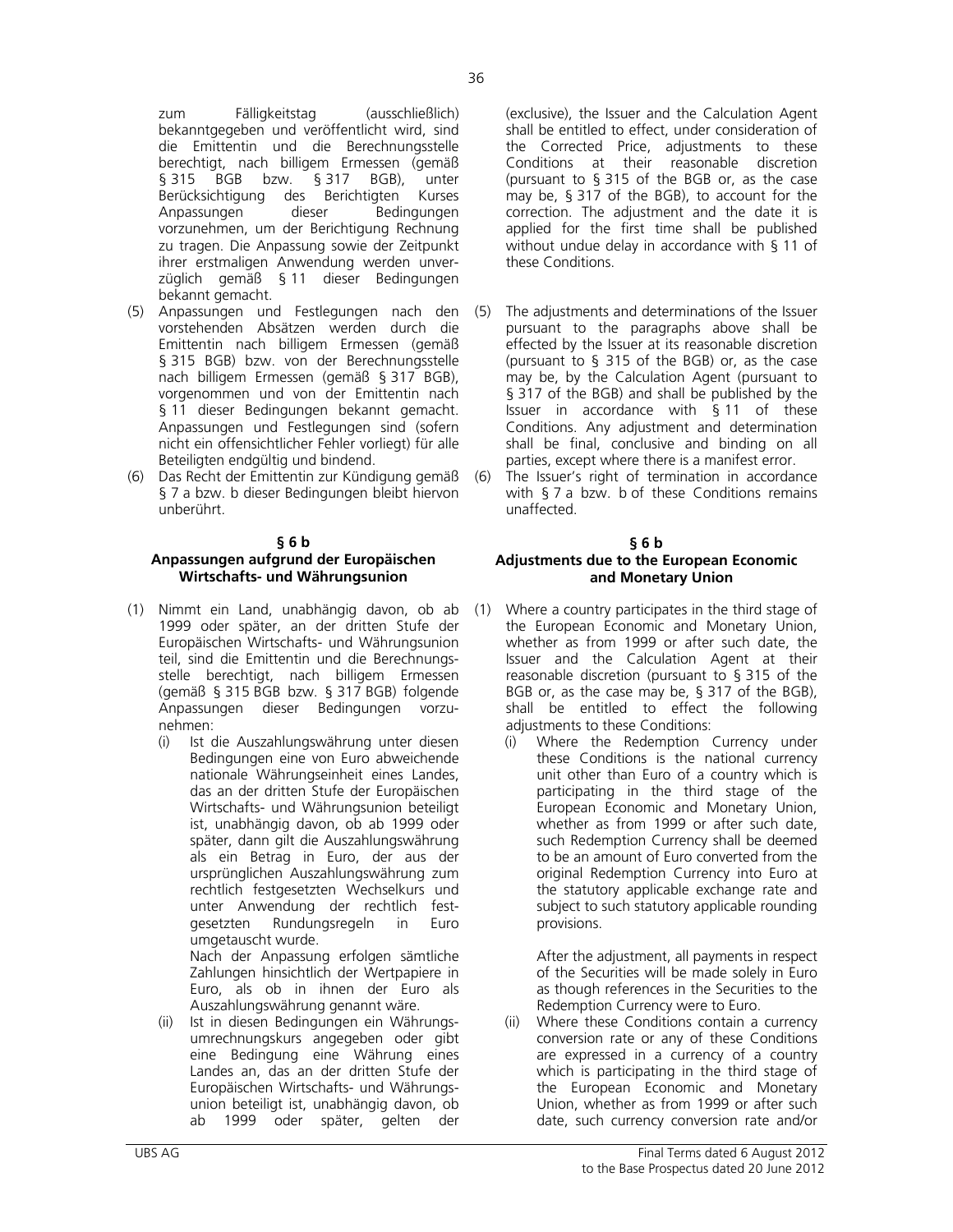angegebene Währungsumrechnungskurs und/oder sonstige Währungsangaben in diesen Bedingungen als Angabe in Euro, oder, soweit ein Währungsumrechnungskurs angegeben ist, als Kurs für den Umtausch in oder aus Euro unter Zugrundelegung des rechtlich festgesetzten Wechselkurses.

- (iii) Die Emittentin und die Berechnungsstelle können weitere Änderungen an diesen Bedingungen vornehmen, um diese ihrer Auffassung nach den dann gültigen Gepflogenheiten anzupassen, die für Instrumente mit Währungsangaben in Euro gelten.
- (iv) Die Emittentin und die Berechnungsstelle können ferner solche Anpassungen dieser Bedingungen vornehmen, die sie nach billigem Ermessen (gemäß § 315 BGB bzw. § 317 BGB) für angebracht halten, um den Auswirkungen der dritten Stufe der Europäischen Wirtschafts- und Währungsunion gemäß dem Vertrag zur Gründung der Europäischen Gemeinschaft auf diese Bedingungen Rechnung zu tragen.
- (2) Die Emittentin und die Wertpapierstellen (§ 9) haften weder gegenüber den Wertpapiergläubigern noch gegenüber sonstigen Personen für Provisionen, Kosten, Verluste oder Ausgaben, die aus oder in Verbindung mit der Überweisung von Euro oder einer damit zusammenhängenden Währungsumrechnung oder Rundung von Beträgen entstehen.
- (3) Anpassungen und Festlegungen nach den vorstehenden Absätzen werden durch die Emittentin nach billigem Ermessen (gemäß § 315 BGB) bzw. von der Berechnungsstelle nach billigem Ermessen (gemäß § 317 BGB), vorgenommen und von der Emittentin nach § 11 dieser Bedingungen bekannt gemacht. Anpassungen und Festlegungen sind (sofern nicht ein offensichtlicher Fehler vorliegt) für alle Beteiligten endgültig und bindend.

#### **§ 7 a**

#### **Kündigung; Rechtsänderung; Hedging-Störung; Gestiegene Hedging-Kosten**

- (1) Die Emittentin ist bei Vorliegen eines der nachstehenden Kündigungsereignisse, berechtigt, sämtliche, aber nicht einzelne Wertpapiere durch eine Bekanntmachung gemäß § 11 dieser Bedingungen (i) unter Angabe des Kalendertags, zu dem die Kündigung wirksam wird (der "**Kündigungstag**"), und (ii) unter Wahrung einer Kündigungsfrist von mindestens einem Kalendermonat vor dem jeweiligen Kündigungstag, zu kündigen und vorzeitig zu tilgen (die "**Kündigung**").
- (2) Ein "**Kündigungsereignis**" bezeichnet jedes (2) A "**Termination Event**" means any of the

any other terms of these Conditions shall be deemed to be expressed in or, in the case of a currency conversion rate, converted for or, as the case may be, into, Euro at the statutory applicable exchange rate.

- (iii) The Issuer and the Calculation Agent are entitled to effect adjustments to these Conditions as they may decide to conform them to conventions then applicable to instruments expressed in Euro.
- (iv) The Issuer and the Calculation Agent at their reasonable discretion (pursuant to § 315 of the BGB or, as the case may be, § 317 of the BGB) shall be entitled to effect such adjustments to these Conditions as they may determine to be appropriate to account for the effect of the third stage of the European Economic and Monetary Union pursuant to the Treaty establishing the European Community on these Conditions.
- (2) The Issuer and the Security Agents (§ 9) shall not be liable to any Securityholder or other person for any commissions, costs, losses or expenses in relation to, or resulting from the transfer of Euro or any currency conversion or rounding effected in connection therewith.
- The adjustments and determinations of the Issuer pursuant to the paragraphs above shall be effected by the Issuer at its reasonable discretion (pursuant to § 315 of the BGB) or, as the case may be, by the Calculation Agent (pursuant to § 317 of the BGB) and shall be published by the Issuer in accordance with § 11 of these Conditions. Any adjustment and determination shall be final, conclusive and binding on all parties, except where there is a manifest error.

#### **§ 7 a Termination; Change in Law; Hedging Disruption; Increased Cost of Hedging**

(1) The Issuer shall in the case of the occurrence of one of the following Termination Events, be entitled to terminate and redeem all but not some of the Securities by giving notice in accordance with § 11 of these Conditions (i) specifying the calendar day, on which the Termination becomes effective (the "**Termination Date**"), and (ii) subject to a notice period of at least one calendar month prior to the relevant Termination Date (the "**Termination**").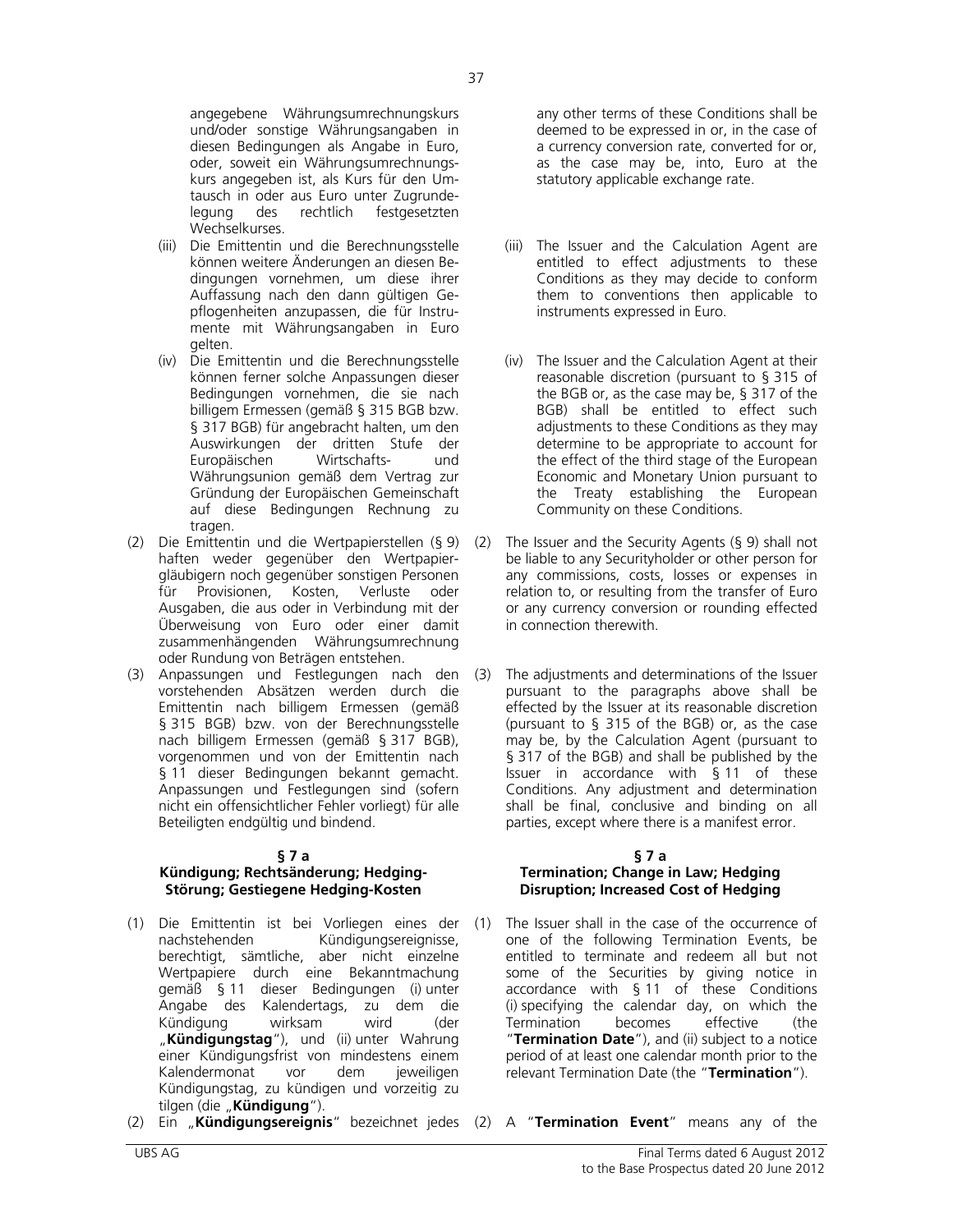der folgenden Ereignisse: following events:

- (i) Die Ermittlung und/oder Veröffentlichung des Kurses des Index wird endgültig eingestellt, oder der Emittentin oder der Berechnungsstelle wird eine entsprechende Absicht bekannt.
- (ii) Die Emittentin und die Berechnungsstelle sind nach Ausübung billigen Ermessens (gemäß § 315 BGB bzw. § 317 BGB) der Ansicht, dass eine Anpassung dieser Bedingungen, aus welchen Gründen auch immer, nicht möglich ist, oder dass eine Anpassung dieser Bedingungen kein wirtschaftlich vernünftiges Ergebnis erreichen würde.
- (iii) Die Emittentin und die Berechnungsstelle sind nach Ausübung billigen Ermessens (gemäß § 315 BGB bzw. § 317 BGB) der Ansicht, dass eine sonstige erhebliche Änderung der Marktbedingungen an der Maßgeblichen Börse eingetreten ist.
- (iv) Die Emittentin und die Berechnungsstelle sind nach Ausübung billigen Ermessens (gemäß § 315 BGB bzw. § 317 BGB) der Ansicht, dass eine Rechtsänderung und/oder Hedging-Störung und/oder Gestiegenen Hedging-Kosten vorliegen.

**Rechtsänderung**" bedeutet, dass<br>(A) aufgrund des Inkrafttretens von (A) aufgrund des Inkrafttretens von Änderungen der Gesetze oder Verordnungen (einschließlich aber nicht beschränkt auf Steuergesetze) oder (B) der Änderung der Auslegung von gerichtlichen oder behördlichen Entscheidungen, die für die entsprechenden Gesetze oder Verordnungen relevant sind (einschließlich der Aussagen der Steuerbehörden), die Emittentin nach Treu und Glauben feststellt, dass (X) das Halten, der Erwerb oder die Veräußerung von Transaktionen bzw. Vermögenswerten in Bezug auf den Basiswert rechtswidrig geworden ist oder (Y) die Kosten, die mit den Verpflichtungen unter den Wertpapieren verbunden sind, wesentlich gestiegen sind (einschließlich aber nicht beschränkt auf Erhöhungen der Steuerverpflichtungen, der Senkung von steuerlichen Vorteilen oder anderen negativen Auswirkungen auf die steuerrechtliche Behandlung), falls solche Änderungen an oder nach dem Ausgabetag wirksam werden;

 "**Hedging-Störung**" bedeutet, dass die Emittentin nicht in der Lage ist unter Anwendung wirtschaftlich vernünftiger Bemühungen, (A) Transaktionen abzuschließen, fortzuführen oder abzuwickeln bzw. Vermögenswerte zu erwerben, auszutauschen, zu halten oder zu veräußern, welche die Emittentin zur Absicherung von Preisrisiken im

- (i) The determination and/or publication of the price of the Index is discontinued permanently, or the Issuer or the Calculation Agent obtains knowledge about the intention to do so.
- (ii) It is, in the opinion of the Issuer and the Calculation Agent at their reasonable discretion (pursuant to § 315 of the BGB or, as the case may be, § 317 of the BGB), not possible, for whatever reason, to make adjustments to these Conditions or if an adjustment to these Conditions would not achieve a commercially reasonable result.
- (iii) In the opinion of the Issuer and the Calculation Agent at their reasonable discretion (pursuant to § 315 of the BGB or, as the case may be, § 317 of the BGB), another material change in the market conditions occurred in relation to the Relevant Exchange.
- (iv) In the opinion of the Issuer and the Calculation Agent at their reasonable discretion (pursuant to § 315 of the BGB or, as the case may be, § 317 of the BGB), a Change in Law and/or a Hedging Disruption and/or an Increased Cost of Hedging occurred.

# Dabei gilt **In this context:**

 "**Change in Law**" means that, on or after the Issue Date of the Securities (A) due to the adoption of or any change in any applicable law or regulation (including, without limitation, any tax law), or (B) due to the promulgation of or any change in the interpretation by any court, tribunal or regulatory authority with competent jurisdiction of any applicable law or regulation (including any action taken by a taxing authority), the Issuer determines in good faith that (X) it has become illegal to hold, acquire or dispose of any transaction(s) or asset(s) in relation to the Underlying, or (Y) it will incur a materially increased cost in performing its obligations under the Securities (including, without limitation, due to any increase in tax liability, decrease in tax benefit or other adverse effect on its tax position);

 "**Hedging Disruption**" means that the Issuer is unable, after using commercially reasonable efforts, to (A) acquire, establish, re-establish, substitute, maintain, unwind or dispose of any transaction(s) or asset(s) it deems necessary to hedge price risks of issuing and performing its obligations with respect to the Securities, or (B) realise, recover or remit the proceeds of any such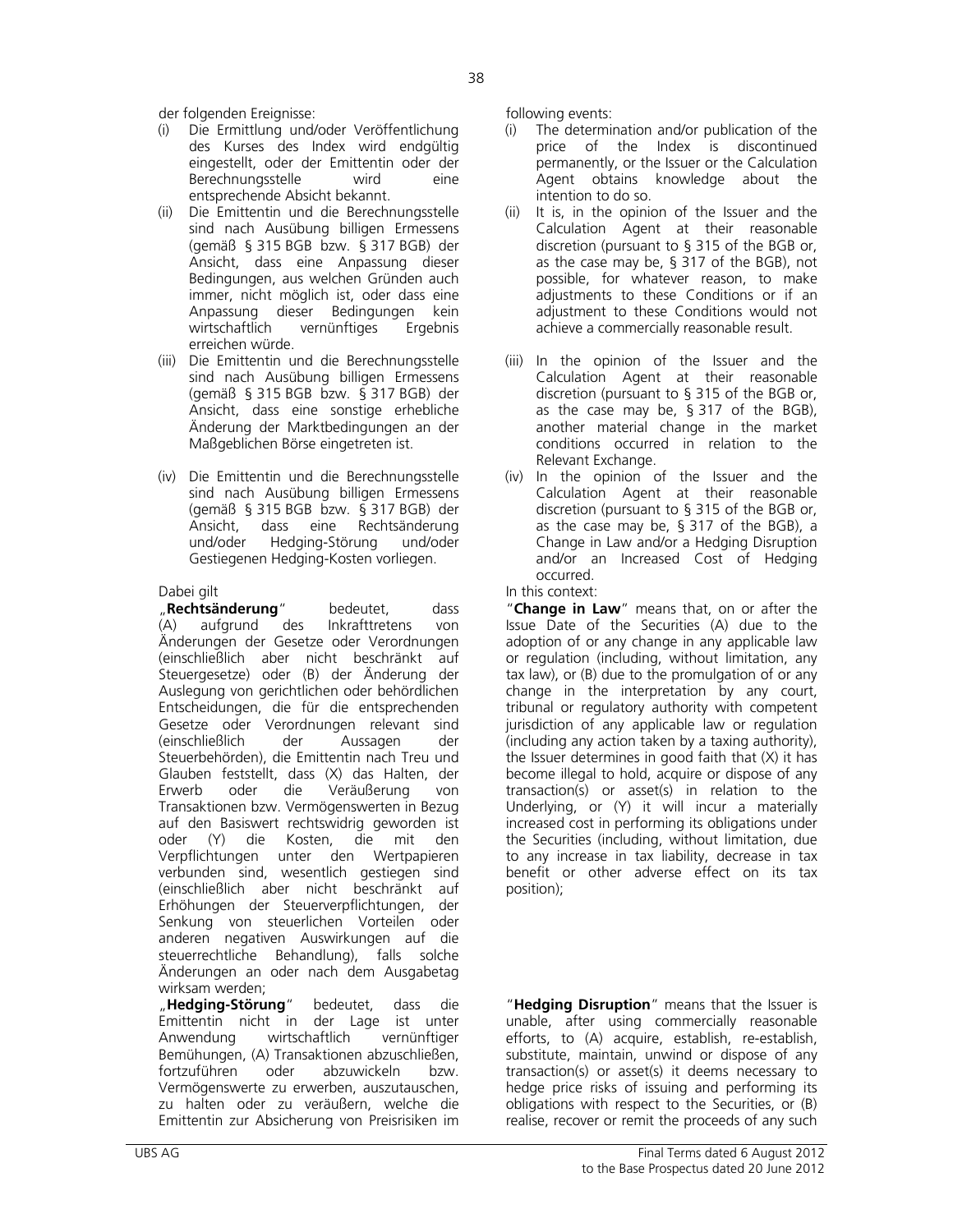Hinblick auf ihre Verpflichtungen aus den entsprechenden Wertpapieren für notwendig erachtet oder sie (B) nicht in der Lage ist, die Erlöse aus den Transaktionen bzw. Vermögenswerten zu realisieren, zurückzugewinnen oder weiterzuleiten; und "Gestiegene Hedging-Kosten" bedeutet, dass die Emittentin im Vergleich zum Ausgabetag einen wesentlich höheren Betrag an Steuern, Abgaben, Aufwendungen und Gebühren (außer Maklergebühren) entrichten muss, um (A) Transaktionen abzuschließen, fortzuführen oder abzuwickeln bzw. Vermögenswerte zu erwerben, auszutauschen, zu halten oder zu veräußern, welche die Emittentin zur Absicherung von Preisrisiken im Hinblick auf ihre Verpflichtungen aus den Wertpapieren für notwendig erachtet oder (B) Erlöse aus den Transaktionen bzw. Vermögenswerten zu realisieren, zurückzugewinnen oder weiterzuleiten, unter der Voraussetzung, dass Beträge, die sich nur erhöht haben, weil die Kreditwürdigkeit der Emittentin zurückgegangen ist, nicht als Gestiegene Hedging-Kosten angesehen werden.

(3) Im Fall der Kündigung zahlt die Emittentin an jeden Wertpapiergläubiger bezüglich jedes von ihm gehaltenen Wertpapiers einen Geldbetrag in der Auszahlungswährung, der von der Berechnungsstelle gemäß § 317 BGB nach billigem Ermessen, gegebenenfalls unter Berücksichtigung des dann maßgeblichen Kurses des Basiswerts, als angemessener Marktpreis eines Wertpapiers bei Kündigung festgelegt wird (der "**Kündigungsbetrag**").

#### **§ 7 b Steuern; Steuer-Kündigung**

- (1) Alle von der Emittentin nach Bedingungen zahlbaren Beträge sind ohne Einbehalt oder Abzug an der Quelle von oder aufgrund von gegenwärtigen oder zukünftigen Steuern, Abgaben, Umlagen oder anderen behördlichen Abgaben irgendwelcher Art, die von oder in Jersey, dem Vereinigten Königreich oder von oder in den Ländern, in denen die Wertpapiere öffentlich angeboten werden, oder einer ihrer Gebietskörperschaften oder Behörden mit Steuerhoheit erhoben werden ("**Steuern**") zu zahlen, es sei denn, ein solcher Einbehalt oder Abzug dieser Steuern ist gesetzlich vorgeschrieben. In diesem Fall zahlt die Emittentin, vorbehaltlich der nachfolgenden Regelungen, diejenigen zusätzlichen Beträge, die erforderlich sind, damit die Wertpapiergläubiger die Beträge erhalten, die sie ohne solche Steuern erhalten hätten.
- (2) Die Emittentin ist jedoch nicht verpflichtet, solche zusätzlichen Beträge zu zahlen:

transaction(s) or asset(s); and

 "**Increased Cost of Hedging**" means that the Issuer would incur a materially increased (as compared with circumstances existing on the Issue Date) amount of tax, duty, expense or fee (other than brokerage commissions) to (A) acquire, establish, re-establish, substitute, maintain, unwind or dispose of any transaction(s) or asset(s) it deems necessary to hedge the price risk of issuing and performing its obligations with respect to the Securities, or (B) realise, recover or remit the proceeds of any such transaction(s) or asset(s), provided that any such materially increased amount that is incurred solely due to the deterioration of the creditworthiness of the Issuer shall not be deemed an Increased Cost of Hedging.

In the case of Termination the Issuer shall pay to each Securityholder an amount in the Redemption Currency with respect to each Security it holds, which is determined by the Calculation Agent at its reasonable discretion pursuant to § 317 of the BGB and, if applicable, considering the then prevailing Price of the Underlying, as the fair market price of a Security at the occurrence of Termination (the "**Termination Amount**").

#### **§ 7 b Taxes; Termination for Tax Reasons**

- diesen (1) All amounts payable by the Issuer under these Conditions are payable without any withholding or deduction at source of any present or future taxes, duties, assessments or other government charges of any nature imposed by or in Jersey, the United Kingdom or by or in those countries, in which the Securities are publicly offered, or by any political subdivision or any authority thereof having power to tax ("**Taxes**"), unless such withholding or deduction of such Taxes is required by law. In this latter case, the Issuer will, subject to the following provisions, pay such additional amounts as are necessary in order that the amounts received by the Securityholders equal the amounts they would have received in the absence of any such Taxes.
	- (2) However, the Issuer will be not obliged to pay any such additional amounts:
- wenn ein Wertpapiergläubiger solchen if a Securityholder is subject to such Taxes on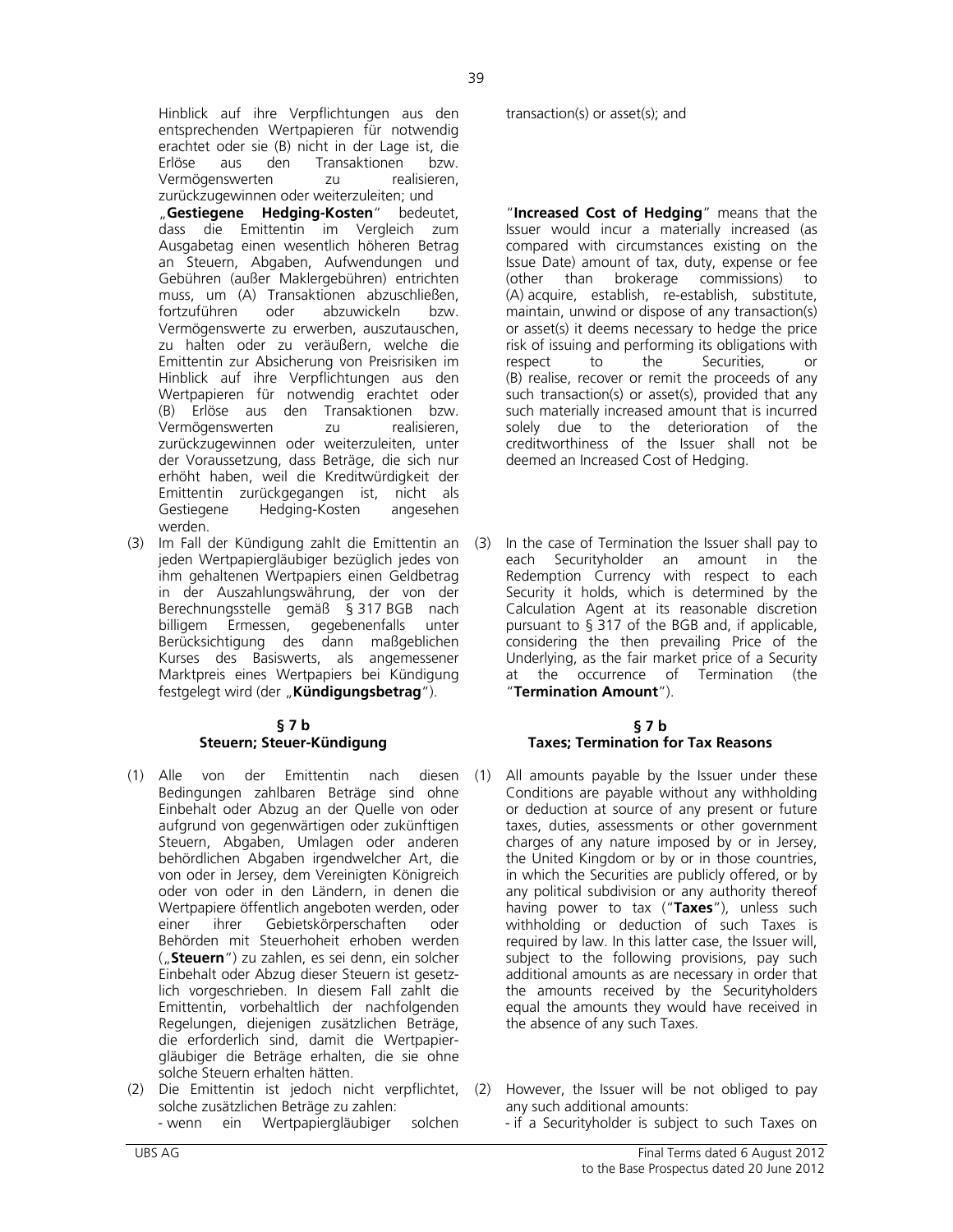Steuern auf die Wertpapiere wegen irgendeiner anderen Verbindung zu der Schweiz, Jersey, dem Vereinigten Königreich oder den Ländern, in denen die Wertpapiere öffentlich angeboten werden, als dem bloßen Eigentum oder dem Besitz der Wertpapiere unterliegt;

- falls der Einbehalt oder Abzug der Steuern in Beziehung steht zu (i) einer Richtlinie oder Verordnung der Europäischen Union bezüglich der Besteuerung von Zinserträgen oder (ii) einer zwischenstaatlichen Vereinbarung über deren Besteuerung, an der die Schweiz, Jersey, das Vereinigte Königreich oder die Länder, in denen die Wertpapiere öffentlich angeboten werden, oder die Europäische Union beteiligt ist, oder (iii) einer gesetzlichen Vorschrift, die der Umsetzung dieser Richtlinie, Verordnung oder Vereinbarung dient, dieser entspricht oder zur Anpassung an diese Richtlinie, Verordnung oder Vereinbarung eingeführt wurde,

- wenn der Einbehalt oder Abzug der Steuern von dem Wertpapiergläubiger dadurch hätten vermieden werden können, dass er die Zahlungen auf die Wertpapiere, über eine andere Zahlstelle in einem EU-Mitgliedstaat zur Zahlung abgefordert hätte; oder

- die aufgrund einer Rechtsänderung zu zahlen sind, welche später als 30 Tage nach Fälligkeit der betreffenden Zahlung von Kapital, oder, wenn dies später erfolgt, ordnungsgemäßer Bereitstellung aller fälligen Beträge gemäß § 1 dieser Bedingungen wirksam wird.

Weder die Emittentin noch irgendeine Zahlstelle oder sonstige Person sind zur Zahlung zusätzlicher Beträge in Bezug auf jegliche Einbehalte oder Abzüge verpflichtet, die (i) von oder in Bezug auf jegliche Wertpapiere gemäß den Abschnitten 1471 bis 1474 des U.S. Internal Revenue Code von 1986 in der jeweils geltenden Fassung (dem "Code") sowie den darunter erlassenen Verordnungen ("**FATCA**"), gemäß den Gesetzen der Schweiz, der Bundesrepublik Deutschland, von Jersey, des Vereinigten Königreichs oder der Länder, in denen die Wertpapiere öffentlich angeboten werden, zur Umsetzung von FATCA oder gemäß jeglichem Vertrag zwischen der Emittentin und den Vereinigten Staaten oder einer Behörde der Vereinigten Staaten in Bezug auf FATCA oder (ii) von oder in Bezug auf jegliche "dividendenäquivalente" Zahlung gemäß den Abschnitten 871 oder 881 des Code gemacht werden.

(3) Die Emittentin ist jederzeit berechtigt, sämtliche Wertpapiere, jedoch nicht nur teilweise, mit einer Frist von nicht weniger als 30 Tagen und nicht mehr als 45 Tagen durch Mitteilung gemäß § 11 dieser Bedingungen und unter Angabe des Kalendertags, zu dem die Kündigung wirksam wird (der "**Steuer-Kündigungstag**"), zur Rückzahlung zu einem Geldbetrag je Wertpapier in der Auszahlungsthe Securities due to any other relationship with Switzerland, Jersey, the United Kingdom or those countries, in which the Securities are publicly offered, than the mere ownership or possession of the Securities;

- where such withholding or deduction of any such Taxes relates to (i) any European Union Directive or regulation concerning the taxation of interest income, or (ii) any international treaty or understanding relating to such taxation and to which Switzerland, Jersey, the United Kingdom, or those countries, in which the Securities are publicly offered, or the European Union is a party, or (iii) any provision of law implementing, or complying with, or introduced to conform with, such Directive, regulation, treaty or understanding;

- if the Securityholders may have avoided the withholding or deduction of any such Taxes by claiming payments on the Securities via another paying agent in a EU member state; or

- that are payable as a result of any change in law that becomes effective more than 30 days after the relevant payment of principal becomes due or is duly provided for pursuant to § 1 of these Conditions, whichever occurs later.

None of the Issuer, any paying agent or any other person shall be required to pay any additional amounts with respect to any withholding or deduction (i) imposed on or in respect of any Securities pursuant to sections 1471 to 1474 of the U.S. Internal Revenue Code of 1986, as amended (the "**Code**") and the regulations promulgated thereunder ("**FATCA**"), the laws of Switzerland, Germany, Jersey, the United Kingdom, or those countries, in which the Securities are publicly offered, implementing FATCA, or any agreement between the Issuer and the United States or any authority thereof entered into for FATCA purposes, or (ii) imposed on or with respect to any "dividend equivalent" payment made pursuant to section 871 or 881 of the Code.

(3) The Issuer is entitled at any time to redeem all, but not only some, of the Securities on giving no less than 30 and no more than 45 days notice pursuant to § 11 of these Conditions, specifying the calendar day, on which the Termination becomes effective (the "**Tax Termination Date**"), at an amount in the Redemption Currency with respect to each Security, which is determined by the Calculation Agent at its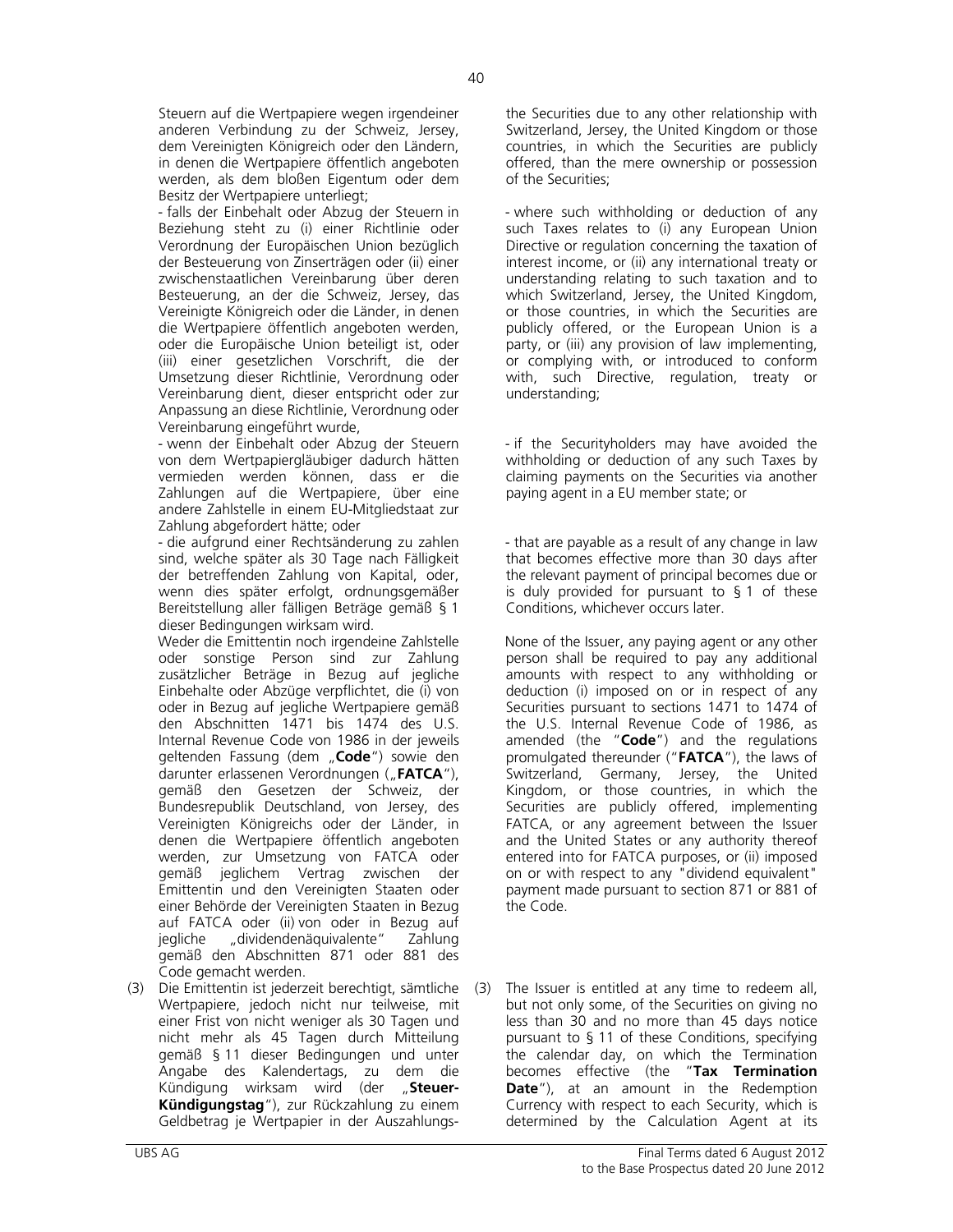währung, der von der Berechnungsstelle, gemäß § 317 BGB nach billigem Ermessen, gegebenenfalls unter Berücksichtigung des dann maßgeblichen Kurses des Basiswerts und der durch die Kündigung bei der Emittentin angefallenen Kosten, als angemessener Marktpreis eines Wertpapiers bei Kündigung festgelegt wird (der "Steuer-Kündigungs**betrag**"), zu kündigen, falls:

- die Emittentin bei der nächsten Zahlung nach diesen Bedingungen verpflichtet ist oder verpflichtet sein wird, als Ergebnis einer Änderung oder Ergänzung in den Gesetzen oder Vorschriften in der Schweiz, Jersey, dem Vereinigten Königreich, oder in den Ländern, in denen die Wertpapiere öffentlich angeboten werden, oder irgendeiner ihrer Gebietskörperschaften oder Behörden mit Steuerhoheit oder einer Änderung in der Anwendung oder Auslegung solcher Gesetze oder Vorschriften, die am oder nach dem Ausgabetag dieser Wertpapiere in Kraft tritt bzw. angewendet wird, zusätzliche Beträge nach diesem § 7 b dieser Bedingungen zu zahlen; und

- die Emittentin das Erfordernis, solche zusätzlichen Beträge zahlen zu müssen, nicht durch nach eigenem Ermessen zumutbare Maßnahmen (nicht aber eine Ersetzung der Emittentin gemäß § 10 dieser Bedingungen) vermeiden kann.

Eine solche Kündigung darf nicht früher als 90 Tage vor dem Datum erfolgen, an dem die Emittentin erstmals zusätzliche Beträge nach diesem § 7 b zu zahlen hätte.

# **§ 8 Marktstörungen**

- (1) Sind die Emittentin und die Berechnungsstelle nach Ausübung billigen Ermessens (gemäß § 315 BGB bzw. § 317 BGB) der Ansicht, dass an dem Bewertungstag bzw. an einem der Beobachtungstage oder dem Festlegungstag eine Marktstörung (§ 8 (3)) vorliegt, dann wird der Bewertungstag bzw. der jeweilige Beobachtungstag oder der Festlegungstag für den jeweils betroffenen Basiswert $_{\text{ii}}$  auf den unmittelbar darauf folgenden Basiswert-Berechnungstag, an dem keine Marktstörung mehr vorliegt, verschoben. Die Emittentin wird sich bemühen, den Beteiligten unverzüglich gemäß § 11 dieser Bedingungen mitzuteilen, dass eine Marktstörung eingetreten ist. Eine Pflicht zur Mitteilung besteht jedoch nicht.
- (2) Wenn der Bewertungstag bzw. ein Beobachtungstag aufgrund der Bestimmungen des § 8 (1) um acht Basiswert-Berechnungstage verschoben worden ist und auch an diesem Tag die Marktstörung fortbesteht, dann gilt dieser Tag als der maßgebliche Bewertungstag bzw. Beobachtungstag für den jeweils betroffenen Basiswert<sub>(i)</sub>.

reasonable discretion pursuant to § 317 of the BGB and, if applicable, considering the then prevailing Price of the Underlying and the expenses of the Issuer caused by the Termination, as the fair market price of a Security at the occurrence of Termination (the "**Tax Termination Amount**") if:

- the Issuer, on the occasion of the next payment is or will be required under these Conditions to pay additional amounts under this  $\S$  7 b of these Conditions on account of any change or amendment to the laws or regulations of Switzerland, Jersey, the United Kingdom, or those countries, in which the Securities are publicly offered, or any political subdivision or authority thereof with power to tax or any change in application or interpretation of such laws or regulations which change becomes effective or applicable on or after the Issue Date of these Securities; and

- the Issuer cannot avoid the requirement to pay such additional amounts by any steps reasonably available to the Issuer at its own discretion (but not by any substitution of the Issuer pursuant to § 10 of these Conditions).

Any such notice of redemption must not be given any earlier than 90 days prior to the date on which the Issuer would initially be required to pay additional amounts pursuant to this § 7 b.

# **§ 8 Market Disruptions**

- If, in the opinion of the Issuer and the Calculation Agent at their reasonable discretion (pursuant to § 315 of the BGB or, as the case may be, § 317 of the BGB), a Market Disruption (§ 8 (3)) prevails on the Valuation Date or on one of the Observation Dates or on the Fixing Date, as the case may be, the Valuation Date or the relevant Observation Date or the Fixing Date, as the case may be, in relation to the affected Underlying $_{(i)}$ shall be postponed to the next succeeding Underlying Calculation Date, on which no Market Disruption prevails. The Issuer shall endeavour to notify the parties pursuant to § 11 of these Conditions without delay of the occurrence of a Market Disruption. However, there is no notification obligation.
- (2) If the Valuation Date or an Observation Date, as the case may be, has been postponed, due to the provisions of § 8 (1), by eight Underlying Calculation Dates, and if the Market Disruption continues to prevail on this day, this day shall be deemed to be the relevant Valuation Date or Observation Date, as the case may be, in relation to the affected Underlying $_{(i)}$ .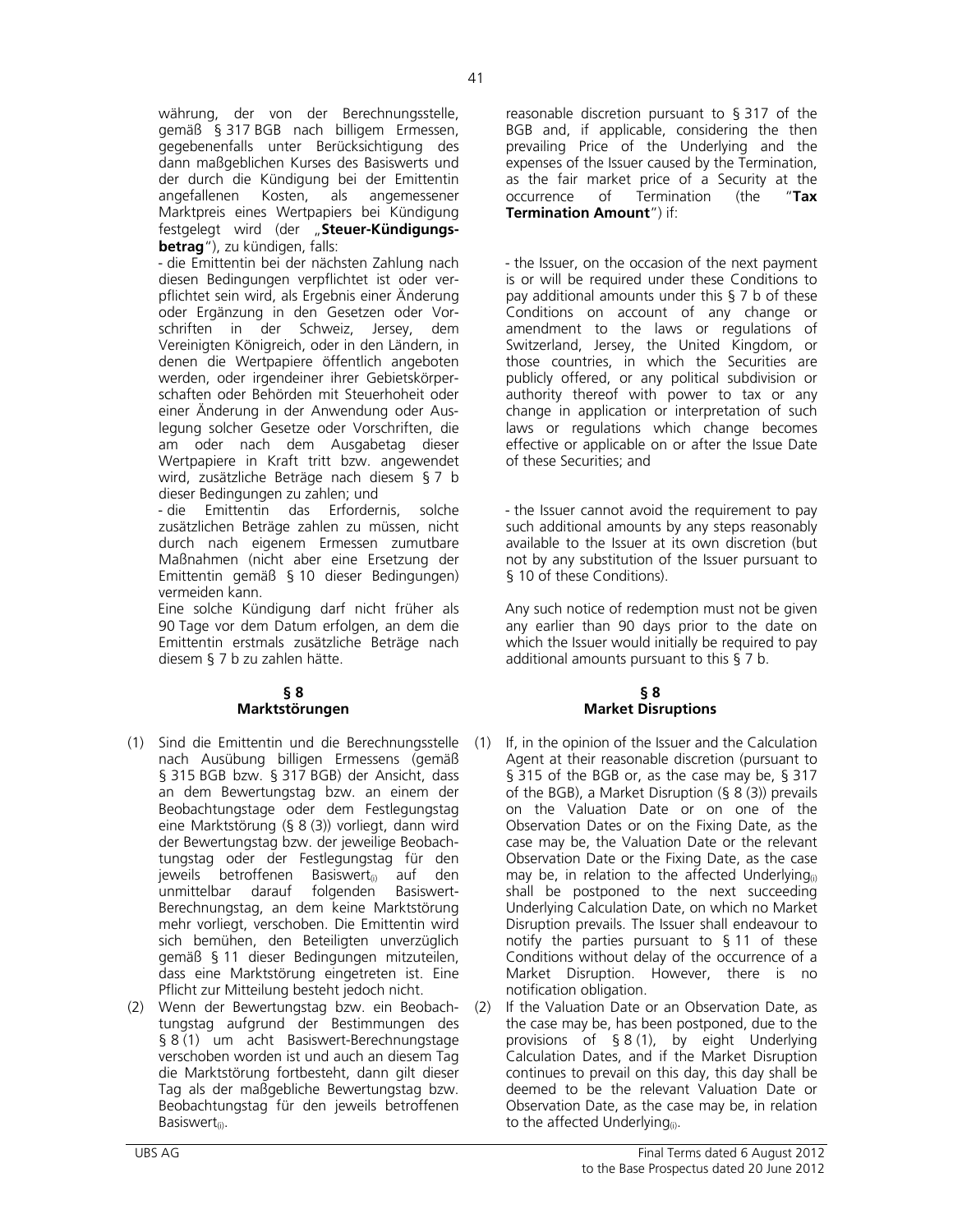Eine weitere Verschiebung findet nicht statt. No further postponement shall take place.

 Die Emittentin und die Berechnungsstelle werden dann nach Ausübung billigen Ermessens (gemäß § 315 BGB bzw. § 317 BGB) sowie unter Berücksichtigung (i)-der dann<br>herrschenden Marktgegebenheiten und Marktgegebenheiten und (ii) sämtlicher sonstigen Konditionen bzw. Faktoren, die die Emittentin und die Berechnungsstelle angemessenerweise für bedeutsam halten, auf Grundlage der zuletzt erhältlichen Kurse des betroffenen Basiswerts<sub>(i)</sub> und der von dem Index Sponsor abgegebenen Schätzungen einen Kurs des betroffenen Basiswerts<sub>(i)</sub> in Bezug auf den verschobenen Bewertungstag bzw. Beobachtungstag schätzen. (Zur Klarstellung: Dieser Kurs kann auch Null (0) betragen.)

 Sind die Emittentin und die Berechnungsstelle nach Ausübung billigen Ermessens (gemäß § 315 BGB bzw. § 317 BGB) der Ansicht, dass eine Schätzung des Kurses des betroffenen Basiswerts<sub>(i)</sub> aus welchen Gründen auch immer nicht möglich ist, dann werden die Emittentin und die Berechnungsstelle nach Ausübung billigen Ermessens (gemäß § 315 BGB bzw. § 317 BGB) sowie unter Berücksichtigung (i) der dann herrschenden Marktgegebenheiten, (ii) sämtlicher sonstigen Konditionen bzw. Faktoren, die die Emittentin und die Berechnungsstelle angemessenerweise für bedeutsam halten und (iii) gegebenenfalls unter Berücksichtigung der durch die Marktstörung bei der Emittentin angefallenen Kosten, bestimmen, ob, und gegebenenfalls in welcher Höhe, die Emittentin einen Geldbetrag in der Auszahlungswährung zahlen wird. Auf diesen Geldbetrag finden die in diesen Bedingungen enthaltenen Bestimmungen über den Auszahlungsbetrag entsprechende Anwendung.

- (3) Eine "**Marktstörung**" bedeutet in Bezug auf (3) einen Index als Basiswert bzw. auf sämtliche seiner Einzelwerte:
	- (a) die Suspendierung oder das Ausbleiben der Bekanntgabe des Kurses des Basiswerts an einem für die Berechnung eines Auszahlungsbetrags, eines Kündigungsbetrags Kündigungsbetrags maßgeblichen Basiswert-Berechnungstag, oder
	- (b) die Begrenzung, Suspendierung bzw. Unterbrechung oder, vorbehaltlich von Absatz (4), eine nach Auffassung der Emittentin und der Berechnungsstelle wesentliche Einschränkung des Handels
		- (i) an der Maßgeblichen Börse oder an der/den Börse(n) bzw. in dem Markt/den Märkten, an/in der/dem/denen die Einzelwerte notiert oder gehandelt werden, allgemein (sei es wegen Kursbewegungen, die die Grenzen des von der Maßgeblichen Börse oder der/den Börse(n) bzw. dem

 The Issuer and the Calculation Agent will then, at their reasonable discretion (pursuant to § 315 of the BGB or, as the case may be, § 317 of the BGB) and taking into account (i) the market conditions then prevailing and (ii) such other conditions or factors as the Issuer and the Calculation Agent reasonably consider to be relevant, estimate the Price of the affected Underlying $_{(i)}$  in relation to the postponed Valuation Date or Observation Date, as the case may be, (which for the avoidance of doubt could be zero (0)) on the basis of the last announced Prices of the affected Underlying $_{(i)}$  and of any estimate given by the Index Sponsor.

 If, in the opinion of the Issuer and the Calculation Agent at their reasonable discretion (pursuant to § 315 of the BGB or, as the case may be, § 317 of the BGB), an estimate of the Price of the affected Underlying $_{(i)}$  is, for whatsoever reason, not possible, the Issuer and the Calculation Agent will, at their reasonable discretion (pursuant to § 315 of the BGB or, as the case may be, § 317 of the BGB) and taking into account (i) the market conditions then prevailing, (ii) such other conditions or factors as the Issuer and the Calculation Agent reasonably consider to be relevant and (iii) the expenses of the Issuer, if any, caused by the Market Disruption, determine whether and in which amount, if applicable, the Issuer will make payment of an amount in the Redemption Currency. The provisions of these Conditions relating to the Redemption Amount shall apply *mutatis mutandis* to such payment.

- (3) A "**Market Disruption**" shall mean in relation to an index used as the Underlying or, as the case may be, in relation to each of its Components:
	- (a) a suspension or a failure of the announcement of the Price of the Underlying on any Underlying Calculation Date relevant for determining the Redemption Amount, the Termination Amount or the Tax Termination Amount, as the case may be, or
	- (b) a limitation, suspension or disruption of or, subject to para. (4), a restriction imposed on trading, the latter of which the Issuer and the Calculation Agent consider significant,
		- on the Relevant Exchange or on the stock exchange(s) or in the market(s) on/in which the Components are quoted or traded, in general (whether by movements in price exceeding limits permitted by the Relevant Exchange or the stock exchange(s) or the market(s) on/in which the Components are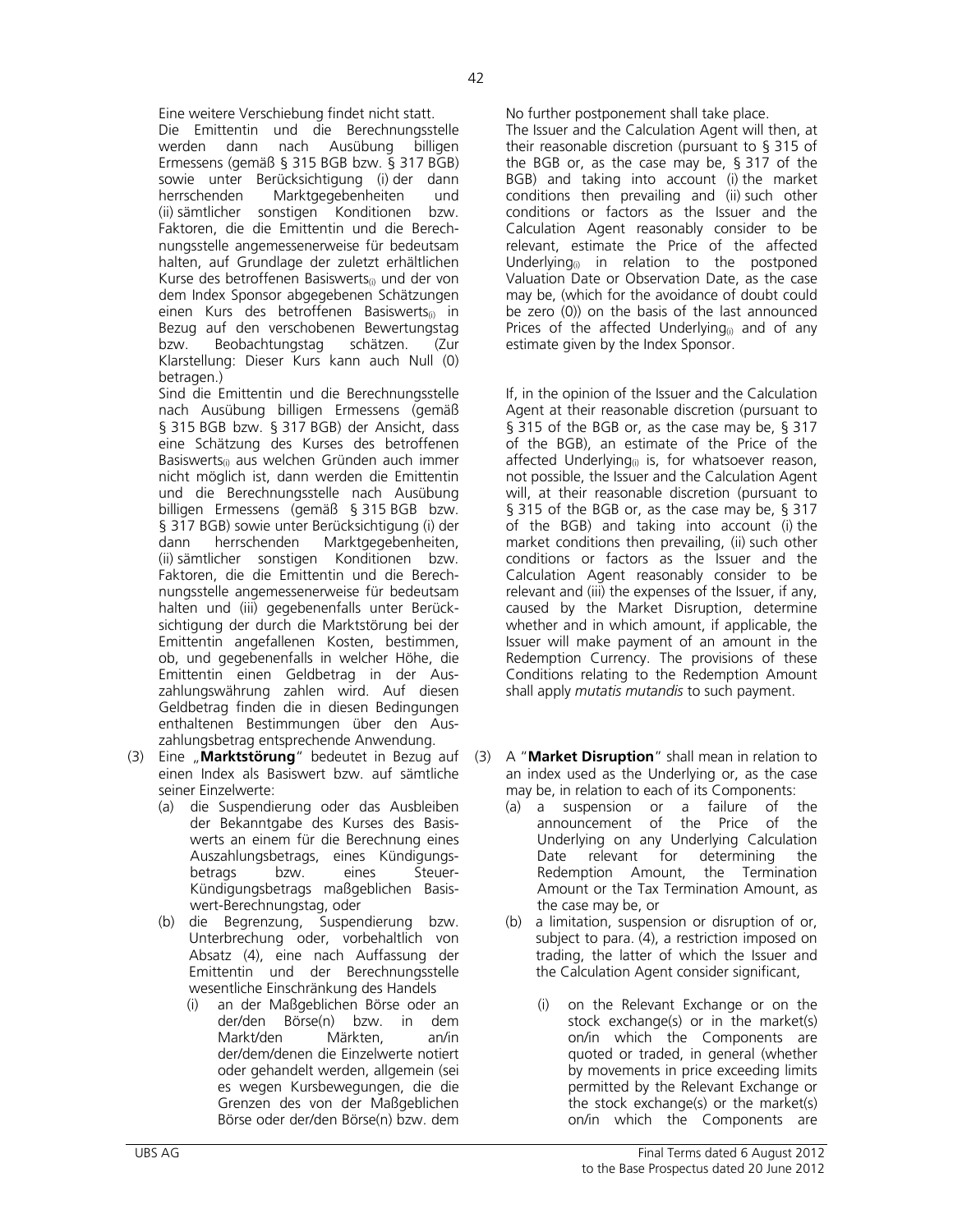Markt/den Märkten, an/in der/dem/denen die Einzelwerte notiert oder gehandelt werden, Erlaubten überschreiten, oder aus sonstigen Gründen), oder

- (ii) an der Maßgeblichen Börse oder an der/den Börse(n) bzw. in dem Markt/den Märkten, an/in der/dem/denen die Einzelwerte notiert oder gehandelt werden, in dem Index bzw. in den Einzelwerten des Index an der Maßgeblichen Börse oder an der/den Börse(n) bzw. in dem Markt/den Märkten an/in der/dem/denen die Einzelwerte notiert oder gehandelt werden, sofern eine wesentliche Anzahl oder ein wesentlicher Anteil unter Berücksichtigung der Marktkapitalisierung betroffen ist (als wesentliche Anzahl bzw. wesentlicher Anteil gilt eine solche oder ein solcher von mehr als 20 %), (sei es wegen Kursbewegungen, die die Grenzen des von der Maßgeblichen Börse oder der/den Börse(n) bzw. dem Markt/den Märkten, an/in der/dem/denen die Einzelwerte notiert oder gehandelt werden, Erlaubten überschreiten, oder aus sonstigen Gründen), oder
- (iii) an der Maßgeblichen Terminbörse, falls dort Optionskontrakte auf den Index bzw. auf die Einzelwerte gehandelt werden, oder
- (iv) aufgrund einer Anordnung einer Behörde oder der Maßgeblichen Börse (sei es wegen Kursbewegungen, die die Grenzen des von der Maßgeblichen Börse Erlaubten überschreiten, oder aus sonstigen Gründen), bzw. aufgrund eines Moratoriums für Bankgeschäfte in dem Land, in dem die Maßgebliche Börse ansässig ist, oder aufgrund sonstiger Umstände.
- (c) Der maßgebliche Kurs ist ein Grenzpreis (*limit price*), was bedeutet, dass der für einen Tag ermittelte Kurs für den betroffenen Basiswert<sub>(i)</sub> den Kurs an dem unmittelbar vorangehenden Tag um den nach den Vorschriften der Maßgeblichen Börse oder der Börse(n) bzw. des Markts/der Märkte, an/in der/dem/denen die Einzelwerte notiert oder gehandelt werden, zulässigen maximalen Umfang überschritten bzw. unterschritten hat.
- (d) Der Eintritt eines sonstigen Ereignisses, das nach Ansicht der Emittentin und der Berechnungsstelle nach Ausübung billigen Ermessens (gemäß § 315 BGB bzw. § 317 BGB) die allgemeine Möglichkeit von Marktteilnehmern beeinträchtigt oder

quoted or traded, or otherwise), or

- (ii) on the Relevant Exchange or on the stock exchange(s) or in the market(s) on/in which the Components are quoted or traded, in the Index or, as the case may be, in the Components of the Index on the Relevant Exchange or on the stock exchange(s) or in the market(s) on/in which the Components are quoted or traded, provided that a major number or a major part in terms of market capitalisation is concerned (a number or part in excess of 20 % shall be deemed to be material), (whether by movements in price exceeding limits permitted by the Relevant Exchange or the stock exchange(s) or the market(s) on/in which the Components are quoted or traded, or otherwise), or
- (iii) on the Relevant Futures and Options Exchange, if Option Contracts on the Index or, as the case may be, on the Components are traded there, or
- (iv) due to a directive of an authority or of the Relevant Exchange (whether by movements in price exceeding limits permitted by the Relevant Exchange or otherwise) or due to a moratorium, which is declared in respect of banking activities in the country, in which the Relevant Exchange is located, or due to any other reasons whatsoever.
- (c) The relevant price is a "limit price", which means that the price for the affected Underlying $_{(i)}$  for a day has increased or decreased from the immediately preceding day's price by the maximum amount permitted under applicable rules of the Relevant Exchange or the stock exchange(s) or the market(s) on/in which the Components are quoted or traded.
- (d) The occurrence of any other event that, in the opinion of the Issuer and the Calculation Agent at their reasonable discretion (pursuant to § 315 of the BGB or, as the case may be, § 317 of the BGB), disrupts or impairs the ability of market participants in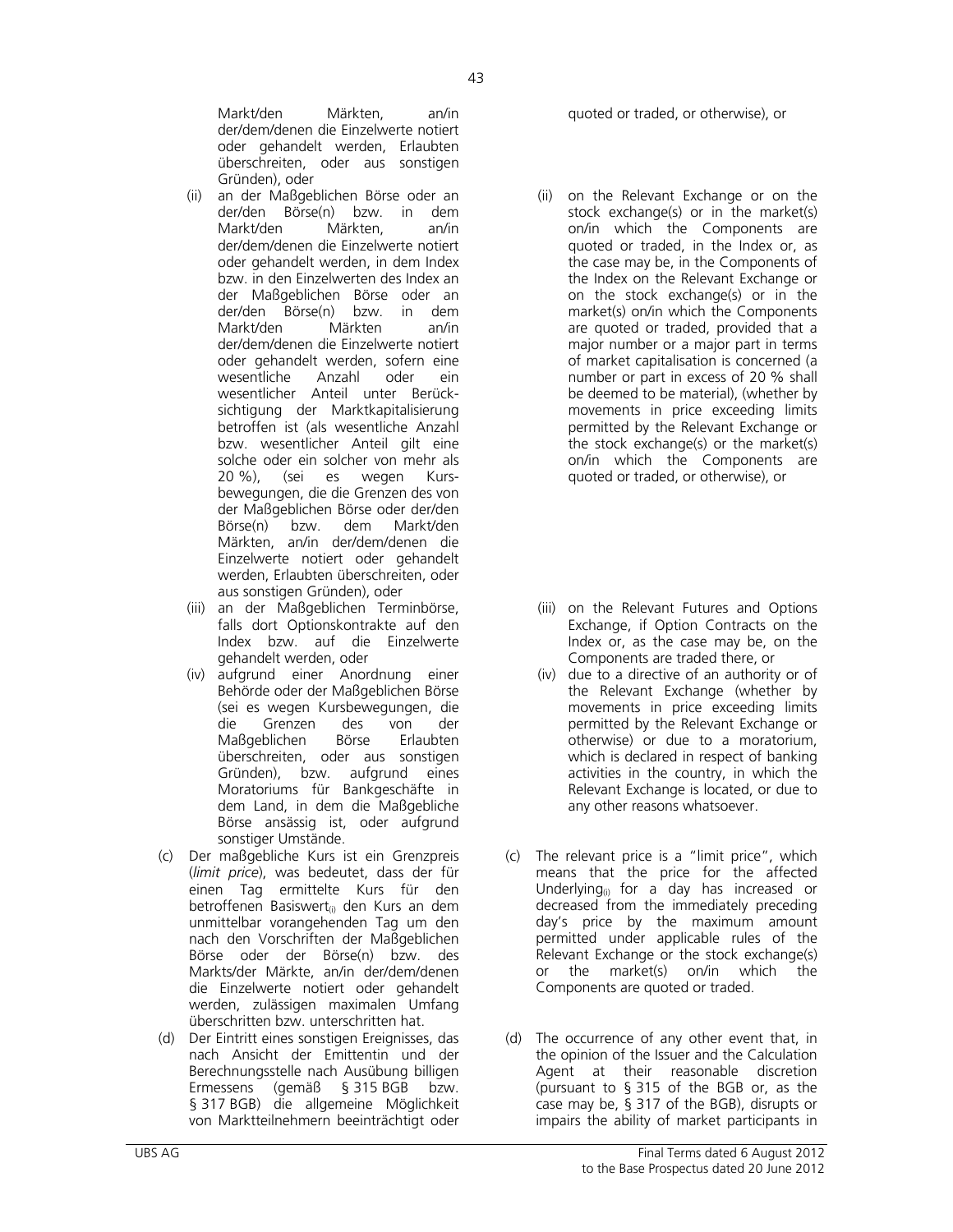behindert, Transaktionen in dem betroffenen Basiswert<sub>(i)</sub> bzw. dem jeweils betroffenen Einzelwert durchzuführen oder diesbezügliche Marktbewertungen zu erhalten.

- (4) Eine Verkürzung der regulären Handelszeiten oder eine Beschränkung der Stunden oder Anzahl der Tage, an denen ein Handel stattfindet, gilt nicht als Marktstörung, sofern die Einschränkung auf einer Änderung der regulären Handelszeiten der Maßgeblichen Börse beruht, die mindestens eine (1) Stunde vor (i) entweder dem tatsächlichen regulären Ende der Handelszeiten an der Maßgeblichen Börse oder (ii) dem Termin für die Abgabe von Handelsaufträgen zur Bearbeitung an dem betreffenden Tag an der Maßgeblichen Börse, je nachdem welcher Zeitpunkt früher ist, angekündigt worden ist. Eine im Laufe eines Tages auferlegte Beschränkung im Handel aufgrund von Preisbewegungen, die bestimmte vorgegebene Grenzen überschreiten, gilt nur dann als Marktstörung, wenn diese Beschränkung bis zum Ende der Handelszeit an dem betreffenden Tag fortdauert.
- (5) Das Bestehen einer Marktstörung vor dem Bewertungstag bzw. einem Beobachtungstag bleibt für die Feststellung des Erreichens, Überschreitens oder Unterschreitens einer nach diesen Bedingungen maßgeblichen Schwelle oder Grenze unberücksichtigt.

#### **§ 9 Berechnungsstelle; Zahlstelle**

- (1) Die Berechnungsstelle und die Zahlstelle (die (1)<br>"**Wertpapierstellen**") übernehmen diese "**Wertpapierstellen**") übernehmen diese Funktion jeweils in Übereinstimmung mit diesen Bedingungen. Jede der Wertpapierstellen haftet dafür, dass sie im Zusammenhang mit den Wertpapieren Handlungen bzw. Berechnungen vornimmt, nicht vornimmt oder nicht richtig vornimmt oder sonstige Maßnahmen trifft oder unterlässt nur, wenn und soweit sie jeweils die Sorgfalt eines ordentlichen Kaufmanns verletzt hat.
- (2) Jede der Wertpapierstellen handelt (2)<br>ausschließlich als Erfüllungsgehilfin der als Erfüllungsgehilfin der Emittentin und hat keinerlei Pflichten gegenüber dem Wertpapiergläubiger. Die Wertpapierstellen sind jeweils von den Beschränkungen des § 181 BGB befreit.
- (3) Die Emittentin ist berechtigt, jederzeit jede oder alle der Wertpapierstellen durch eine andere Gesellschaft zu ersetzen, eine oder mehrere zusätzliche Wertpapierstellen zu bestellen und deren Bestellung zu widerrufen. Ersetzung, Bestellung und Widerruf werden gemäß § 11 dieser Bedingungen bekannt gemacht.
- (4) Jede der Wertpapierstellen ist berechtigt, durch schriftliche Anzeige gegenüber der Emittentin<br>iederzeit ihr Amt niederzulegen. Die jederzeit ihr Amt niederzulegen. Die

general to effect transactions in, or obtain market values for the affected Underlying $_{(i)}$ or, as the case may be, the affected Component.

- Any closing prior to the scheduled trading time or any restriction of the hours or the number of days during which trading takes place is not deemed to be a Market Disruption, if the restriction is based on a change in regular trading hours on the Relevant Exchange announced in advance at least one (1) hour prior to the earlier of (i) the actual closing time for the regular trading hours on the Relevant Exchange or (ii) the submission deadline for orders entered into the Relevant Exchange for execution on the relevant day. A restriction of trading which is levied during the course of any day due to price developments exceeding certain prescribed limits shall only be deemed to be a Market Disruption if such restriction continues until the end of trading hours on the relevant day.
- (5) The existence of a Market Disruption prior to the Valuation Date or an Observation Date, as the case may be, shall be disregarded when determining reaching, exceeding or falling short of any threshold or limit, relevant under these Conditions.

#### **§ 9 Calculation Agent; Paying Agent**

- The Calculation Agent and the Paying Agent (the "**Security Agents**") shall assume such role in accordance with these Conditions. Each of the Security Agents shall be liable for making, failing to make or incorrectly making any measure or calculations, as the case may be, or for taking or failing to take any other measures only if and insofar as they fail to exercise the due diligence of a prudent businessman.
- Each of the Security Agents acts exclusively as vicarious agent of the Issuer and has no obligations to the Securityholder. Each of the Security Agents is exempt from the restrictions under § 181 of the BGB.
- The Issuer is entitled at any time to replace any or all of the Security Agents by another company, to appoint one or several additional Security Agents, and to revoke their appointments. Such replacement, appointment and revocation shall be notified in accordance with § 11 of these Conditions.
- (4) Each of the Security Agents is entitled to resign at any time from its function upon prior written notice to the Issuer. Such resignation shall only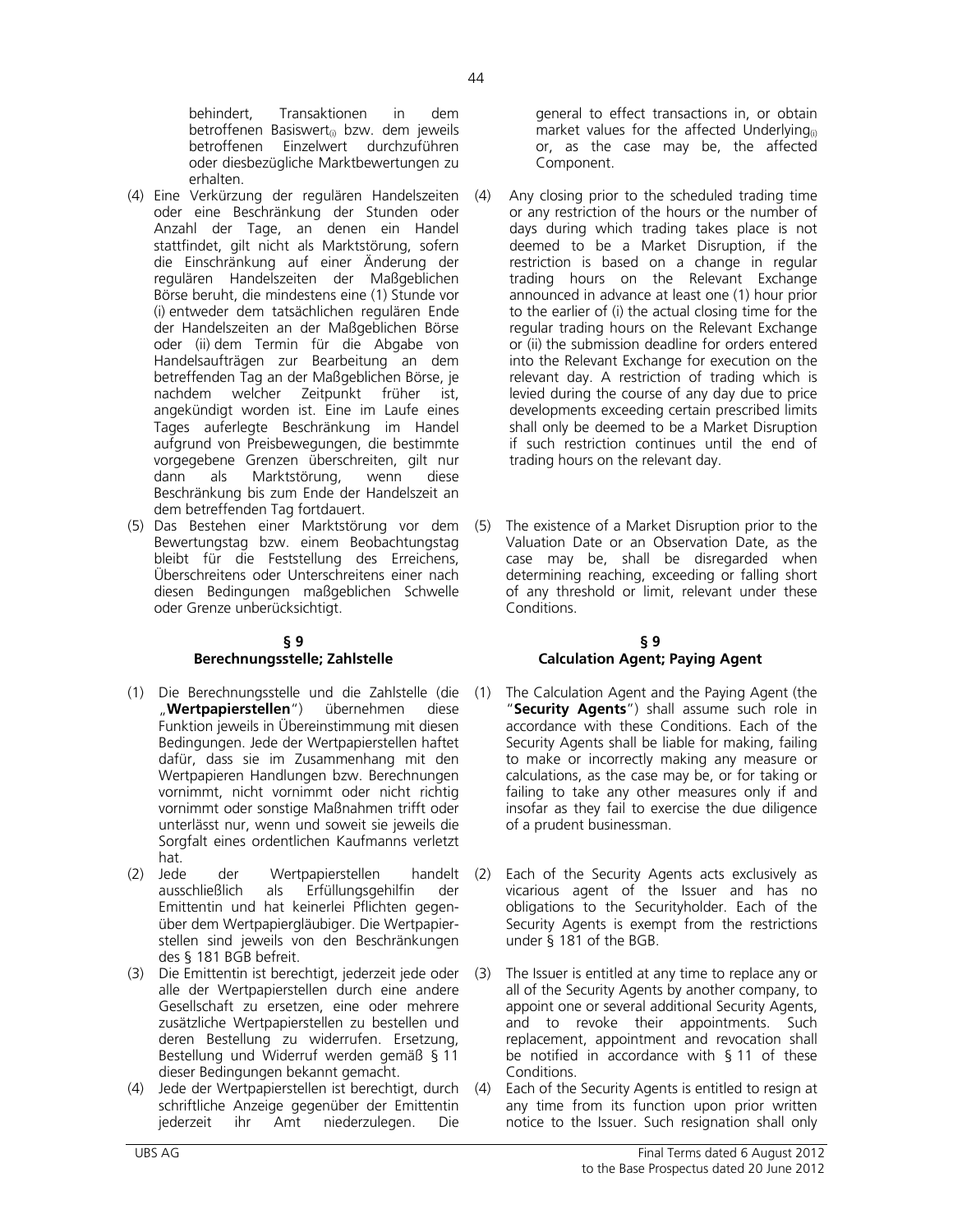Niederlegung wird nur wirksam mit der Bestellung einer anderen Gesellschaft als Berechnungsstelle bzw. als Zahlstelle durch die Emittentin. Niederlegung und Bestellung werden gemäß § 11 dieser Bedingungen bekannt gemacht.

### **§ 10 Ersetzung der Emittentin**

- (1) Die Emittentin ist jederzeit berechtigt, ohne Zustimmung der Wertpapiergläubiger eine andere Gesellschaft der UBS Gruppe als Emittentin (die "**Neue Emittentin**") hinsichtlich aller Verpflichtungen aus oder in Verbindung mit den Wertpapieren an die Stelle der Emittentin zu setzen, sofern
	- (i) die Neue Emittentin alle Verpflichtungen der Emittentin aus oder in Verbindung mit den Wertpapieren übernimmt,<br>die Neue Emittentin alle
	- (ii) die Neue Emittentin alle etwa notwendigen Genehmigungen von den zuständigen Behörden erhalten hat, wonach die Neue Emittentin alle sich aus oder in Verbindung mit den Wertpapieren ergebenden Verpflichtungen erfüllen kann und Zahlungen ohne Einbehalt oder Abzug von irgendwelchen Steuern, Abgaben oder Gebühren an die Zahlstelle transferieren darf,
	- (iii) die Emittentin unbedingt und unwiderruflich die Verpflichtungen der Neuen Emittentin garantiert und
	- (iv) das Clearingsystem der Ersetzung zugestimmt hat, wobei die Zustimmung<br>nicht mit einer unangemessenen mit einer unangemessenen Begründung verweigert oder zurückgehalten werden darf.
- (2) Im Falle einer solchen Ersetzung der Emittentin gilt jede in diesen Bedingungen enthaltene Bezugnahme auf die Emittentin fortan als auf die Neue Emittentin bezogen.
- (3) Die Ersetzung der Emittentin ist für die Wertpapiergläubiger endgültig und bindend und wird den Wertpapiergläubigern unverzüglich gemäß § 11 dieser Bedingungen bekannt gemacht.

#### **§ 11 Bekanntmachungen**

- (1) Bekanntmachungen, die die Wertpapiere betreffen, werden auf den Internetseiten der Emittentin unter www.ubs.com/keyinvest oder einer Nachfolgeseite veröffentlicht. Jede Mitteilung wird am Tag ihrer Veröffentlichung wirksam (oder im Fall von mehreren Veröffentlichungen am Tag der ersten solchen Veröffentlichung).
- (2) Soweit rechtlich zulässig ist die Emittentin berechtigt, Bekanntmachungen ausschließlich durch Mitteilung an das Clearingsystem zur

become effective if another company is appointed by the Issuer as Calculation Agent or as Paying Agent, as the case may be. Resignation and appointment are notified in accordance with § 11 of these Conditions.

#### **§ 10 Substitution of the Issuer**

- The Issuer is entitled at any time, without the consent of the Securityholders, to substitute another company within the UBS Group as issuer (the "**New Issuer**") with respect to all obligations under or in connection with the Securities, if
	- (i) the New Issuer assumes all obligations of the Issuer under or in connection with the Securities,
	- (ii) the New Issuer has obtained all necessary authorisations, if any, by the competent authorities, under which the New Issuer may perform all obligations arising under or in connection with the Securities and transfer payments to the Paying Agent without withholding or deduction of any taxes, charges or expenses,
	- (iii) the Issuer unconditionally and irrevocably guarantees the obligations of the New Issuer, and
	- (iv) the Clearing System has given its consent to the substitution which consent shall not be unreasonably withheld or delayed.
- In the case of such a substitution of the Issuer, any reference in these Conditions to the Issuer shall forthwith be deemed to refer to the New Issuer.
- The substitution of the Issuer shall be final, binding and conclusive on the Securityholders and will be published to the Securityholders without undue delay in accordance with § 11 of these Conditions.

#### **§ 11 Publications**

(1) Publications concerning the Securities will be published on the internet pages of the Issuer at www.ubs.com/keyinvest or a successor address.

 Any such notice shall be effective as of the publishing date (or, in the case of several publications as of the date of the first such publication).

(2) The Issuer shall, to the extent legally possible, be entitled to effect publications by way of notification to the Clearing System for the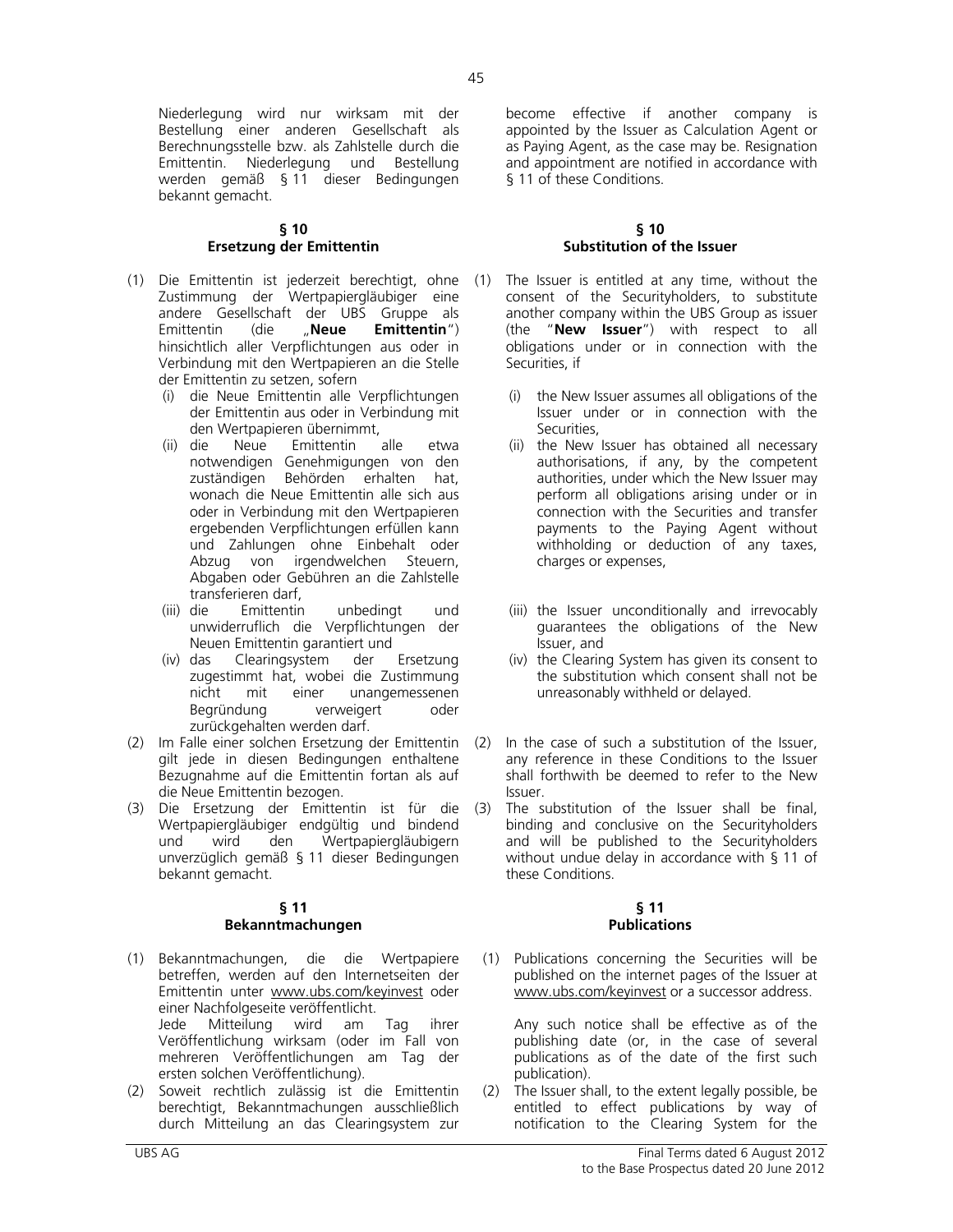Weiterleitung an die Wertpapiergläubiger (wie in den anwendbaren Vorschriften der Regelwerke des maßgeblichen Clearingsystems vorgesehen) zu bewirken, vorausgesetzt, dass in den Fällen, in denen die Wertpapiere an einer Wertpapier-Börse notiert sind, die anwendbaren Regeln dieser Wertpapier-Börse diese Form der Mitteilung zulassen. Bekanntmachungen durch Mitteilung an das Clearingsystem gelten am siebten Tag nach dem Tag der Mitteilung an das Clearingsystem als bewirkt.

#### **§ 12**

# **Begebung weiterer Wertpapiere; Ankauf; Einziehung; Entwertung**

- (1) Die Emittentin ist berechtigt, ohne Zustimmung der Wertpapiergläubiger, jederzeit weitere Wertpapiere mit gleicher Ausstattung in der Weise zu begeben, dass sie mit diesen Wertpapieren eine einheitliche Serie bilden, wobei in diesem Fall der Begriff "Wertpapier" entsprechend auszulegen ist.
- (2) Die Emittentin ist berechtigt, ohne Zustimmung der Wertpapiergläubiger, jederzeit Wertpapiere zu jedem beliebigen Preis zu kaufen. Die von der Emittentin erworbenen Wertpapiere können nach Wahl der Emittentin von ihr gehalten, erneut begeben, weiterverkauft oder entwertet werden.
- (3) Die Emittentin ist berechtigt, ohne Zustimmung der Wertpapiergläubiger, jederzeit ausstehende Wertpapiere einzuziehen und damit ihre Anzahl zu reduzieren.
- (4) Aufstockung bzw. Reduzierung der Wertpapiere werden unverzüglich gemäß § 11 dieser Bedingungen bekannt gemacht.<br>Sämtliche vollständig zurücko
- (5) Sämtliche vollständig zurückgezahlten Wertpapiere sind unverzüglich zu entwerten und können nicht wiederbegeben oder wiederverkauft werden.

#### **§ 13 Sprache**

 Diese Bedingungen sind in deutscher Sprache abgefasst. Eine Übersetzung in die englische Sprache ist beigefügt. Der deutsche Text ist bindend und maßgeblich. Die Übersetzung in die englische Sprache ist unverbindlich.

#### **§ 14**

# **Anwendbares Recht; Anwendbares Recht in Bezug auf das Clearingsystem; Erfüllungsort; Gerichtsstand; Zustellungsbevollmächtigte; Korrekturen; Teilunwirksamkeit**

(1) Form und Inhalt der Wertpapiere sowie alle Rechte und Pflichten aus den in diesen Bedingungen geregelten Angelegenheiten bestimmen sich vorbehaltlich von § 14 (2), in

purpose of notifying the Securityholders (as set forth in the applicable rules and regulations of the Clearing System), provided that in cases, in which the Securities are listed on a Security Exchange, the regulations of such Security Exchange permit this type of notice. Any such notice shall be deemed as having been effect as of the seventh day after the date of the notification to the Clearing System.

#### **§ 12 Issue of further Securities; Purchase; Call; Cancellation**

- The Issuer is entitled at any time to issue, without the consent of the Securityholders, further securities having the same terms and conditions as the Securities so that the same shall be consolidated and form a single series with such Securities, and references to "Security" shall be construed accordingly.
- The Issuer is entitled at any time to purchase, without the consent of the Securityholders, Securities at any price. Such Securities may be held, reissued, resold or cancelled, all at the option of the Issuer.
- The Issuer is entitled at any time to call, without the consent of the Securityholders, outstanding Securities and to reduce their number.
- (4) Increase or reduction of Securities shall be notified without undue delay in accordance with § 11 of these Conditions.
- (5) All Securities redeemed in full shall be cancelled forthwith and may not be reissued or resold.

# **§ 13 Language**

 These Conditions are written in the German language and provided with an English language translation. The German text shall be controlling and binding. The English language translation is provided for convenience only.

# **§ 14**

#### **Governing Law; Governing Law with respect to the Clearing System; Place of Performance; Place of Jurisdiction; Agent of Process; Corrections; Severability**

The form and content of the Securities as well as all rights and duties arising from the matters provided for in these Conditions shall, subject to § 14 (2) in every respect be governed by, and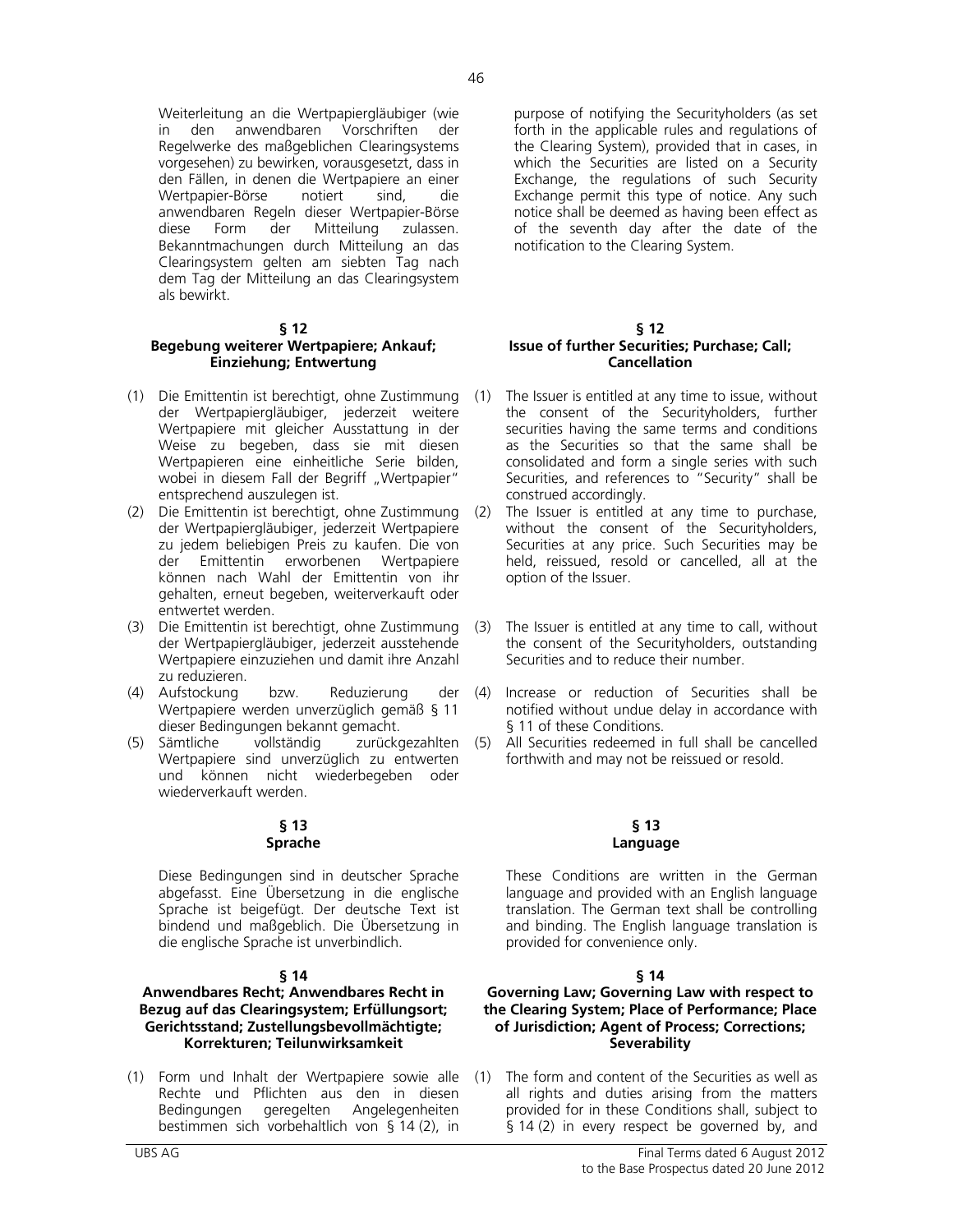jeder Hinsicht nach, und werden in Übereinstimmung ausgelegt mit, dem Recht der Bundesrepublik Deutschland.

- (2) Die Rechtswirkungen, die aus der Registrierung der Wertpapiere bei dem Clearingsystem<br>folgen, unterliegen dem Recht des folgen, unterliegen dem Recht des Schwedischen Königreichs gemäß § 4 (1), (3) und (4) dieser Bedingungen.
- (3) Der Gerichtsstand für alle Gerichtsverfahren, die sich aus oder im Zusammenhang mit den Wertpapieren ergeben, ist das Landgericht Frankfurt am Main; dementsprechend können alle Gerichtsverfahren vor diesem Gericht eingeleitet werden. Die Emittentin erkennt die Zuständigkeit des Landgerichts Frankfurt am Main unwiderruflich an und verzichtet auf die Einrede der mangelnden Zuständigkeit oder des *forum non conveniens* gegen Gerichtsverfahren vor diesem Gericht. Diese Anerkennung erfolgt zugunsten jedes Wertpapiergläubigers und beeinträchtigt nicht das Recht eines solchen Wertpapiergläubigers, ein Gerichtsverfahren vor einem anderen zuständigen Gericht einzuleiten, und die Einleitung eines Gerichtsverfahrens an einem oder mehreren Gerichtsständen schließt die (gleichzeitige oder nicht gleichzeitige) Einleitung eines Gerichtsverfahrens an einem anderen Gerichtsstand nicht aus.
- (4) Die UBS AG, handelnd durch ihre Niederlassung London, in ihrer Funktion als Emittentin ernennt hiermit die UBS Deutschland AG, Bockenheimer Landstraße 2-4, 60306 Frankfurt am Main, Bundesrepublik Deutschland, als<br>Bevollmächtigte, an die innerhalb der Bevollmächtigte, an die innerhalb der Bundesrepublik Deutschland im Rahmen jedes Verfahrens aus oder im Zusammenhang mit den Wertpapieren die Zustellung bewirkt werden kann (die "**Zustellungsbevollmächtigte**"). Falls, aus welchem Grund auch immer, die Zustellungsbevollmächtigte diese Funktion nicht mehr ausübt oder keine Anschrift innerhalb der Bundesrepublik Deutschland mehr hat, verpflichtet sich die UBS AG, handelnd durch ihre Niederlassung London, eine Ersatz-Zustellungsbevollmächtigte in der Bundesrepublik Deutschland zu ernennen. Hiervon unberührt bleibt die Möglichkeit, die Zustellung in jeder anderen gesetzlich zulässigen Weise zu bewirken.
- (5) Die Emittentin ist berechtigt, an diesen Bedingungen, jeweils ohne die Zustimmung der Wertpapiergläubiger, in der Weise, die die Emittentin für notwendig hält, Änderungen oder Ergänzungen vorzunehmen, sofern die Änderungen oder Ergänzungen
	- (i) formaler, geringfügiger oder technischer Natur ist; oder
	- (ii) zur Behebung eines offensichtlichen oder erwiesenen Fehlers erfolgt; oder
	- (iii) zur Behebung einer Mehrdeutigkeit oder zur Berichtigung oder Ergänzung fehlerhafter Bestimmungen dieser

shall be construed in accordance with, the laws of the Federal Republic of Germany.

- (2) The legal effects of registration of the Securities with the Clearing System will be governed by the laws of the Kingdom of Sweden pursuant to  $\S$  4 (1), (3) and (4) of these Conditions.
- (3) The District Court (*Landgericht*) of Frankfurt am Main shall have jurisdiction to settle any proceedings that may arise out of or in connection with any Securities and accordingly any proceedings may be brought in such court. The Issuer irrevocably submits to the jurisdiction of the District Court (*Landgericht*) of Frankfurt am Main and waives any objection to proceedings in such court on the ground of venue or on the ground that the proceedings have been brought in an inconvenient forum. These submissions are made for the benefit of Securityholder and shall not affect the right of any Securityholders to take proceedings in any other court of competent jurisdiction nor shall the taking of proceedings in one or more jurisdictions preclude the taking of proceedings in any other jurisdiction (whether concurrently or not).
- UBS AG, acting through its London Branch, in its role as Issuer hereby appoints UBS Deutschland AG, Bockenheimer Landstrasse 2-4, 60306 Frankfurt am Main, Federal Republic of Germany, as its agent in the Federal Republic of Germany to receive service of process in any proceedings under or in connection with the Securities in the Federal Republic of Germany (the "**Agent of Process**"). If, for any reason, such Agent of Process ceases to act as such or no longer has an address in the Federal Republic of Germany, UBS AG, acting through its London Branch, agrees to appoint a substitute agent of process in the Federal Republic of Germany. Nothing herein shall affect the right to serve the process in any other manner permitted by law.
- (5) The Issuer is entitled to modify or amend, as the case may be, these Conditions in each case without the consent of the Securityholders in such manner as the Issuer deems necessary, if the modification or amendment
	- (i) is of a formal, minor or technical nature; or
	- (ii) is made to cure a manifest or proven error; or
	- (iii) is made to cure any ambiguity; or is made to correct or supplement any defective provisions of these Conditions; or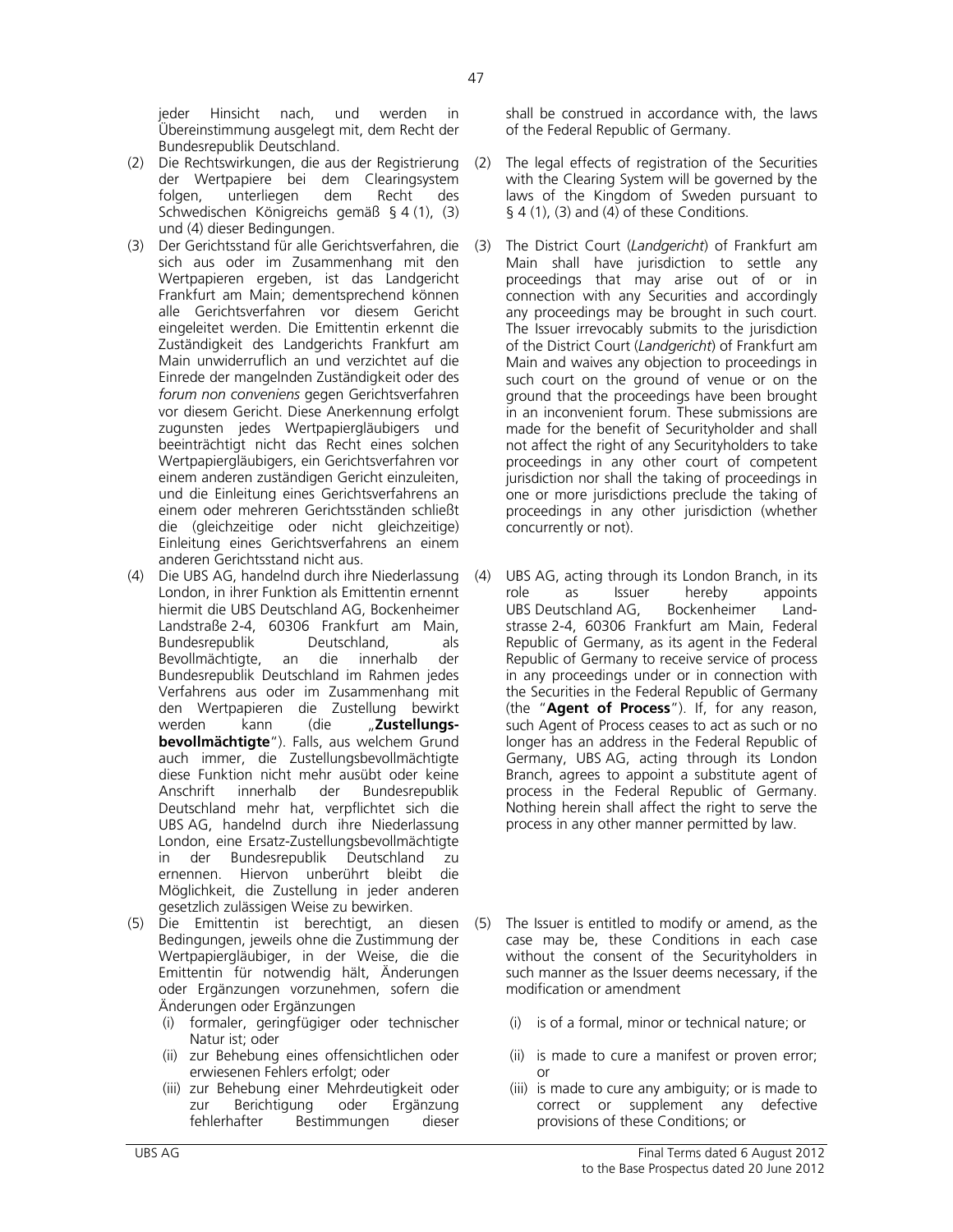Bedingungen erfolgt; oder

- (iv) zur Berichtigung eines Fehlers oder einer Auslassung erfolgt, wenn ohne eine solche Berichtigung die Bedingungen nicht die beabsichtigten Bedingungen, zu denen die Wertpapiere verkauft wurden und zu denen sie seitdem gehandelt werden, darstellen würden; oder
- (v) keine wesentlichen nachteiligen Auswirkungen auf die Interessen der Wertpapiergläubiger in Bezug auf die Wertpapiere hat.

 Eine solche Änderung bzw. Ergänzung wird gemäß ihren Bestimmungen wirksam, ist für die Wertpapiergläubiger bindend und wird den Wertpapiergläubigern gemäß § 11 dieser Bedingungen bekannt gemacht (wobei jedoch eine versäumte Übermittlung einer solchen Mitteilung oder deren Nichterhalt die Wirksamkeit der betreffenden Änderung bzw. Ergänzung nicht beeinträchtigt).

(6) Sollte eine Bestimmung dieser Bedingungen ganz oder teilweise unwirksam sein oder werden, so bleiben die übrigen Bestimmungen wirksam. Die unwirksame Bestimmung ist durch eine wirksame Bestimmung zu ersetzen, die den wirtschaftlichen Zwecken der unwirksamen Bestimmung so weit wie rechtlich möglich entspricht. Entsprechendes gilt für etwaige Lücken in den Bedingungen.

- (iv) is made to correct an error or omission such that, in the absence of such correction, the Conditions would not otherwise represent the intended terms of the Securities on which the Securities were sold and have since traded; or
- (v) will not materially and adversely affect the interests of the Securityholders.

 Any modification or amendment of these Terms and Conditions shall take effect in accordance with its terms and be binding on the Securityholders, and shall be notified to the Securityholders in accordance with § 11 of these Conditions (but failure to give such notice, or non-receipt thereof, shall not affect the validity of such modification or amendment).

(6) If any of the provisions of these Conditions is or becomes invalid in whole or in part, the remaining provisions shall remain valid. The invalid provision shall be replaced by a valid provision, which, to the extent legally possible, serves the economic purposes of the invalid provision. The same applies to gaps, if any, in these Conditions.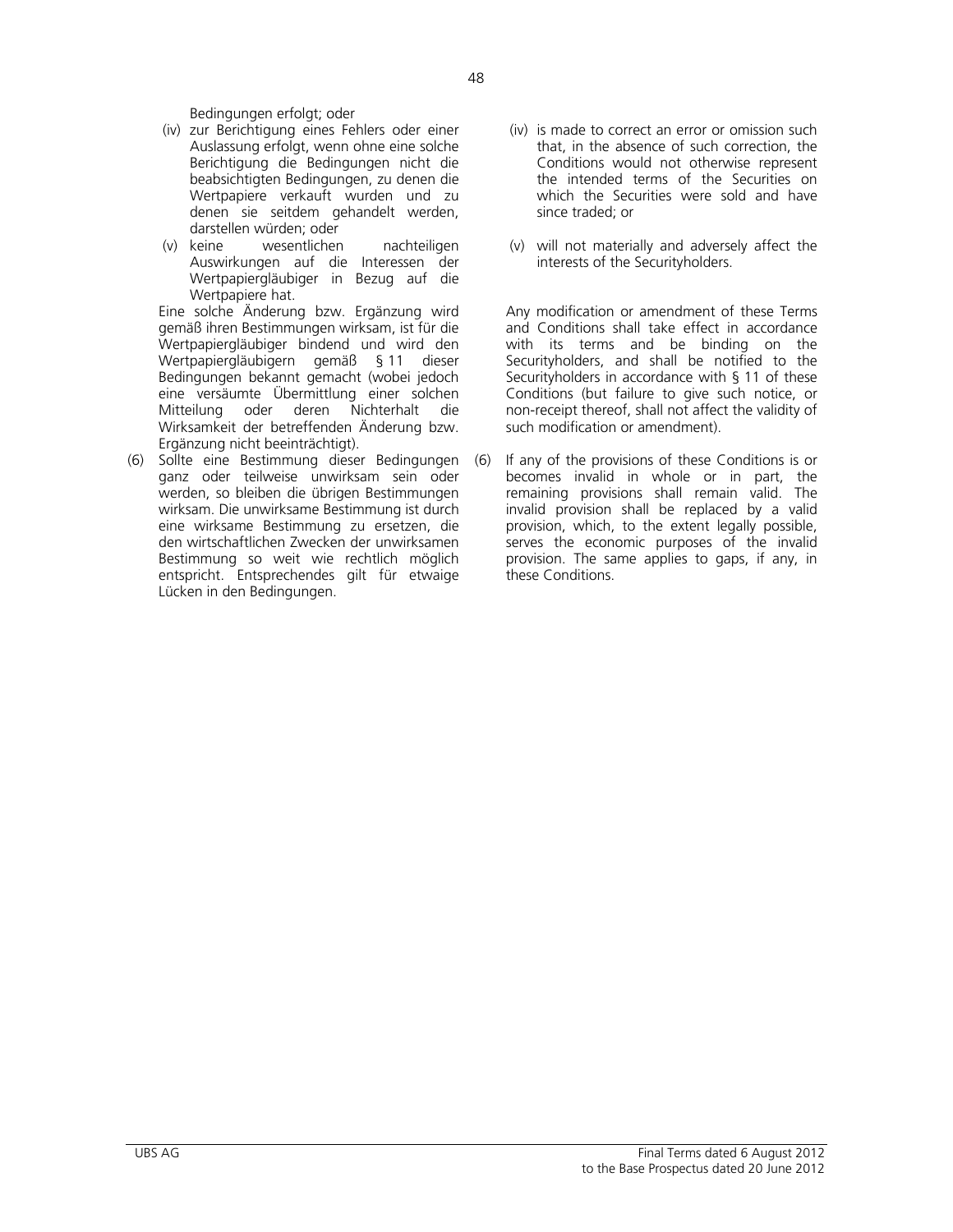# **INFORMATION ABOUT THE UNDERLYINGS**

The following information about the Underlyings comprises extracts or summaries of information publicly available on the internet page of the Index Sponsor. The Issuer confirms that such information has been accurately reproduced. As far as the Issuer is aware and is able to ascertain from information published by that third party, no facts have been omitted which would render the reproduced information inaccurate or misleading.

#### **I. Description of the EURO STOXX 50**® **Index (ISIN EU0009658145)**

The following Information is in essence an extract of the description of the Index as available on the internet page www.stoxx.com.

More information about the Index, nature, history, composition and prices of the Index is available under www.stoxx.com.

#### **I. Introduction**

The objectives of the STOXX® Indices are:

- Indices that accurately cover the breadth and depth of the European market
- Indices that are stable, predictable, consistent and economical
- Provide a tradable liquid base for indexation products.

A crucial requirement for achieving these objectives is transparency. To enable the accurate replication of the Index, STOXX Limited regularly updates and widely disseminates all the necessary data and information on all aspects of the Index composition and methodology. The Index and component data are disseminated immediately via the major data vendors and STOXX Limited's data distribution service, press releases and website (www.stoxx.com).

#### **II. Index Universe**

The EURO STOXX 50® blue chip index consists of 50 stocks covering the market sector leaders in the EURO STOXX® Index.

#### **III. Index Description**

As a member of the STOXX® family, the EURO STOXX 50® Index represents the performance of 50 companies representing the market sector leaders in the Eurozone. The following countries are included: Austria, Belgium, Finland, France, Germany, Greece, Ireland, Italy, Luxembourg, the Netherlands, Portugal and Spain. Price and total return values are calculated for the Index which is denominated in both Euros and US Dollars. Like all STOXX® Indices, it is a free float market capitalisation weighted index which captures around 60 % of the underlying market capitalisation of the EURO STOXX® Total Market Index. Component weightings are based on the number of free float shares; *i.e.* those shares that are available for trading.

#### **IV. Index Methodology**

The investable stock universe consists of the tradable stocks in the regional universe:

- Stock class: only common stocks and others with similar characteristics;
- Trading frequency: only stocks with less than 10 non-trading days in any three months.

The EURO STOXX 50® Index is derived from the EURO STOXX® Index, itself the Eurozone subset of the STOXX 600® Index.

# **1. Periodic Review (Selection List)**

Annual review procedure:

(1) Selection List

- Within each of the 19 EURO STOXX Supersector indices, the component stocks are ranked by free float market capitalisation. The largest stocks are added to the selection list until the coverage is close to, but still less than, 60 % of the free float market capitalisation of the corresponding EURO STOXX® TMI Supersector index. If the next-ranked stock brings the coverage closer to 60 % in absolute terms, then it is also added to the selection list.
- Any remaining stocks that are current EURO STOXX 50<sup>®</sup> Index components are added to the selection list.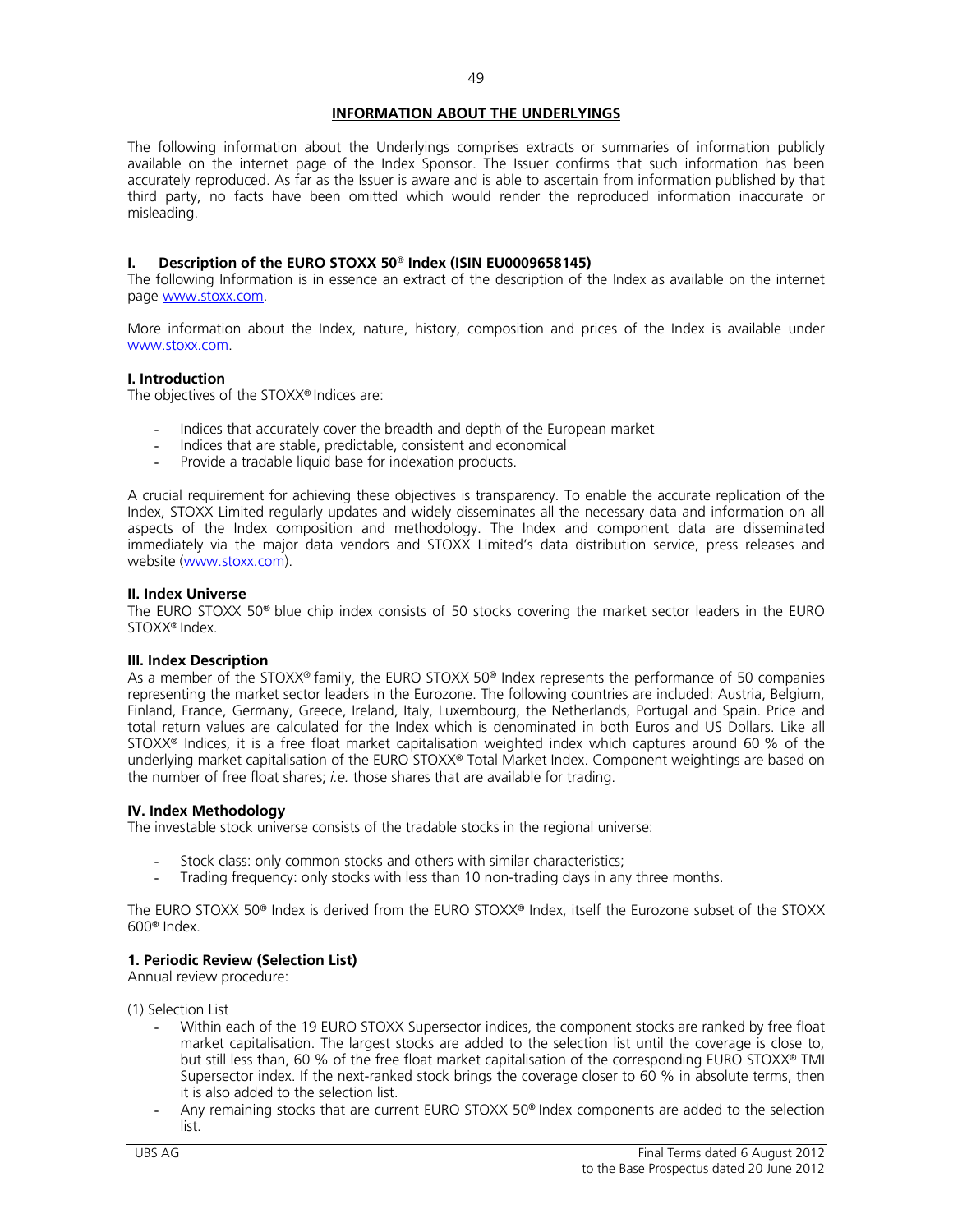The stocks on the selection list are ranked by free float market capitalisation. In exceptional cases, the STOXX Limited Supervisory Board could make additions or deletions to the selection list.

The free float factors are reviewed on a quarterly basis; they are published and implemented on the quarterly underlying data announcement dates. In exceptional cases they can be implemented immediately.

#### (2) 40 - 60 Rule

The "40 - 60" rule is then applied to select the blue chip stocks from the selection list:

- The largest 40 stocks on the list are selected.
- The remaining 10 stocks are selected from the largest remaining current stocks ranked between 41 and 60.
- If the number of stocks selected is still below 50, the largest remaining stocks are selected to bring the total to 50.

In addition, a selection list is also published on the first trading day of every month to indicate possible changes to the blue chip index composition at the next annual review or in case of extraordinary corporate actions.

#### **2. Ongoing Review**

The EURO STOXX 50® Index is reviewed annually. If the number of shares changes by more than 10 % (due to extraordinary corporate actions, *e.g.* initial public offerings, mergers and takeovers, spin-offs, delistings or bankruptcy), the number of shares are adjusted immediately. Changes of less than 10 % will be implemented at the next quarterly review.

Index divisors are adjusted to maintain the continuity of the index across changes due to corporate actions.

#### **3. Index Constituents and Weightings**

The actual composition of the EURO STOXX 50® Index is published on Internet page www.stoxx.com.

If, at a quarterly review, the free float of a blue chip component is more than 10 % of the total free float market capitalisation of the EURO STOXX 50® Index, then it is reduced to 10 % by a weighting cap factor that is fixed until the next quarterly review.

#### **4. Index Calculation and Dissemination**

The Index is calculated with the Laspeyres formula which measures price changes against a fixed base quantity weight. The EURO STOXX 50® Index has a base value of 1,000 on the base date December 31, 1991. Historical data is available back to December 31, 1986.

The closing value of the EURO STOXX 50<sup>®</sup> Index is calculated at approximately 18:00 CET (Central European Time) based on the closing/adjusted price of the shares in the EURO STOXX 50<sup>®</sup> Index. If a stock did not trade all day then the previous day's closing/adjusted price is used. The same applies in case of a suspended quotation or stock exchange holiday.

#### **DISCLAIMER**

STOXX and its licensors have no relationship to the Issuer, other than the licensing of the EURO STOXX 50 $^{\circ}$ Index and the related trademarks for use in connection with the products.

#### **STOXX and its Licensors do not:**

- Sponsor, endorse, sell or promote the products.
- Recommend that any person invest in the products or any other securities.
- Have any responsibility or liability for or make any decisions about the timing, amount or pricing of products.
- Have any responsibility or liability for the administration, management or marketing of the products.
- Consider the needs of the products or the owners of the products in determining, composing or calculating the relevant index or have any obligation to do so.

#### **STOXX and its Licensors will not have any liability in connection with the products. Specifically, STOXX and its Licensors do not make any warranty, express or implied and disclaim any and all warranty about:**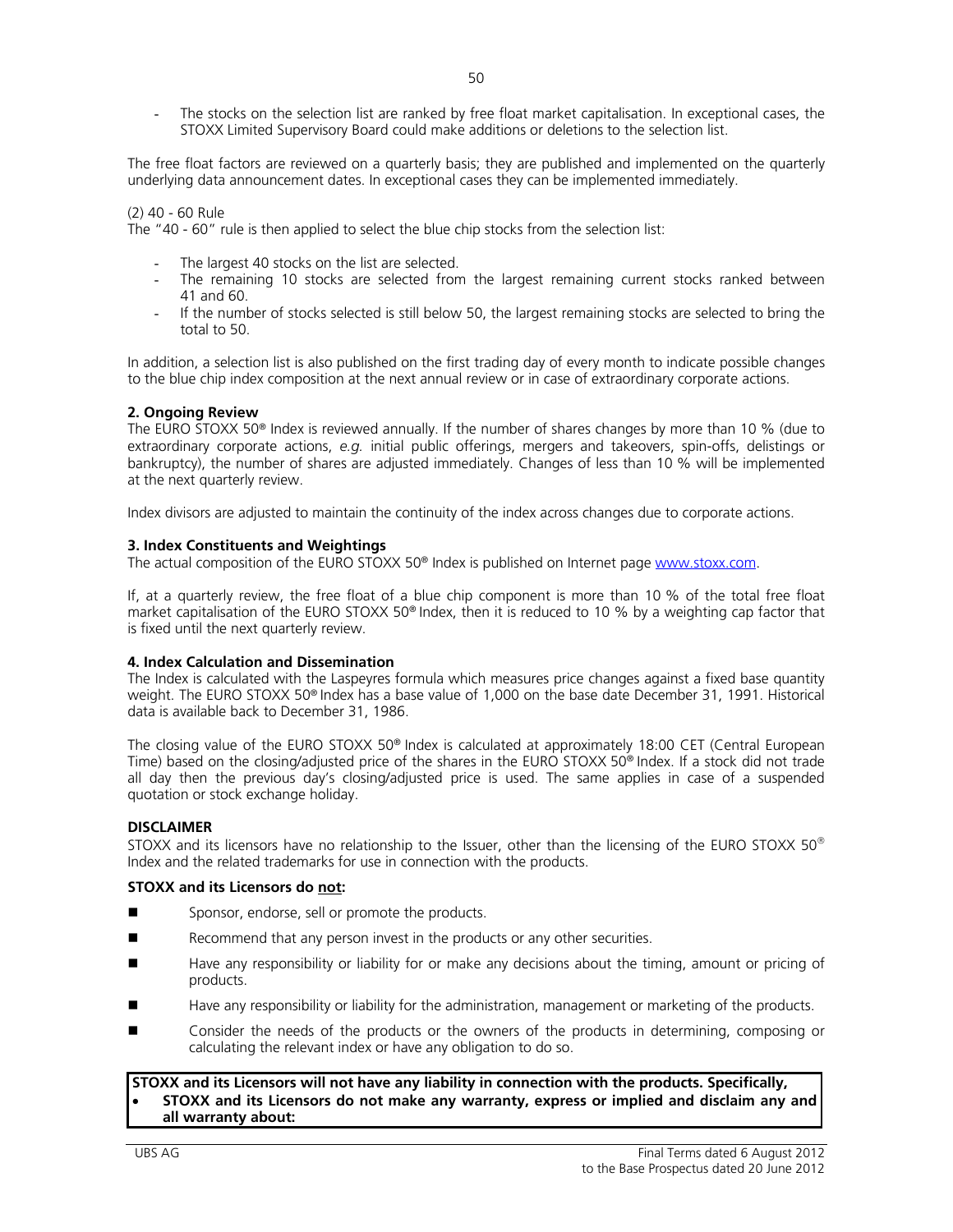- **The results to be obtained by the products, the owner of the products or any other person in connection with the use of the relevant index and the data included in the relevant index;**
- **The accuracy or completeness of the relevant index and its data;**
- **The merchantability and the fitness for a particular purpose or use of the relevant index and its data;**
- **STOXX and its Licensors will have no liability for any errors, omissions or interruptions in the relevant index or its data;**
- **Under no circumstances will STOXX or its Licensors be liable for any lost profits or indirect, punitive, special or consequential damages or losses, even if STOXX or its Licensors knows that they might occur.**

**The licensing agreement between UBS AG and STOXX is solely for their benefit and not for the benefit of the owners of the products or any other third parties.**

# **II. Description of the Hang Seng China Enterprises Index (Bloomberg: HSCEI)**

The Hang Seng China Enterprises Index ("**H-shares Index**") was launched on 8 August 1994 to track the performance of China enterprises listed in Hong Kong in the form of H shares.

The universe of the H-shares Index comprises all H-share companies that have their primary listing on the Main Board of the Hong Kong Stock Exchange (SEHK).

The H-shares Index adopts a freefloat-adjusted market capitalization weighted methodology with a 10 % cap on each constituent weighting. The 40 stocks that have the highest combined market capitalization ranking will be selected as constituents for the index.

The H-shares Index is reviewed quarterly.

More information about the Hang Seng China Enterprises Index, nature, history, composition and prices of the index is available under http://www.hsi.com.hk.

# **Index Disclaimer**

The Hang Seng China Enterprises Index (the "**Index(es)**") is/are published and compiled by Hang Seng Indexes Company Limited pursuant to a licence from Hang Seng Data Services Limited. The mark(s) and name(s) Hang Seng China Enterprises Index are proprietary to Hang Seng Data Services Limited. Hang Seng Indexes Company Limited and Hang Seng Data Services Limited have agreed to the use of, and reference to, the Index(es) by UBS AG in connection with UBS Express Certificates (the "**Product**"), **BUT NEITHER HANG SENG INDEXES COMPANY LIMITED NOR HANG SENG DATA SERVICES LIMITED WARRANTS OR REPRESENTS OR GUARANTEES TO ANY BROKER OR HOLDER OF THE PRODUCT OR ANY OTHER PERSON (i) THE ACCURACY OR COMPLETENESS OF ANY OF THE INDEX(ES) AND ITS COMPUTATION OR ANY INFORMATION RELATED THERETO; OR (ii) THE FITNESS OR SUITABILITY FOR ANY PURPOSE OF ANY OF THE INDEX(ES) OR ANY COMPONENT OR DATA COMPRISED IN IT; OR (iii) THE RESULTS WHICH MAY BE OBTAINED BY ANY PERSON FROM THE USE OF ANY OF THE INDEX(ES) OR ANY COMPONENT OR DATA COMPRISED IN IT FOR ANY PURPOSE, AND NO WARRANTY OR REPRESENTATION OR GUARANTEE OF ANY KIND WHATSOEVER RELATING TO ANY OF THE INDEX(ES) IS GIVEN OR MAY BE IMPLIED.** The process and basis of computation and compilation of any of the Index(es) and any of the related formula or formulae, constituent stocks and factors may at any time be changed or altered by Hang Seng Indexes Company Limited without notice. **TO THE EXTENT PERMITTED BY APPLICABLE LAW, NO RESPONSIBILITY OR LIABILITY IS ACCEPTED BY HANG SENG INDEXES COMPANY LIMITED OR HANG SENG DATA SERVICES LIMITED (i) IN RESPECT OF THE USE OF AND/OR REFERENCE TO ANY OF THE INDEX(ES) BY UBS AG IN CONNECTION WITH THE PRODUCT; OR (ii) FOR ANY INACCURACIES, OMISSIONS, MISTAKES OR ERRORS OF HANG SENG INDEXES COMPANY LIMITED IN THE COMPUTATION OF ANY OF THE INDEX(ES); OR (iii) FOR ANY INACCURACIES, OMISSIONS, MISTAKES, ERRORS OR INCOMPLETENESS OF ANY INFORMATION USED IN CONNECTION WITH THE COMPUTATION OF ANY OF THE INDEX(ES) WHICH IS SUPPLIED BY ANY OTHER PERSON; OR (iv) FOR ANY ECONOMIC OR OTHER LOSS WHICH MAY BE DIRECTLY OR INDIRECTLY SUSTAINED BY ANY BROKER OR HOLDER OF THE PRODUCT OR ANY OTHER PERSON DEALING WITH THE PRODUCT AS A RESULT OF ANY OF THE AFORESAID, AND NO CLAIMS, ACTIONS OR LEGAL PROCEEDINGS MAY BE BROUGHT AGAINST HANG SENG INDEXES COMPANY LIMITED AND/OR HANG SENG DATA SERVICES LIMITED** in connection with the Product in any manner whatsoever by any broker, holder or other person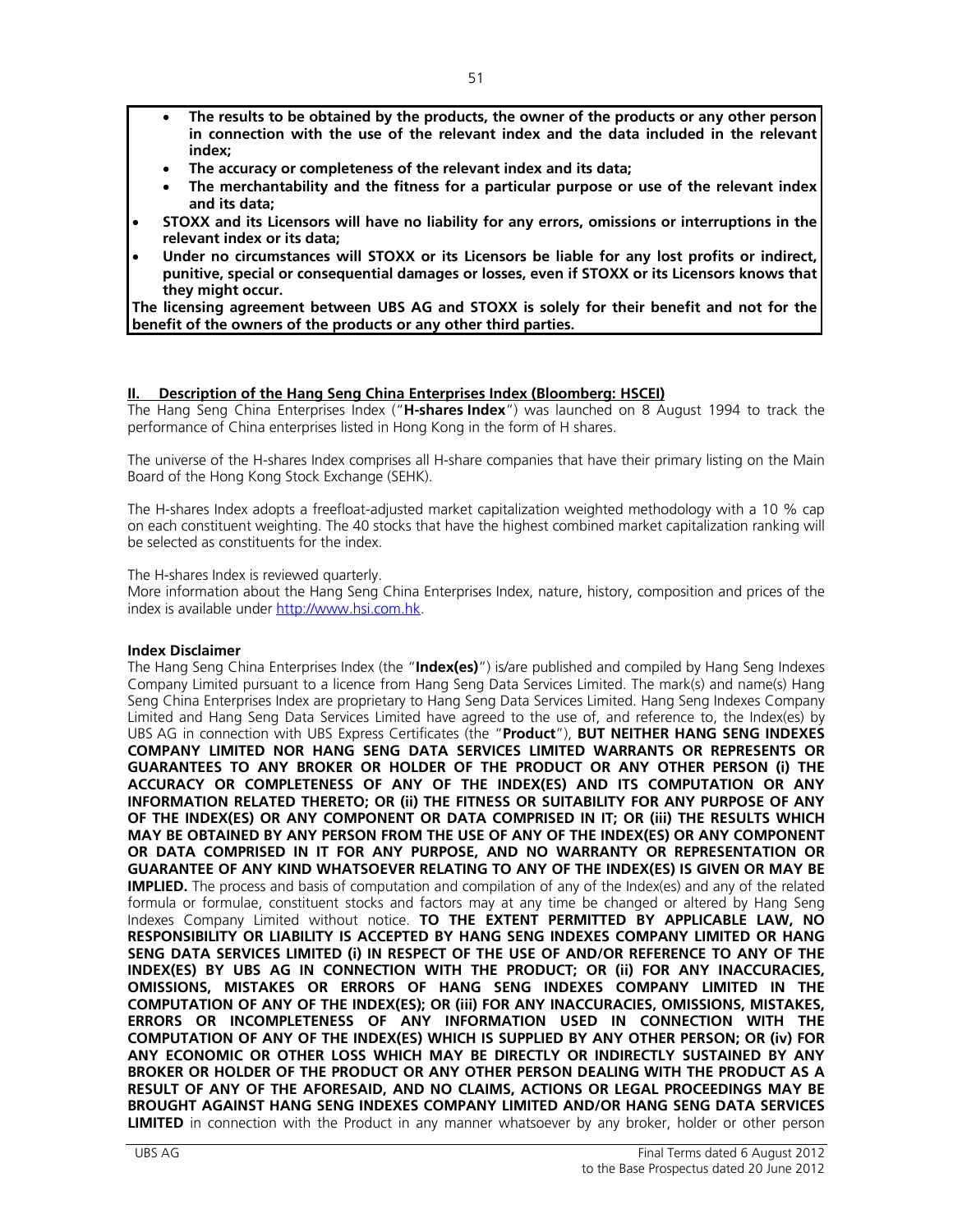dealing with the Product. Any broker, holder or other person dealing with the Product does so therefore in full knowledge of this disclaimer and can place no reliance whatsoever on Hang Seng Indexes Company Limited and Hang Seng Data Services Limited. For the avoidance of doubt, this disclaimer does not create any contractual or quasi-contractual relationship between any broker, holder or other person and Hang Seng Indexes Company Limited and/or Hang Seng Data Services Limited and must not be construed to have created such relationship.

# **III. Description of the RDX® - Russian Depositary Index (USD) (Bloomberg: RDXUSD)**

RDX is a capitalization-weighted price index and is made up of ADRs/GDRs of Russian blue chip stocks, which are continuously traded at London SE on IOB. Calculated in EUR and USD and disseminated in real-time by Wiener Börse, RDX is designed as a tradable index and is used as underlying for derivative instruments and structured products. The start level of RDX was set to 1,000 points as of 8 October 1997.

| <b>Name</b>                    | <b>ISIN</b>  | <b>Bloomberg</b> | <b>Reuters</b> | <b>Calculation time CET</b> |
|--------------------------------|--------------|------------------|----------------|-----------------------------|
| Russian Depositary Index (EUR) | AT0000802079 | <b>RDX</b>       | <b>RDXEUR</b>  | $9:15 - 17:00$              |
| Russian Depositary Index (USD) | AT0000634076 | <b>RDXUSD</b>    | <b>RDXUSD</b>  | $9:15 - 17:00$              |

The composition of the RDX is reviewed semi-annually in March and September. The calculation factors (i.e. free float factor, etc.) are reviewed on a quarterly basis (March, June, September and December) at the beginning of the respective month.

Further information can be obtained from the internet page www.wienerborse.at.

# **Disclaimer**

The **RDX® (Russian Depositary Index)** was developed and is real-time calculated and published by Wiener Börse AG. The abbreviation of the index is protected by copyright law as trademarks. The RDX index description, rules and composition are available online on www.indices.cc - the index portal of Wiener Börse AG.

Wiener Börse does not guarantee the accuracy and/or the completeness of the RDX index or any data included therein and Wiener Börse shall have no liability for any errors, omissions, or interruptions therein.

A non-exclusive authorization to use the RDX Index in conjunction with financial products was granted upon the conclusion of a license agreement between Issuer and Wiener Börse AG. The only relationship to the Licensee is the licensing of certain trademarks and trade names of RDX Index which is determined, composed and calculated by Wiener Börse without regard to the Licensee or the Product(s). Wiener Börse reserves the rights to change the methods of index calculation or publication, to cease the calculation or publication of the RDX Index or to change the RDX trademarks or cease the use thereof.

The issued Product(s) is/are not in any way sponsored, endorsed, sold or promoted by the Wiener Börse. Wiener Börse makes no warranty or representation whatsoever, express or implied, as to results to be obtained by Licensee, owners of the product(s), or any other person or entity from the use of the RDX Index or any data included therein. Without limiting any of the foregoing, in no event shall Wiener Börse have any liability for any special, punitive, indirect, or consequential damages (including lost profits), even if notified of the possibility of such damages.

# **IV. Description of the S&P 500® Index (Bloomberg: SPX)**

The S&P 500® Index ("**S&P 500®**") includes a representative sample of 500 leading companies in leading industries of the U.S. economy. Although the S&P 500® focuses on the large-cap segment of the market, with approximately 75 % coverage of U.S. equities, it is also an ideal proxy for the total market. The S&P 500® is a capitalization-weighted index, designed to measure performance of the broad U.S. domestic economy through changes in the aggregate market value of 500 stocks representing all major industries, and which are listed on the New York Stock Exchange, but also on other stock exchanges in the U.S.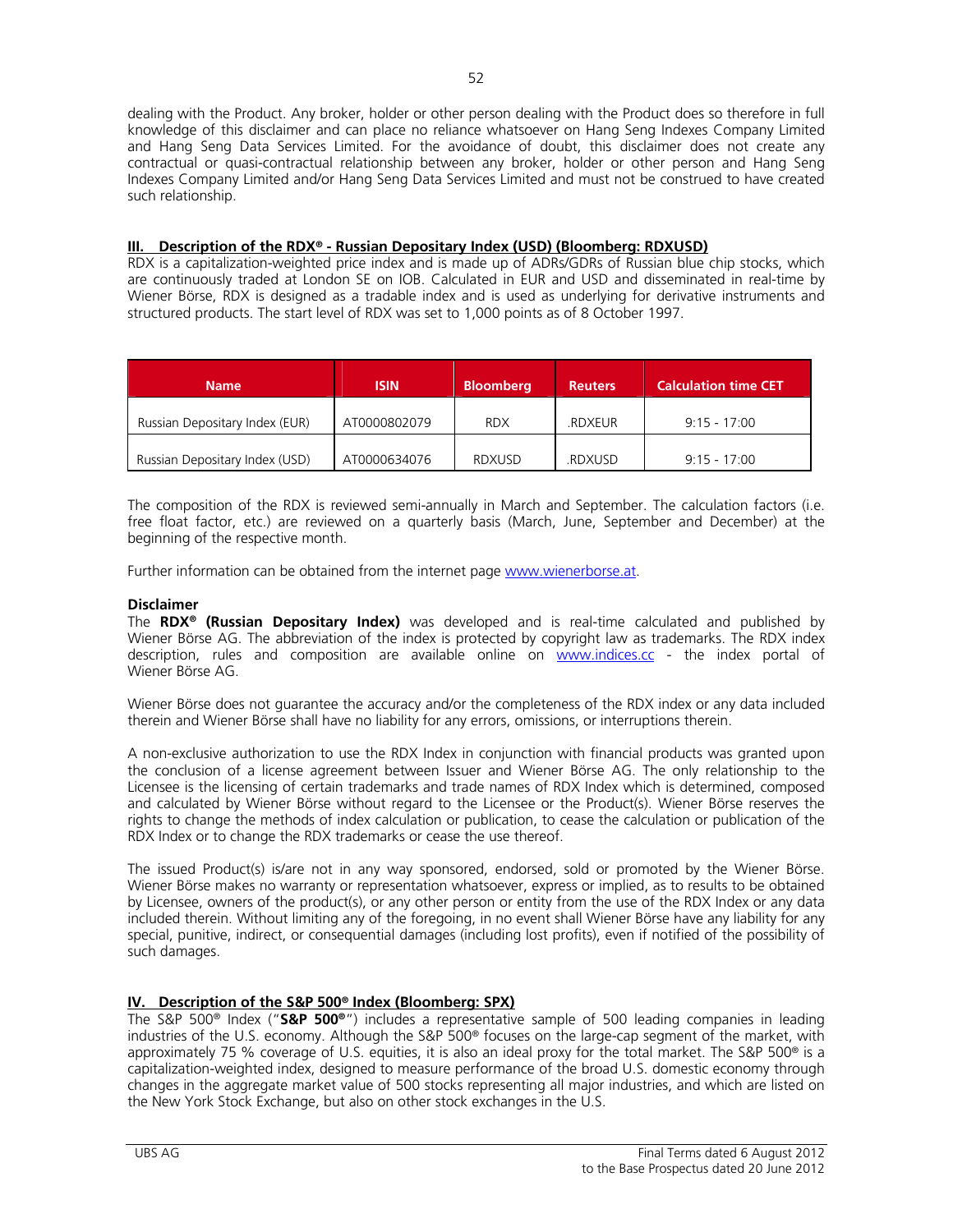The S&P 500® is part of a series of U.S. Indices that can be used as building blocks for portfolio construction. With more than \$1 trillion in indexed assets, the S&P U.S. Indices have earned a reputation for being not only leading market indicators, but also investable portfolios designed for cost efficient replication, or the creation of index-linked products.

The S&P 500® is maintained by the S&P Index Committee, whose members include Standard and Poor's economists and index analysts. Committee oversight gives investors the benefit of Standard and Poor's depth of experience, research and analytic capabilities. The Committee establishes Index Committee Policy used to maintain the indices in an independent and objective manner.

The history of the S&P 500® dates back to 1923, when Standard and Poor's Corporation introduced an Index covering 233 companies. The Index, as it is known today, was introduced in 1957 when it was expanded to include 500 companies.

Further information as well as information about the past performance and the volatility of the S&P 500® can be obtained from the internet page www.standardandpoors.com.

# **DISCLAIMER**

Copyright © 2012 by S&P/Dow Jones Indices LLC, a subsidiary of The McGraw-Hill Companies. All rights reserved. STANDARD & POOR'S, S&P, and S&P 500® are registered trademarks of Standard & Poor's Financial Services LLC. "Dow Jones" is a registered trademark of Dow Jones Trademark Holdings LLC ("**Dow Jones**"). Redistribution, reproduction and/or photocopying in whole or in part is prohibited without written permission. This document does not constitute an offer of services in jurisdictions where S&P/Dow Jones Indices LLC, Dow Jones or their respective affiliates, parents, subsidiaries, directors, officers, shareholders, employees or agents (collectively "**S&P Dow Jones Indices**") do not have the necessary licenses. All information provided by S&P Dow Jones Indices is impersonal and not tailored to the needs of any person, entity or group of persons. S&P Dow Jones Indices receives compensation in connection with licensing its indices to third parties. Any returns or performance provided within are for illustrative purposes only and do not demonstrate actual performance. Past performance is not a guarantee of future investment results.

It is not possible to invest directly in an index. Exposure to an asset class represented by an index is available through investable instruments based on that index. S&P Dow Jones Indices does not sponsor, endorse, sell, promote or manage any investment fund or other vehicle that is offered by third parties and that seeks to provide an investment return based on the returns of any S&P Dow Jones Indices index. There is no assurance that investment products based on the index will accurately track index performance or provide positive investment returns. S&P Dow Jones Indices is not an investment advisor, and S&P Dow Jones Indices makes no representation regarding the advisability of investing in any such investment fund or other vehicle. A decision to invest in any such investment fund or other vehicle should not be made in reliance on any of the statements set forth in this document. Prospective investors are advised to make an investment in any such fund or other vehicle only after carefully considering the risks associated with investing in such funds, as detailed in an offering memorandum or similar document that is prepared by or on behalf of the issuer of the investment fund or other vehicle. Inclusion of a security within an index is not a recommendation by S&P Dow Jones Indices to buy, sell, or hold such security, nor is it considered to be investment advice. Closing prices for S&P US benchmark indices and Dow Jones US benchmark indices are calculated by S&P Dow Jones Indices based on the closing price of the individual constituents of the Index as set by their primary exchange (i.e., NYSE, NASDAQ, NYSE AMEX). Closing prices are received by S&P Dow Jones Indices from one of its vendors and verified by comparing them with prices from an alternative vendor. The vendors receive the closing price from the primary exchanges. Real-time intraday prices are calculated similarly without a second verification.

These materials have been prepared solely for informational purposes based upon information generally available to the public from sources believed to be reliable. No content (including ratings, credit-related analyses and data, model, software or other application or output therefrom) or any part thereof (Content) may be modified, reverse engineered, reproduced or distributed in any form by any means, or stored in a database or retrieval system, without the prior written permission of S&P Dow Jones Indices. The Content shall not be used for any unlawful or unauthorized purposes. S&P Dow Jones Indices and any third-party providers (collectively S&P Dow Jones Indices Parties) do not guarantee the accuracy, completeness, timeliness or availability of the Content. S&P Dow Jones Indices Parties are not responsible for any errors or omissions, regardless of the cause, for the results obtained from the use of the Content, or for the security or maintenance of any data input by the user. The Content is provided on an "as is" basis. S&P DOW JONES INDICES PARTIES DISCLAIM ANY AND ALL EXPRESS OR IMPLIED WARRANTIES, INCLUDING, BUT NOT LIMITED TO, ANY WARRANTIES OF MERCHANTABILITY OR FITNESS FOR A PARTICULAR PURPOSE OR USE, FREEDOM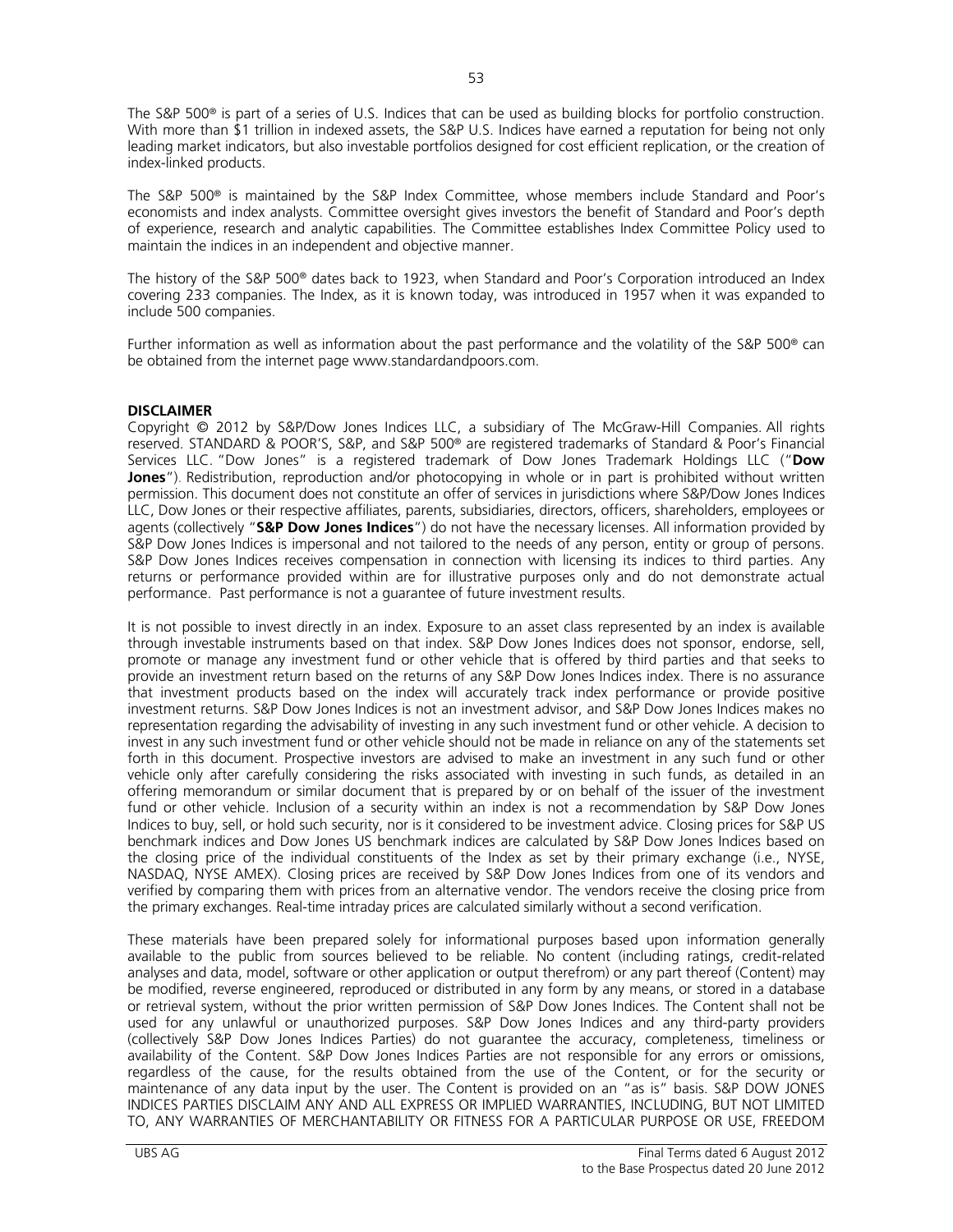FROM BUGS, SOFTWARE ERRORS OR DEFECTS, THAT THE CONTENT'S FUNCTIONING WILL BE UNINTERRUPTED OR THAT THE CONTENT WILL OPERATE WITH ANY SOFTWARE OR HARDWARE CONFIGURATION. In no event shall S&P Dow Jones Indices Parties be liable to any party for any direct, indirect, incidental, exemplary, compensatory, punitive, special or consequential damages, costs, expenses, legal fees, or losses (including, without limitation, lost income or lost profits and opportunity costs) in connection with any use of the Content even if advised of the possibility of such damages.

S&P Dow Jones Indices keeps certain activities of its business units separate from each other in order to preserve the independence and objectivity of their respective activities. As a result, certain business units of S&P Dow Jones Indices may have information that is not available to other business units. S&P Dow Jones Indices has established policies and procedures to maintain the confidentiality of certain non-public information received in connection with each analytical process.

In addition, S&P Dow Jones Indices provides a wide range of services to, or relating to, many organizations, including issuers of securities, investment advisers, broker-dealers, investment banks, other financial institutions and financial intermediaries, and accordingly may receive fees or other economic benefits from those organizations, including organizations whose securities or services they may recommend, rate, include in model portfolios, evaluate or otherwise address.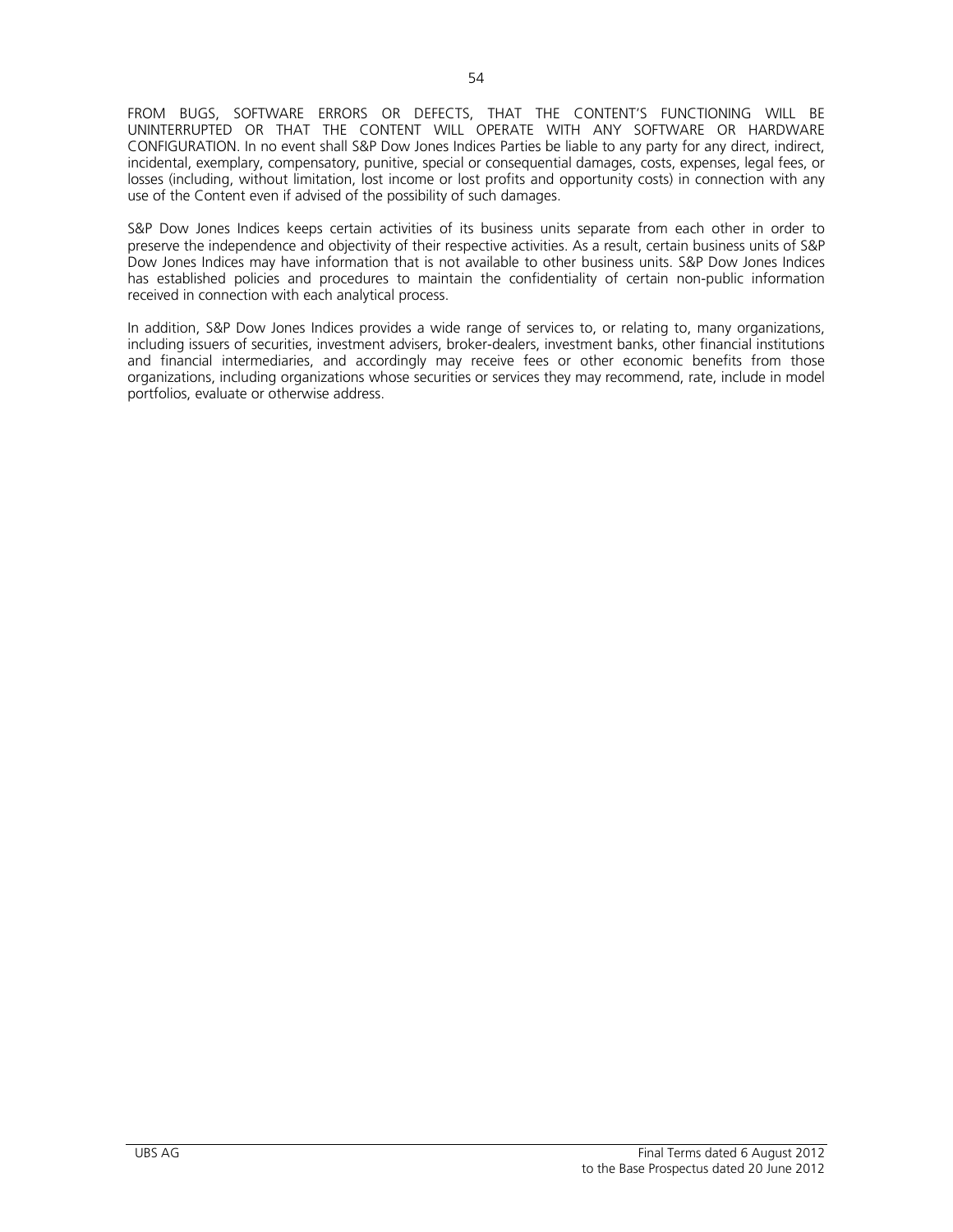# **ISSUE, SALE AND OFFERING**

#### **I. Issue and Sale**

It has been agreed that, on or after the respective Issue Date of the Securities (as defined in the section "Key Terms and Definitions of the Securities") the Manager (as defined in the section "Key Terms and Definitions of the Securities") shall underwrite the Securities by means of an underwriting agreement and shall place them for sale. The Securities will be offered on a continuous basis by the Issuer to the relevant Manager(s) and may be resold by the relevant Manager(s).

# **Selling Restrictions**

#### General

The Manager has represented and agreed (and each additional Manager will be required to represent and agree) that it will comply with all applicable securities laws and regulations in force in any jurisdiction in which it purchases, offers, sells or delivers Securities or possesses or distributes the Prospectus and will obtain any consent, approval or permission required by it for the purchase, offer, sale or delivery by it of Securities under the laws and regulations in force in any jurisdiction to which it is subject or in which it makes such purchases, offers, sales or deliveries and neither the Issuer nor any Manager shall have any responsibility therefor. Neither the Issuer nor the Manager has represented that Securities may at any time lawfully be sold in compliance with any applicable registration or other requirements in any jurisdiction, or pursuant to any exemption available thereunder, or has assumed any responsibility for facilitating such sale. The relevant Manager will be required to comply with such other additional restrictions as the relevant Issuer and the relevant Manager shall agree and as shall be set out in the applicable Final Terms.

#### United States of America

The Securities (or any rights thereunder) have not been registered and will not be registered under the United States Securities Act of 1933, as amended, (the "**Securities Act**"); trading in these Securities has not and will not be approved by the United States Commodity Futures Trading Commission pursuant to the United States Commodity Exchange Act, as amended. The Securities (or any rights thereunder) will be offered only outside of the United States and only to persons that are not U.S. persons as defined in Regulation S of the Securities Act.

#### European Economic Area

In relation to each Member State of the European Economic Area which has implemented the Prospectus Directive (each, a "**Relevant Member State**"), each Manager has represented and agreed, and each further Manager appointed under the Base Prospectus will be required to represent and agree, that with effect from and including the date on which the Prospectus Directive is implemented in that Relevant Member State (the "**Relevant Implementation Date**") it has not made and will not make an offer of Securities which are the subject of the offering contemplated by this Prospectus as completed by the final terms in relation thereto to the public in that Relevant Member State except that it may, with effect from and including the Relevant Implementation Date, make an offer of such Securities to the public in that Relevant Member State:

- (a) if the final terms in relation to the Securities specify that an offer of those Securities may be made other than pursuant to Article 3 (2) of the Prospectus Directive in that Relevant Member State (a "**Non-exempt Offer**"), following the date of publication of a prospectus in relation to such Securities which has been approved by the competent authority in that Relevant Member State or, where appropriate, approved in another Relevant Member State and notified to the competent authority in that Relevant Member State, provided that any such prospectus has subsequently been completed by the final terms contemplating such Non-exempt Offer, in accordance with the Prospectus Directive, in the period beginning and ending on the dates specified in such prospectus or final terms, as applicable, and the Issuer has consented in writing to its use for the purpose of that Non-exempt Offer;
- (b) at any time to any legal entity which is a qualified investor as defined in the Prospectus Directive;
- (c) at any time to fewer than 100 or, if the Relevant Member State has implemented the relevant provision of the 2010 PD Amending Directive, 150 natural or legal persons (other than qualified investors as defined in the Prospectus Directive), subject to obtaining the prior consent of the relevant Manager or Managers nominated by the Issuer for any such offer; or
- (d) at any time in any other circumstances falling within Article 3 (2) of the Prospectus Directive,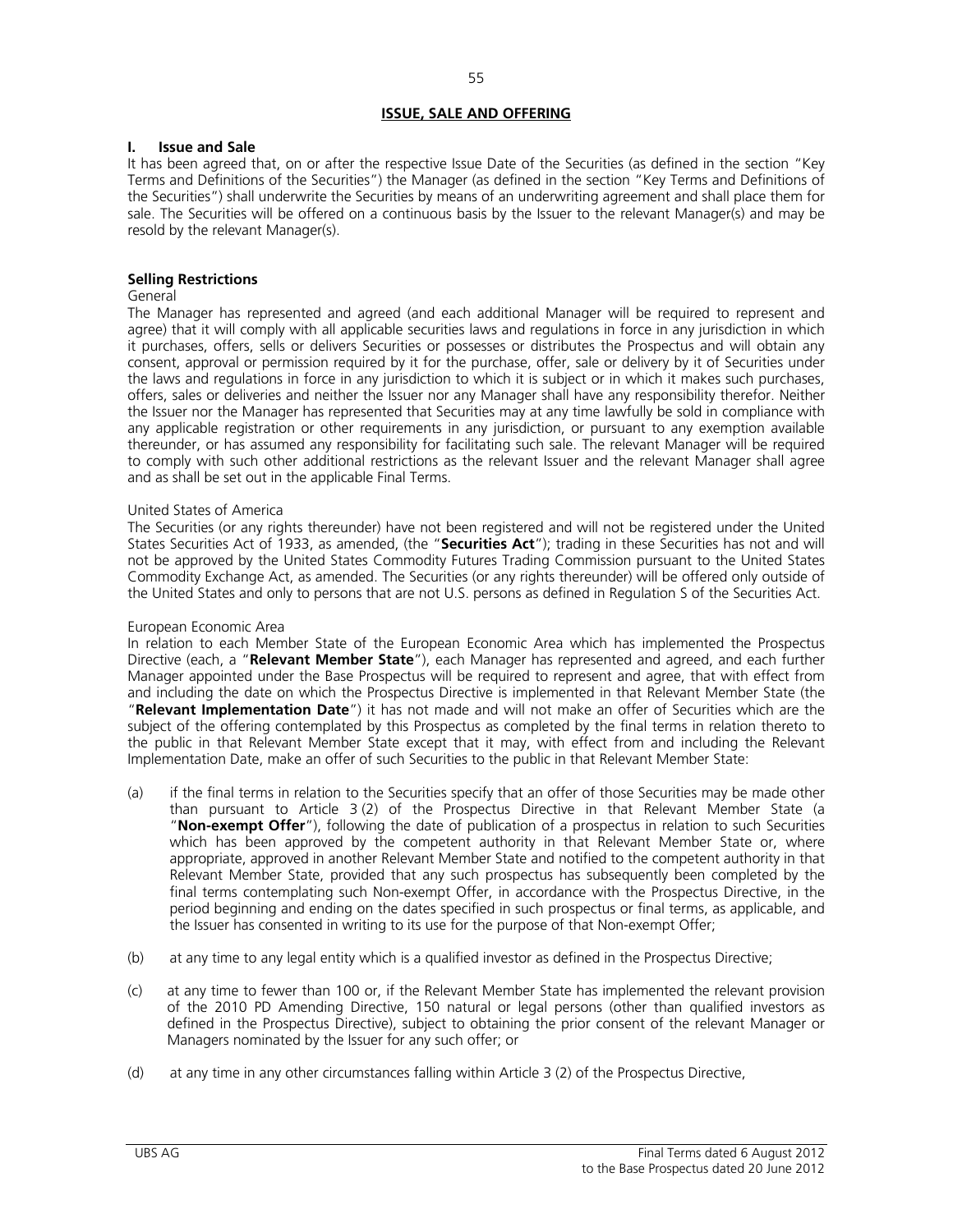provided that no such offer of Securities referred to in (b) to (d) above shall require the Issuer or any Manager to publish a prospectus pursuant to Article 3 of the Prospectus Directive or supplement a prospectus pursuant to Article 16 of the Prospectus Directive.

For the purposes of this provision, the expression "offer of Securities to the public" in relation to any Securities in any Relevant Member State means the communication in any form and by any means of sufficient information on the terms of the offer and the Securities to be offered so as to enable an investor to decide to purchase or subscribe the Securities, as the same may be varied in that Member State by any measure implementing the Prospectus Directive in that Member State, the expression "Prospectus Directive" means Directive 2003/71/EC (and amendments thereto, including the 2010 PD Amending Directive, to the extent implemented in the Relevant Member State), and includes any relevant implementing measure in the Relevant Member State and the expression "2010 PD Amending Directive" means Directive 2010/73/EU.

# **II. Offering for Sale and Issue Price**

It has been agreed that, on or after the respective Issue Date of the Securities (as defined in the section "Key Terms and Definitions of the Securities"), the Manager(s) (as defined in the section "Key Terms and Definitions of the Securities") may purchase Securities and shall place the Securities for sale under terms subject to change. The Issue Price was fixed at the Start of public offer of the Securities. After closing of the Subscription Period the selling price will then be adjusted on a continual basis to reflect the prevailing market situation.

The Manager shall be responsible for coordinating the entire Securities offering.

# **III. Subscription and Delivery of the Securities**

The Securities may be subscribed from the Manager(s) during normal banking hours within the Subscription Period (as defined in the section "Key Terms and Definitions of the Securities"). The Issue Price per Security is payable on the Initial Payment Date (as defined in the section "Key Terms and Definitions of the Securities").

The Issuer reserves the right to earlier close or to extend the Subscription Period if market conditions so require.

After the Initial Payment Date, the appropriate number of Securities shall be credited to the investor's account in accordance with the rules of the corresponding Clearing System (as defined in the section "Key Terms and Definitions of the Securities"). If the Subscription Period is shortened or extended, the Initial Payment Date may also be brought forward or postponed.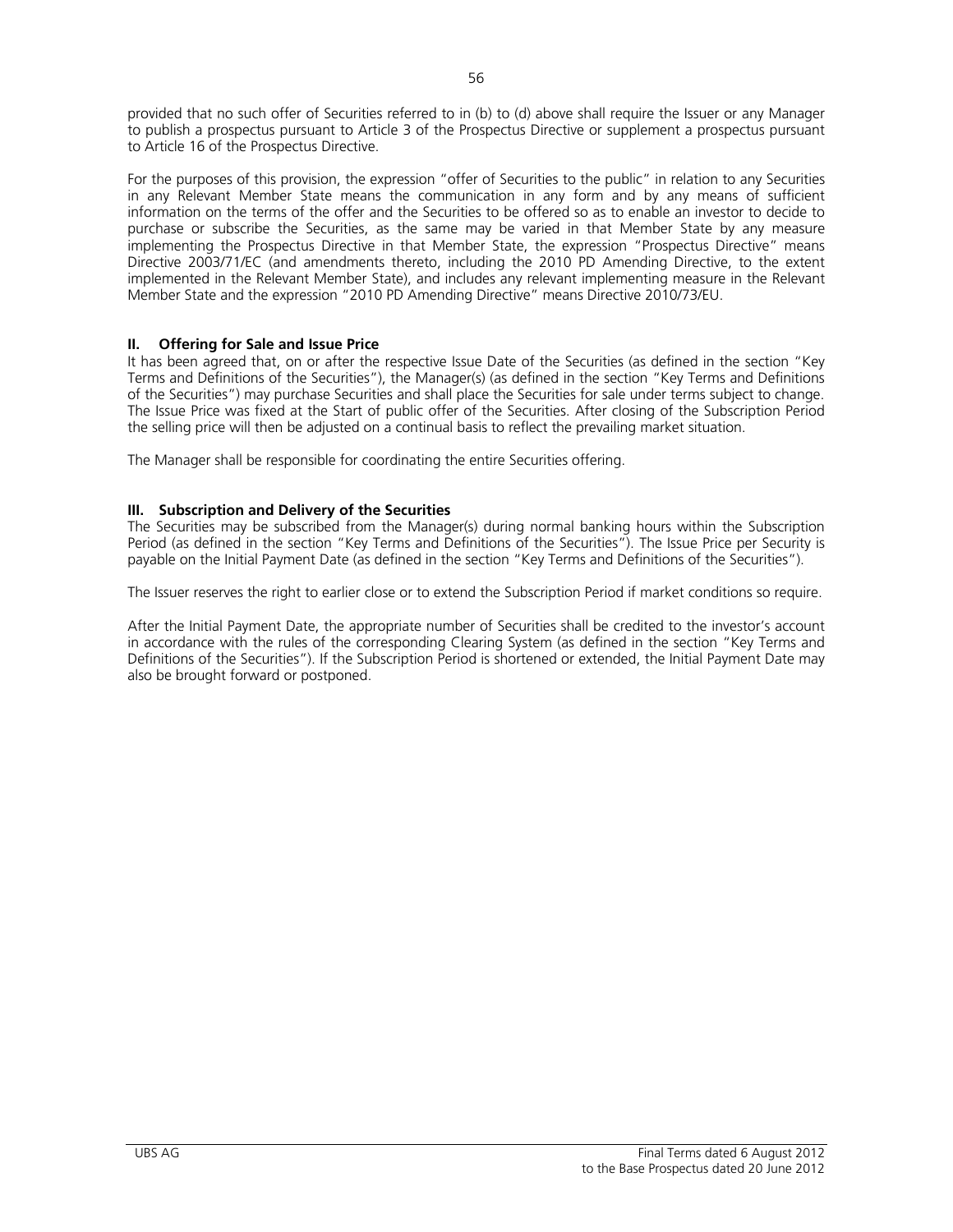### **GENERAL INFORMATION**

#### **I. General Note on the Base Prospectus**

The Base Prospectus should be read and construed with any supplement hereto and with any other documents incorporated by reference and with the relevant Final Terms.

The Manager(s) (excluding the Issuer) have not independently verified the information contained herein. Accordingly, no representation, warranty or undertaking, express or implied, is made and no responsibility or liability is accepted by the Managers as to the accuracy or completeness of the information contained in this Prospectus or any other information provided by the Issuer in connection with the Base Prospectus.

No person has been authorised by the Issuer to issue any statement which is not consistent with or not contained in this document, any other document entered into in relation to the Base Prospectus or any information supplied by the Issuer or any information as in the public domain and, if issued, such statement may not be relied upon as having been authorised by the Issuer or the Managers.

# **II. Form, Governing Law and Status**

The Securities are cleared through Euroclear Sweden AB as the Clearing System and issued in uncertificated and dematerialised book-entry form, and registered at Euroclear Sweden AB in accordance with the relevant CA Rules. No physical notes, such as global temporary or permanent notes or definitive securities will be issued in respect of the Securities. The Securities are governed by German law, except for § 4 (1), (3) and (4) of the Conditions of the Securities which shall be governed by the laws of the Kingdom of Sweden.

The Securities constitute direct, unsecured and unsubordinated obligations of the Issuer, ranking *pari passu* among themselves and with all other present and future unsecured and unsubordinated obligations of the Issuer, other than obligations preferred by mandatory provisions of law.

#### **III. Listing of the Securities**

The Manager intends to apply for listing of the Securities on the Security Exchange.

# **IV. Authorisation**

The Issuer does not need to obtain (individual) authorisation from its Management Board to issue the Securities. There exists a general resolution for the issue of the Securities.

# **V. EEA-Passport**

For certain EEA States, the Issuer reserves the right to apply to the Federal Financial Services Supervisory Authority (*Bundesanstalt für Finanzdienstleistungsaufsicht* – "**BaFin**") for a certificate of the approval of the Base Prospectus pursuant to Section 18 WpPG, in order to be able to publicly offer the Securities also in those countries and/or have them admitted to trading at an organised market (within the meaning of Directive 93/22/EEC) (the "**EEA Passport**"). A special permit allowing for the Securities to be offered or the prospectus to be distributed in a jurisdiction outside of those countries for which an EEA Passport is possible and a permit required has not been obtained.

# **VI. Use of Proceeds**

The net proceeds from the sale of the Securities will be used for funding purposes of the UBS Group. The Issuer shall not employ the net proceeds within Switzerland. The net proceeds from the issue shall be employed by the Issuer for general business purposes. A separate ("special purpose") fund will not be established.

If, in the normal course of business, the Issuer trades in the Underlyings or in related options and futures contracts, or hedges the financial risks associated with the Securities by means of hedging transactions in the Underlyings or in related options or futures contracts, the Securityholders have no rights to or interests in the Underlyings or in related options or futures contracts.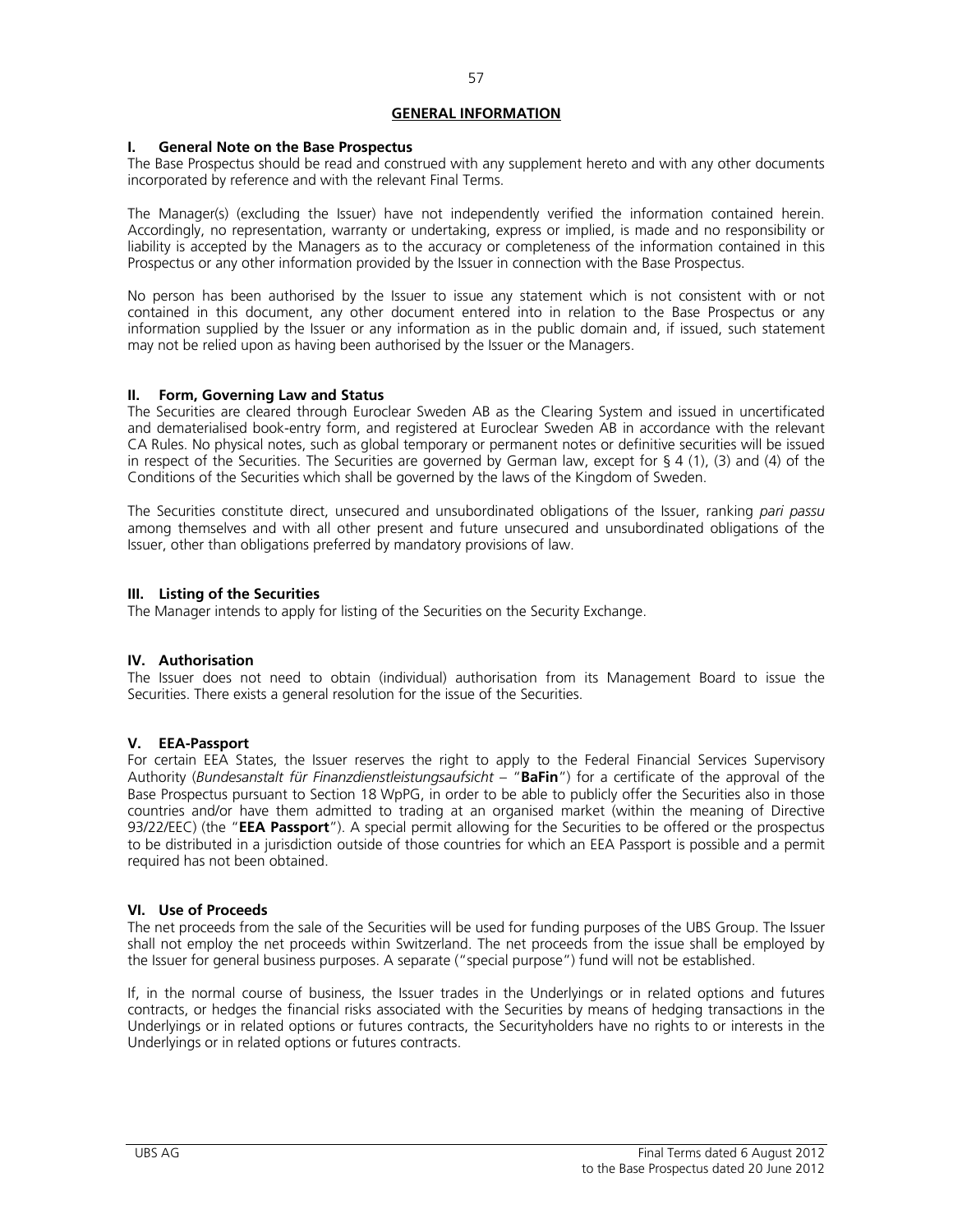# **VII. Availability of the Base Prospectus and other documents**

So long as any of the Securities are outstanding copies of the following documents will be available, during usual business hours on any weekday (Saturdays and public holidays excepted), at the office of the Issuer:

- (a) the Articles of Association of UBS AG;
- (b) a copy of the Base Prospectus (together with any supplement including any Final Terms thereto);
- (c) a copy of the base prospectus of UBS AG for the issue of Securities under the UBS A(lternative) I(nvestment) S(trategies) Programme dated 19 August 2010;
- (d) a copy of the base prospectus of UBS AG for the issue of Securities dated 3 December 2010;
- (e) a copy of the base prospectus of UBS AG for the issue of Securities dated 28 November 2011;
- $(h)$  a copy of the Annual Report of UBS AG as at 31 December 2011;
- (g) a copy of the Annual Report of UBS AG as at 31 December 2010; and
- (h) copies of the quarterly reports of UBS AG.

Copies of the documents referred to under (a) through (h) above shall, as long as any of the Securities are outstanding, also be maintained in printed format, for free distribution, at the registered offices of the Issuer as well as at UBS Deutschland AG, Bockenheimer Landstrasse 2-4, 60306 Frankfurt am Main, Federal Republic of Germany. In addition, any annual and quarterly reports of UBS AG are published on the UBS website, at www.ubs.com/investors or a successor address.